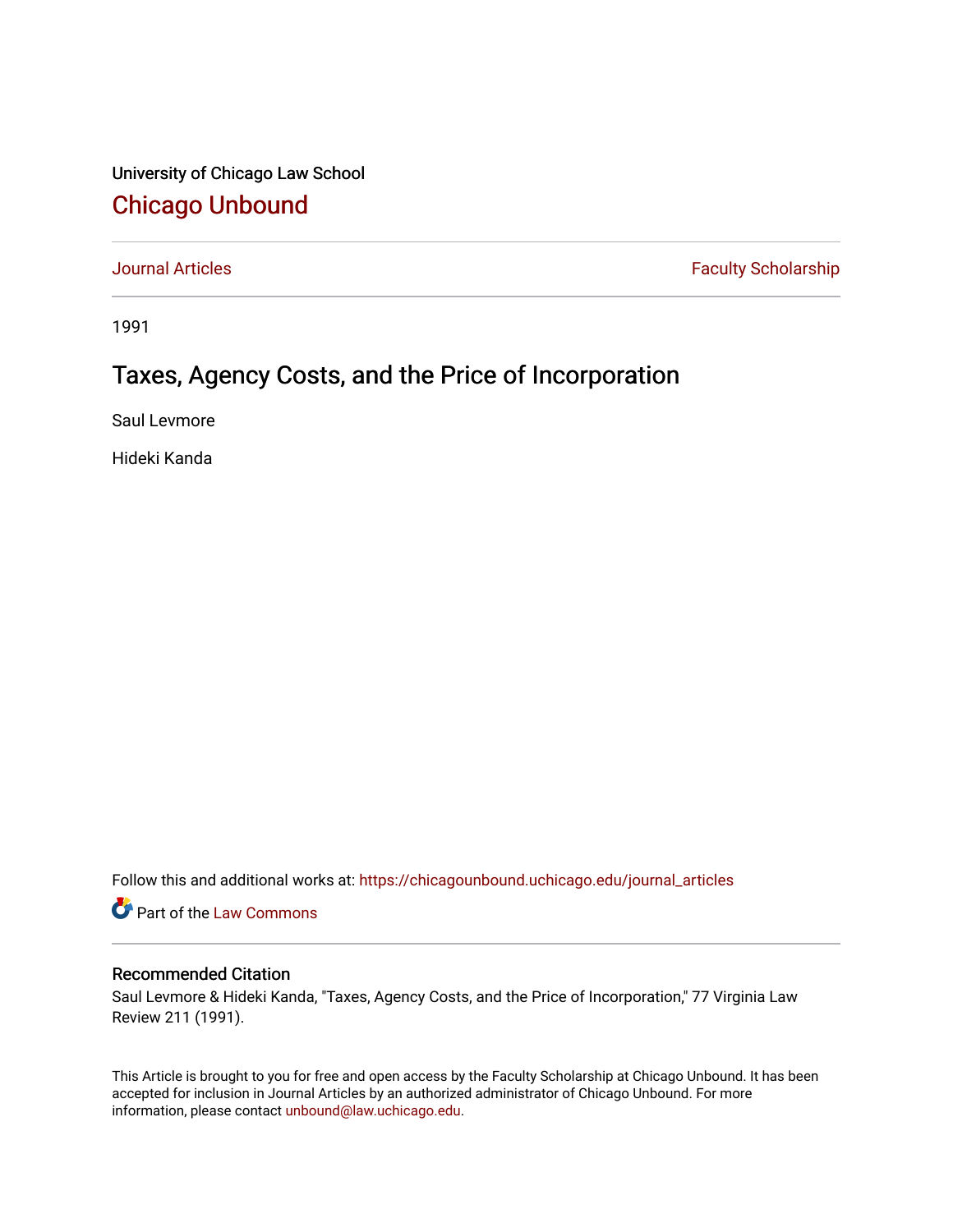# **VIRGINIA LAW REVIEW**

VOLUME 77 MARCH 1991 **NUMBER** 2

*ARTICLES*

# TAXES, AGENCY COSTS, AND THE PRICE OF INCORPORATION

*Hideki Kanda \* and Saul Levmore\*\**

#### **INTRODUCTION**

large part of tax practice and theory deals with the questions of A large part of tax practice and server,  $\frac{1}{2}$  forms of organization, are subject to different tax rules. Central to these rules is the decision either to tax an entity, such as a corporation, partnership, or trust, on its income, and then also to tax those who receive distributions from the entity, or instead to integrate the entity and its beneficiaries so that only one tax is paid. By and large the tax policy literature has favored some form of integration and has been hostile to the separate tax levied on corporate profits. Nevertheless, the distinct tax on corporations has survived and, indeed, it has been strengthened in recent years.' In turn, tax practice and legislation have focused on the ability of investors to choose between singly and doubly taxed forms of

**<sup>•</sup>** Associate Professor of Law, University of Tokyo.

<sup>\*\*</sup> Visiting Professor, Harvard Law School; Barron F. Black Research Professor of Law, University of Virginia. We are grateful for the support received from Trust 60 of Tokyo, Japan, and for the constructive suggestions offered by Howell Jackson, Tom Jackson, Reinier Kraakman, Julie Roin, Roberta Romano, Robert Scott, Paul Stephan, and workshop participants at the University of Michigan.

**I** The erosion and eventual statutory repeal, in the Tax Reform Act of 1986, of the *General Utilities* rule, which had excused corporations from recognizing gain on the appreciation of assets that were distributed to shareholders or sold to outsiders, ensures that both earnings and asset appreciation will be taxed at the corporate level. See General Utils. & Operating Co. v.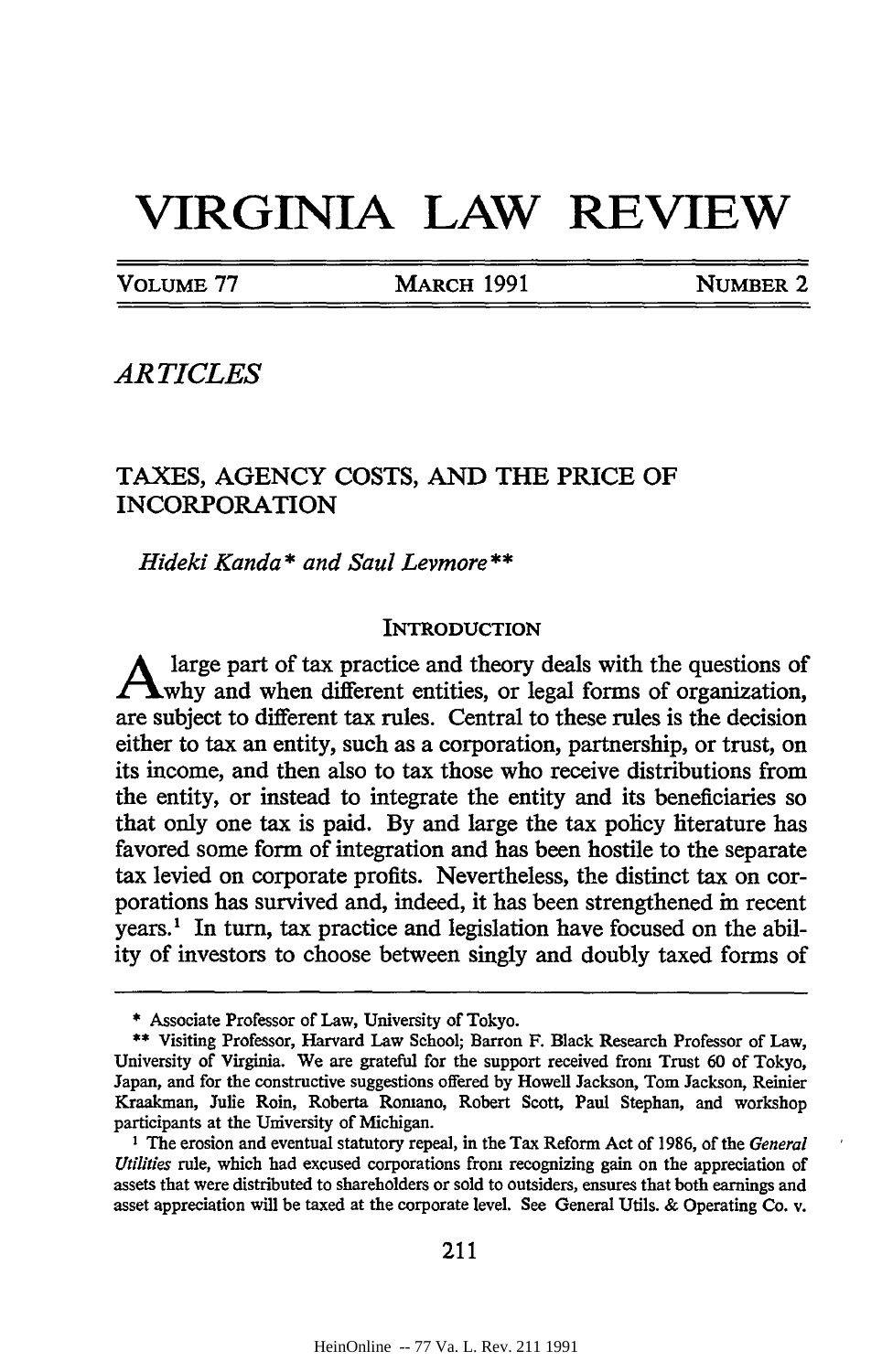[Vol. **77:211**

organization. Investors might voluntarily submit to a two-tier tax, both because the corporate form of organization is thought sufficiently valuable so that any extra tax is worth its cost and because the two taxes may be levied at rates and times that make the overall tax bill palatable or even preferable. Thus, if the tax rate on corporate earnings is lower than the individual rate, and if distributions, such as dividends out of these earnings, are postponed and taxed to shareholders only years after these earnings, two taxes may prove cheaper than one. Legislators can be expected to pass rules ensuring that the second tax is indeed collected and making it difficult for anyone who chooses this two-tier treatment to retain earnings profitably. If tax rates or firms' distribution policies are such that two taxes are more expensive than one, investors will gravitate toward partnerships, or other singly taxed forms, and tax collectors can be expected to force some business arrangements to submit to two-tier taxation. Contemporary discussion and legislation concerning "master limited partnerships," or large unincorporated enterprises with numerous passive partners whose "shares" are traded on an exchange, is one obvious manifestation of this instinct to restrain the ability of investors to choose between one and two-tier taxation. Another is the debate over the amount of debt taken on by corporate firms, and the suggestion that there be some limit on tax deductions for interest expenses. Such deductions obviously go a long way toward permitting a corporation to reduce its tax liability and to "escape" two-tier taxation.

In this Article we focus on the two questions that dominate this complicated area in which investors are motivated to choose one form of organization or another: To what extent can taxpayers choose one or two-tier taxation? And, more fundamentally, why are corporations separately taxed? In Part I we offer a descriptive, structural framework with which to understand the choice available to taxpayers. Our theme in this Part may not surprise tax lawyers because it is one that percolates in various areas of tax law. The suggestion is that those who can control the timing of their taxable events are taxed more heavily than those who cannot. Investors can choose the form of organization they please, but the more the form permits control

Helvering, 296 U.S. 200 (1935); I.R.C. §§ 311(b), 336(a) (1986). The *General Utilities* rule is discussed infra text accompanying notes 59-61.

All references to "the Code" in this Article will be to the Internal Revenue Code of 1986, as amended, 26 U.S.C. [I.R.C.] §§ 1-9602 (1988).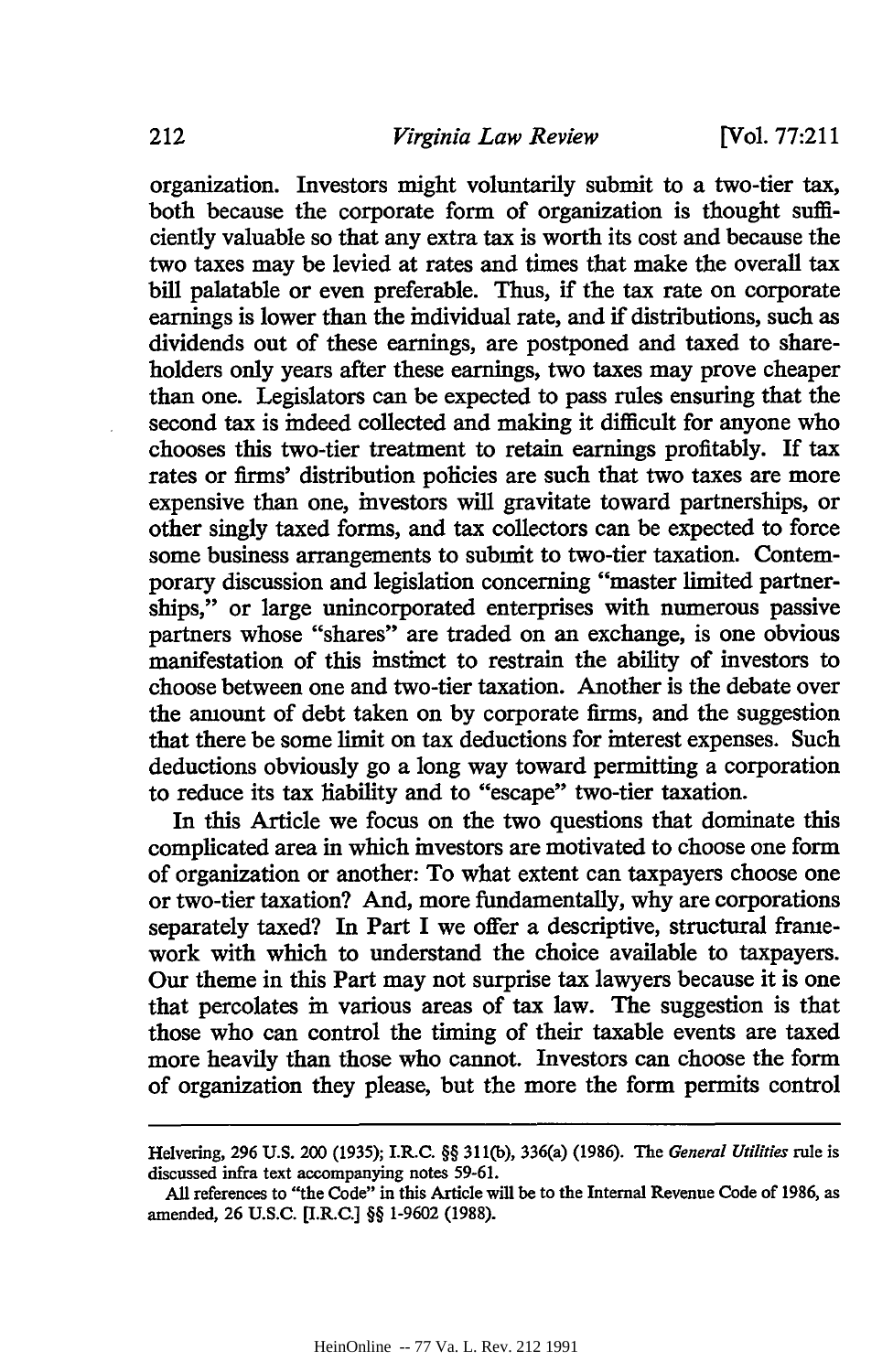over such matters as distributions, the more likely it is that two taxes will be exacted. This structural theme offers a way of thinking about the taxation of entities, including corporations, partnerships, and trusts, and about the disparate treatment of dividends, stock dividends, and debt.

In Part II we suggest that the separate tax on corporations may offer a remarkable means of minimizing a firm's agency costs. The central idea is that the separate tax on corporations "equalizes" shareholders' preferences for corporate transactions even though shareholders are in diverse individual tax circumstances. Our argument suggests that the two-tier tax plays an important organizational role and that the choice among tax treatments may in large part be one about agency problems and their solution. The corporate tax is interpreted as a substitute for contractual constraints on the agents of a firm. The analysis is both positive, in its suggestion that the tax system may reflect agency cost considerations, and normative, both because it offers a defense of the (much maligned) two-tier tax and because it has implications for reform proposals such as those involving the treatment of debt and the vertical integration of the tax system.

Finally, in Part III we combine the control and agency cost themes in order to understand the tax treatment of distinctive entities, some of which are favored with "pass through," or single tax, treatment even though they are organized in corporate form. The discussion touches on mutual funds, Real Estate Investment Trusts, Master Limited Partnerships, and other fashionable intermediaries. In the end, it is our view that current tax rules (both in the United States and elsewhere) are far more justifiable than is generally thought. At the same time, we suggest new arguments and avenues of reform.

# I. CHOICE **AND CONTROL**

Two of the most important aspects of business planning are the decisions about organizational form and about sources of capital. Both decisions are greatly-but not exclusively-influenced by prevailing tax rules. Indeed, the volume of literature on the tax aspects of these matters probably exceeds that dealing with the "real," or organizational, attributes of the available alternatives.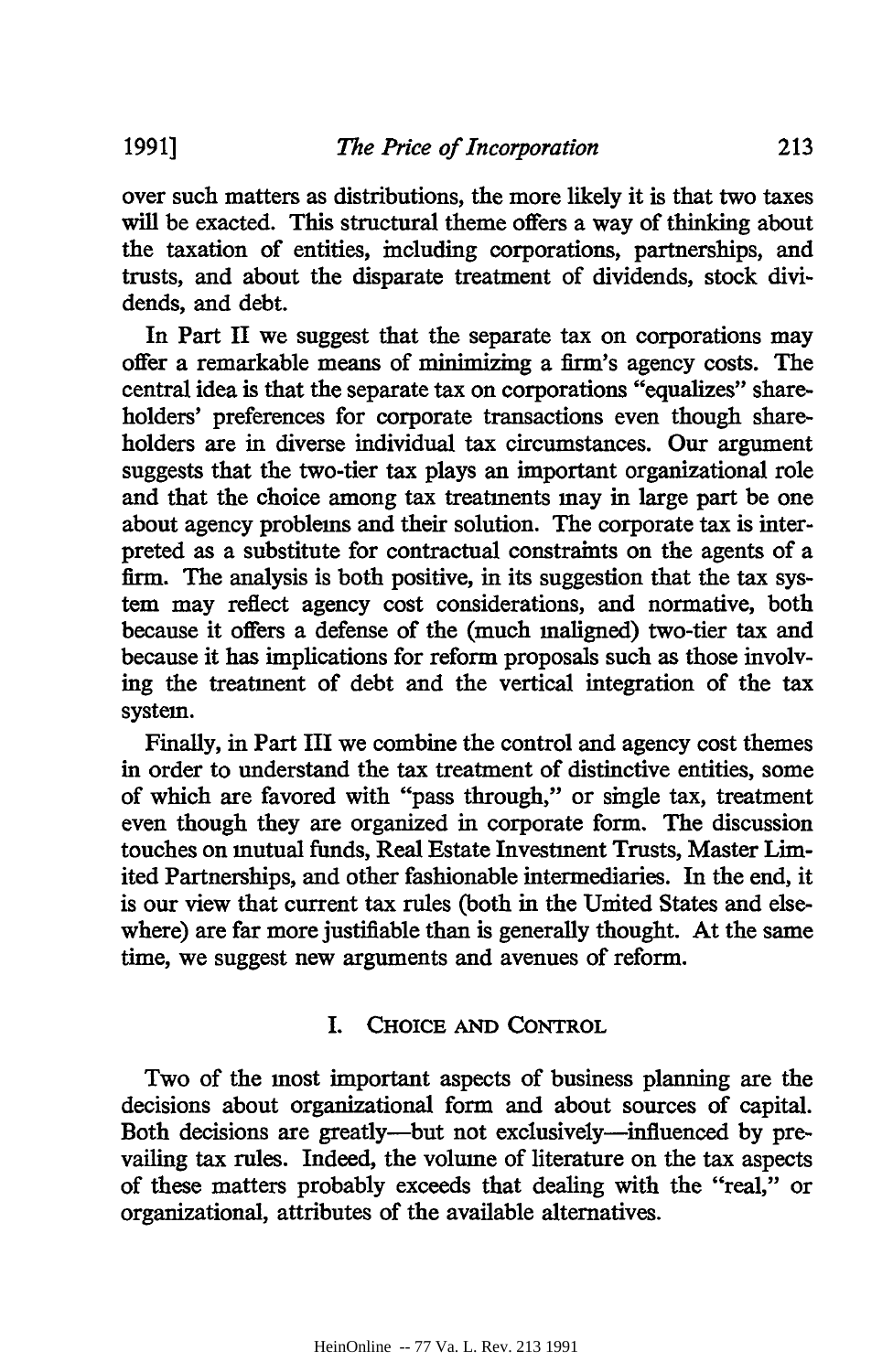#### *Virginia Law Review*

**[Vol. 77:211**

#### *A. Incorporation and Two-Tier Taxation*

The decision regarding the form in which business is to be done can be thought of as a conjecture about future legislation and intentions both because the best choice for a given enterprise is likely to depend on future tax rates and on owners' desires for distributions of earnings, and because the choice of form, while not irreversible, is likely to be most inexpensively done at the outset rather than in midstream. The tax terms of this most important choice as to form are familiar. Setting aside (temporarily) the most recent, abnormal (inversion of) corporate and individual rates, investors choosing the corporate route have historically faced a corporate tax on earnings that is a bargain compared to the rate applicable to the same earnings of a **sole** proprietor or partnership.2 When the corporation distributes (after-tax) profits to these investors, however, there is a second tax because dividends are income to the recipients and are not deductible to the distributing corporation. As every businessperson and law student quickly learns, however, this two-tier tax may turn out to be less onerous than a single tax. If the corporate rate is lower than the individual rate, and the distribution to shareholders is delayed beyond the year in which money is earned, then it is plain that two taxes may be cheaper than one; the present value of the second, deferred tax may become sufficiently small that it and the corporate tax together do not match the bite of an immediate tax at (higher) individual rates.' Moreover, these deferred distributions may come in the form of stock redemp-

**<sup>3</sup>**Note that taxpayers may prefer one-tier, pass-through taxation because they expect losses in the near term and wish to recognize those losses at the level of investor taxation. If a corporation incurs losses, shareholders must await exchange treatment on their shares (or

**<sup>2</sup>**Ignoring a **5%** surtax that phases out the advantages of personal exceptions and lower tax brackets, the highest corporate tax rate is now 34% and the highest individual rate is now **28%** (31% in 1991). These rates are "inverted" in the sense that over the previous 50 years the top corporate rate has generally been substantially lower than the highest individual rate. See B. Bittker & J. Eustice, Federal Income Taxation of Corporations and Shareholders **%** 5.01 (5th ed. 1987); J. Eustice, **J.** Kuntz, C. Lewis **&** T. Deering, The Tax Reform Act of 1986: Analysis and Commentary T 2.02 (1987) (discussing history of corporate tax rates). The discussion in the text focuses on the "normal" situation in which the corporate rate is lower than the individual rate (and, therefore, the partnership rate, because partnership income is taxed on a pass-through basis to the individual partners) both because the current inverted rates are so unusual and because there is reason to think that the inversion will be short-lived. With inverted rates, entrepreneurs will abandon the corporate form with its higher rates and Congress can be expected to recapture a second tax on such businesses by making the corporate form less expensive.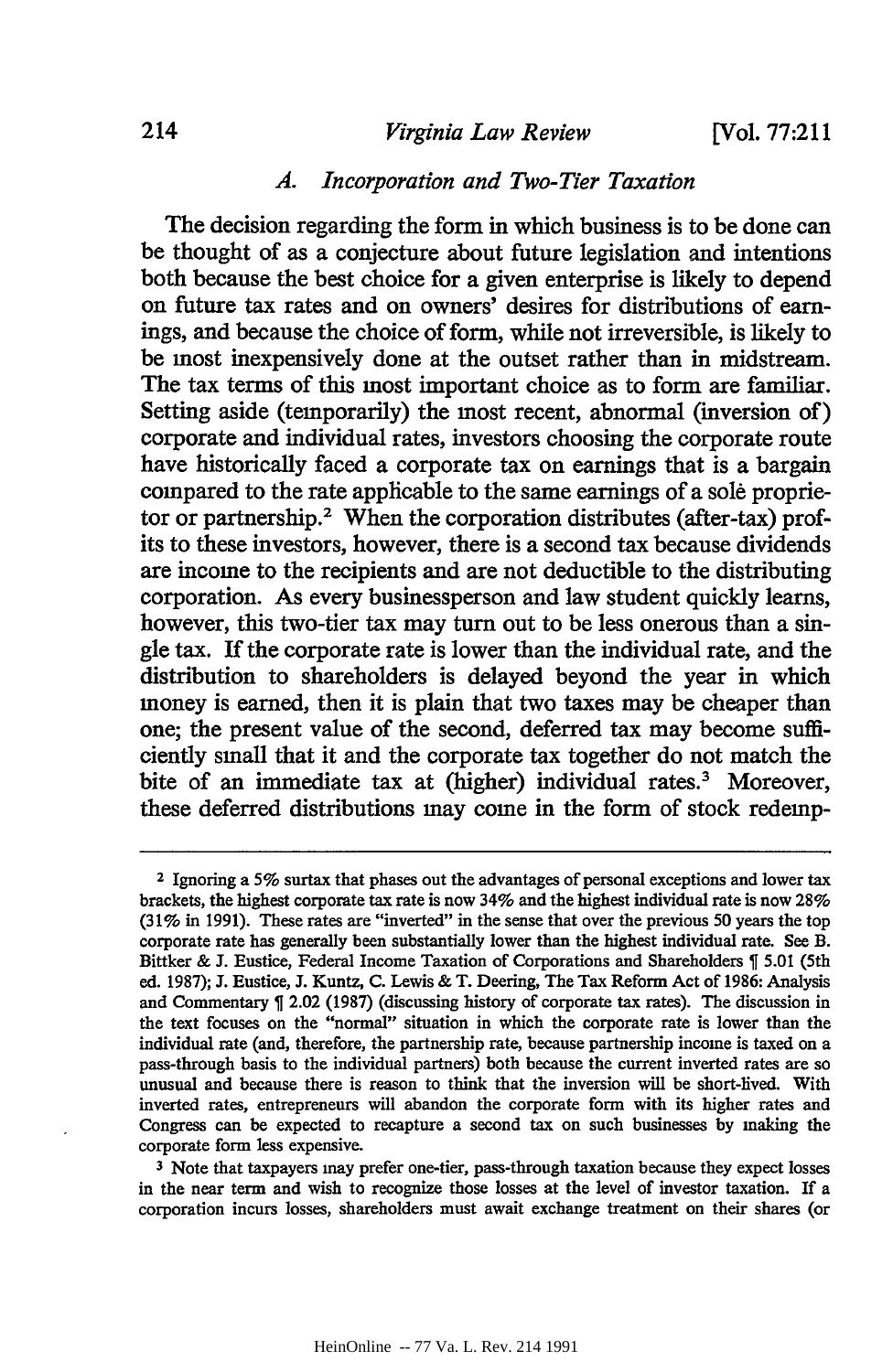215

tions or in the eventual liquidation of the firm, in which case the second tax, paid by distributees, may also be one that is assessed at lower rates than the taxes on dividends, proprietorship, or partnership earnings.

Technically speaking, the choice between one- and two-tier taxation involves more than a calculation of rate differentials and the expected period of deferral. Gain on appreciated property that is in corporate form may also be taxed twice; once when the corporation disposes of the property in question and again when shareholders sell their stock-which will have risen in value because of the (after-tax value of the) appreciation that has taken place in the corporation. Similarly, retained corporate earnings will be taxed not only upon eventual distribution but also, to a degree, when shareholders sell stock that has appreciated in their hands because their corporation has retained earnings.<sup>4</sup>

These complexities alter the details but not the essential fact of the traditional tradeoff. Incorporated businesses (not electing Subehapter **S)** are subject to an extra tax, but proprietors and would-be partners may prefer the corporate form for its tax advantages when the following conditions exist: the corporate tax rate is lower than shareholders' individual rates; distributions from the corporation to its shareholders can be deferred; and shareholders' sales of appreciated stock can be delayed. By contrast, sole proprietors, or pass-through entities such as partnerships, are taxed each year on the profits of the enterpriseat the relevant individual rates and regardless of their distribution policies.

This familiar tradeoff displays the essential characteristics of the "choice and control" theme that we seek to advance. Partners have limited control over the timing of their taxes, while shareholders of a corporation, by managing the timing of dividends and other payouts,

liquidation of loss assets themselves) in order to receive individual tax benefits. The discussion in the text simplifies the development of its theme by considering only profits and not losses.

Setting aside possible tax advantages inherent in a one-tier system when losses are incurred, there are many tax advantages available to the corporate form not available to individuals or partnerships. These advantages arise chiefly from the fact that corporate shareholders may also be employees of the corporation, whereas individuals or partners are self-employed. Tax benefits extended under the corporate form may be nontaxable or deferred compensation. See Strecker, When Will the Corporate Form Save Taxes?, 18 Vand. L. Rev. 1695, 1704-25 (1965).

<sup>4</sup> McLure, Integration of the Personal and Corporate Income Taxes: The Missing Element in Recent Tax Reform Proposals, 88 Harv. L. Rev. 532, 537 (1975).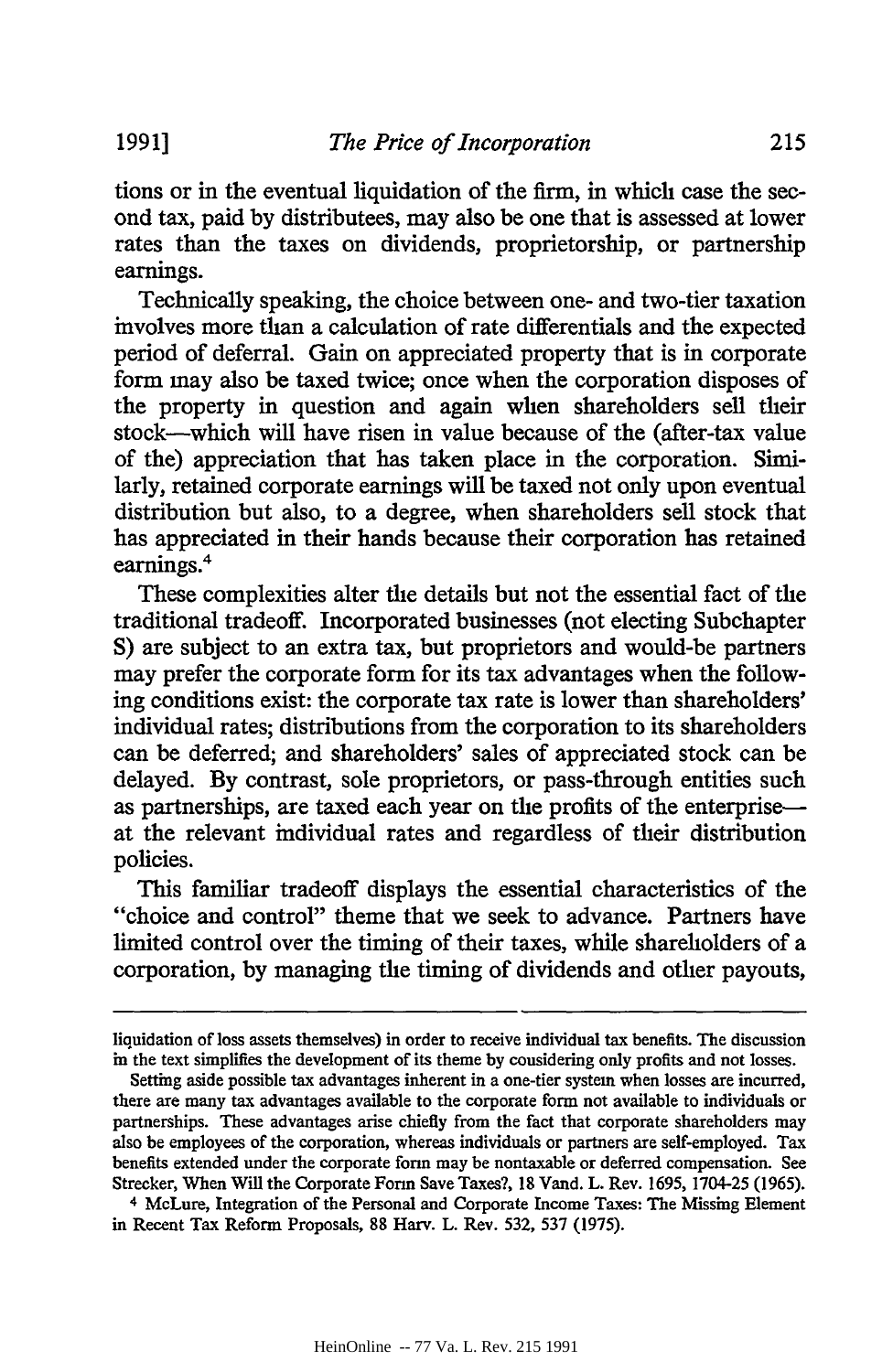do have control over the timing of the individual, or second, tax they pay. One might say that entrepreneurs and investors can, at the outset, choose between the one-tier and two-tier alternatives, that the two-tier regime may be a profitable gamble because one of its taxes can be postponed, but that the cost of this power to postpone or to control taxation is the extra tax—which may in the end prove more rather than less expensive. Control over timing comes at the price of an extra tax. To choose the option with more control is to choose the gamble of the two-tier tax.

Before continuing this examination of the connection between extra taxes and control over timing, it is useful to define control more carefully. All taxpayers have some dominion over the timing of their taxes because tax systems await recognition events and, more fundamentally, tax income and not expected and unrealized income. Partners or proprietors who wish to pay tax next year rather than in the present year might defer the sale of appreciated assets, rush the disposition of depreciated assets, undertake maintenance tasks (and their expense) that might normally have been done in the future, raise prices and delay sales, and take myriad other steps to control the timing of income-and therefore the timing of their own, individual (pass-through) taxation. Corporations can also control the timing of taxes in this way. But when we say that control is connected with extra taxation, we mean control that extends beyond these matters. Shareholders who postpone dividends, and thereby pay less tax now on their firm's earnings than would similarly situated partners, have exercised control over the timing of taxes that partners are *unable* to control. We will return to the difference between in-firm dispositions and distributions in Part II, but for the present it is sufficient to see, first, that choice of the corporate form may prove advantageous or disadvantageous in tax terms, and second, that the extra corporate tax is inextricably linked to the control that shareholders enjoy over the timing of distributions and, therefore, taxation.

#### *B. Trusts*

The relationship between control and taxation is perhaps clearest in the context of conventional trusts, that is trusts in which the settlor retains no significant interest so that the trust's income will be taxed either directly, and paid **by** the trustee, or through the trust's benefi-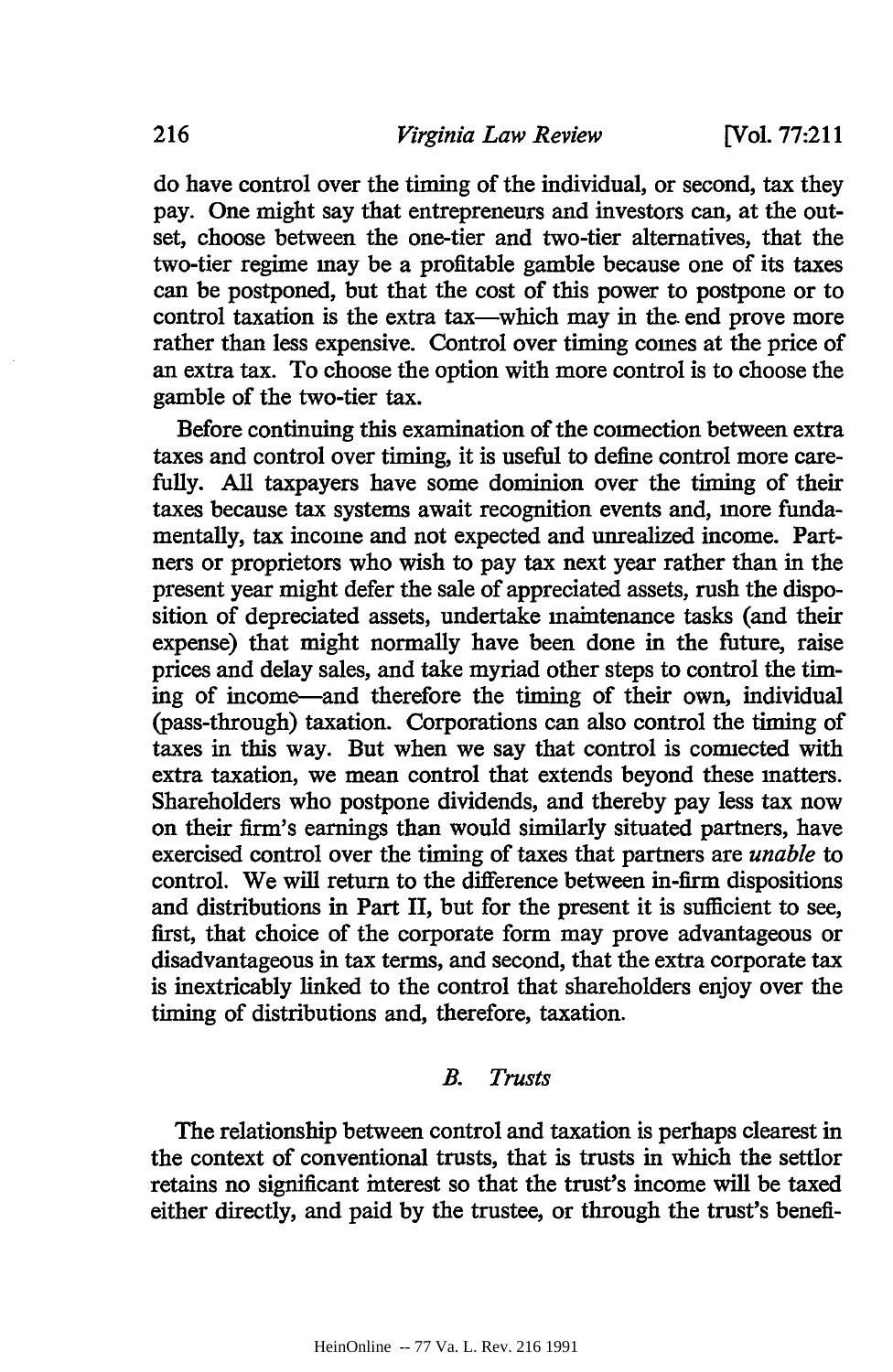ciaries.5 **If** a conventional trust accumulates no income, but rather makes distributions to the beneficiaries in amounts equal to or greater than the trust's earnings, then the trust pays no tax because it is allowed a deduction for these distributions.<sup>6</sup> The beneficiaries are taxed at their respective individual rates on this income they receive; the trust is merely a pass-through entity, or conduit, through which income flows to taxable distributees.

On the other hand, if a trust does accumulate earnings because it distributes less than it earns, then the trust pays tax on the accumulated earnings at rates similar to those applicable to individuals.<sup>7</sup> This tax is, however, a kind of down payment against the beneficiaries' ultimate tax liability. When accumulated income is eventually distributed, each beneficiary is then taxed under a "throwback rule," as if the distribution had been made in the year it was earned, with credit given for the taxes already collected from the trust.<sup>8</sup> The throwback rule works in only one direction, however, so that a high-bracket individual will owe some additional tax but no beneficiary will receive a refund-even though the trust was "overtaxed," as it turns out, on that beneficiary's share of the income.<sup>9</sup>

It would be incorrect to think of this one-way rule as yielding something more than one-tier taxation because, in fact, the more important imperfection is that the throwback rule does not require an interest payment. A trust thus often pays less tax than it should (under a strict pass-through system, if we knew who the ultimate beneficiary would be), and although the missing tax is eventually collected from the (high-bracket) distributee, it is collected without compensation for the time value of money. Conventional trust taxation might therefore best be described either as one-tier taxation or as something slightly at

**<sup>5</sup>** The discussion in the text is limited to conventional trusts, such as testamentary or inter vivos trusts, where the settlor retains no control over the trust or its earnings. Sections 671 to 678 of the Code also deal with grantor trusts, or trusts permitting the grantor to retain an interest or power over the trust. I.R.C. §§ 671-678 (1988). Generally speaking, the Code pierces these grantor trusts and taxes the settlor or grantor as if he or she continued to own the property directly. In any event, the single-tiered tax treatment of grantor trusts is perfectly consistent with the themes advanced in this Article.

**<sup>6</sup>** Id. §§ 651, 661.

**<sup>7</sup>** For **1990,** the Code taxes the first \$5,000 of trust income at 15% and provides for a 28% tax on income in excess of \$5,000. Id. § l(e). Individual rates also start at 15% and settle at **28%.** Id. § 1(a)-(d).

**<sup>8</sup>** Id. §§ 666-667.

**<sup>9</sup>** Id. § 666(e).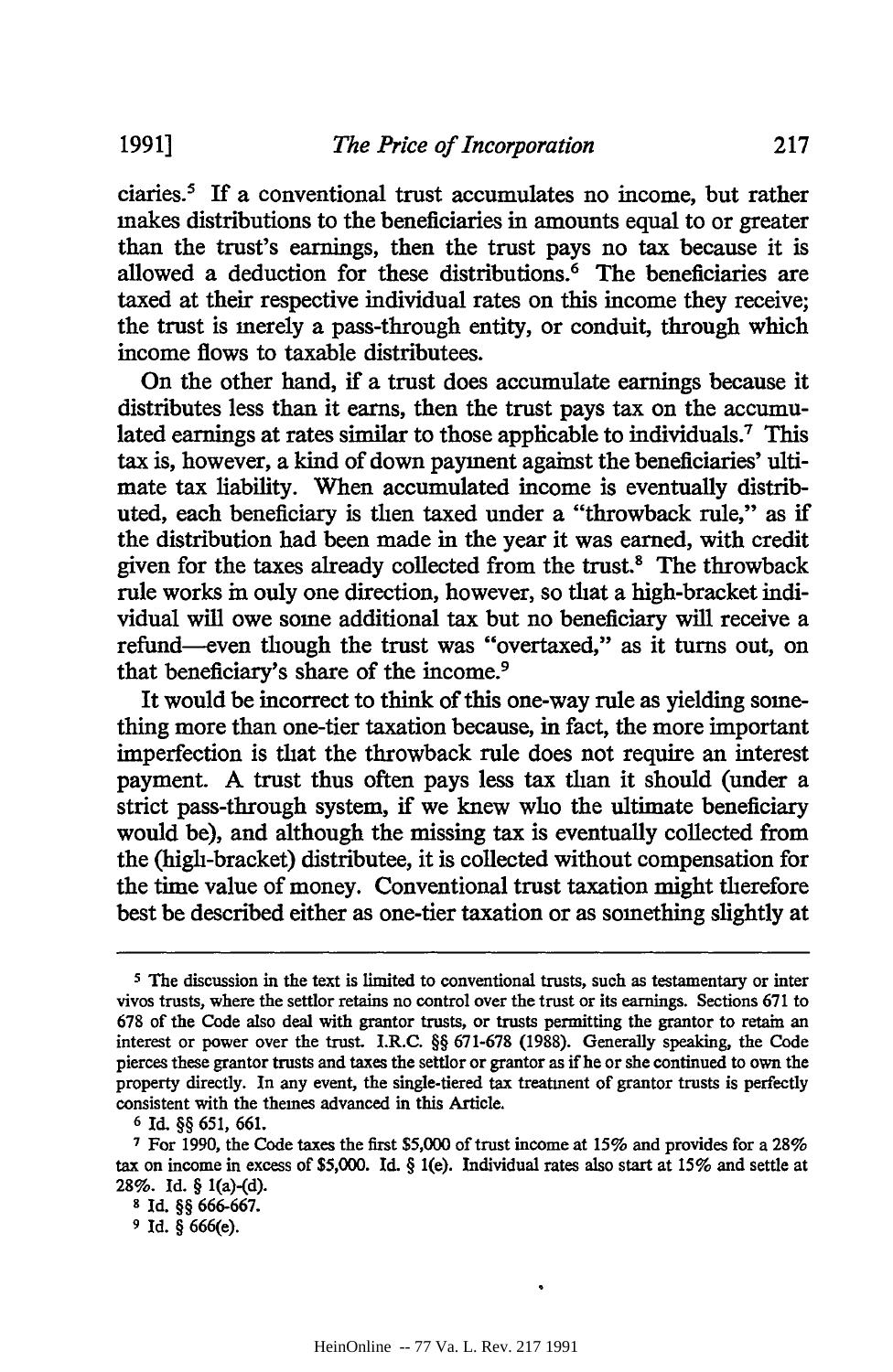variance with, and probably more favorable than, one-tier taxation. In any event, inasmuch as a central feature of these trusts is that either the terms of the trust or the trustee, rather than the settlor or the beneficiaries, controls the timing of distributions (and even the nature of investments and the timing of in-trust dispositions), it is plain that one-tier taxation (or even less) is associated with the beneficiaries' inability to control timing.

The tax rules that apply to trusts are sufficiently attractive that real businesses occasionally attempt to dress up as trusts. **A** well-known set of decisions distinguishes trusts from partnerships and from "associations" of investors. Both trusts and business associations may exhibit continuity of life, centralization of management, limited liability, and free transferability of interests, but only real businesses are said to have "associates" and a "business purpose."<sup>10</sup> The more that beneficiaries have voluntarily associated or have themselves created the "trust," or the more they have actively participated in operations, the more likely it is that trust treatment will be denied." And although the activities and potential endeavors of a "trust" may certainly reveal a business purpose, **by** and large courts **will** look to the trust instrument; the more it authorizes the conduct of a business, the more the "trust" will be reclassified as an association for tax purposes. **12**

12 See Sliskovich & Karlinsky, supra note 11, at 804; Note, Determining the Taxable Status of Trusts That Run Businesses, 70 Cornell L. Rev. 1143, 1151-56 (1985). For cases stressing the importance of the potential authority provided for in the trust instrument, see Helvering v. Coleman-Gilbert Assocs., 296 U.S. 369, 374 (1935) ("The parties are not at liberty to say that their purpose was other or narrower than that which they formally set forth in the instrument under which their activities were conducted."); Outlaw v. United States, 494 F.2d 1376, 1380- 85 (Ct. Cl.), cert. denied, 419 U.S. 844 (1974); Nee v. Main St. Bank, 174 F.2d 425, 429 (8th Cir.), cert. denied, 338 U.S. 823 (1949); Fidelity Bankers-Trust Co. v. Helvering, 113 F.2d 14, 18-19 (D.C. Cir.), cert. denied, 310 U.S. 649 (1940).

**<sup>10</sup>**Morrissey v. Commissioner, 296 U.S. 344, 356-59 (1935); Treas. Reg. § 301.7701-2(a) (as amended in 1983).

**<sup>11</sup>** See, e.g., *Morrissey,* **296 U.S.** at 360-61 (entity is an association and not a trust because associates, unlike beneficiaries, plan a common effort); Bedell Trust v. Commissioner, 86 T.C. 1207, 1219-20 (1986) (trust lacks associates because no voluntary action **by** beneficiaries in creating or contributing to trust); Elm St. Realty Trust v. Commissioner, 76 T.C. 803, 814 (1981) (emphasizing active, voluntary participation **by** associates); Curt Teich Trust No. One v. Commissioner, 25 T.C. 884, 892 (1956) (lack of voluntary association dispositive despite trust's business activity); Sliskovich & Karlinsky, Tax Classification of Trusts: The *Howard* Case and Other Current Developments, 19 Loy. L.A.L. Rev. 803 (1986).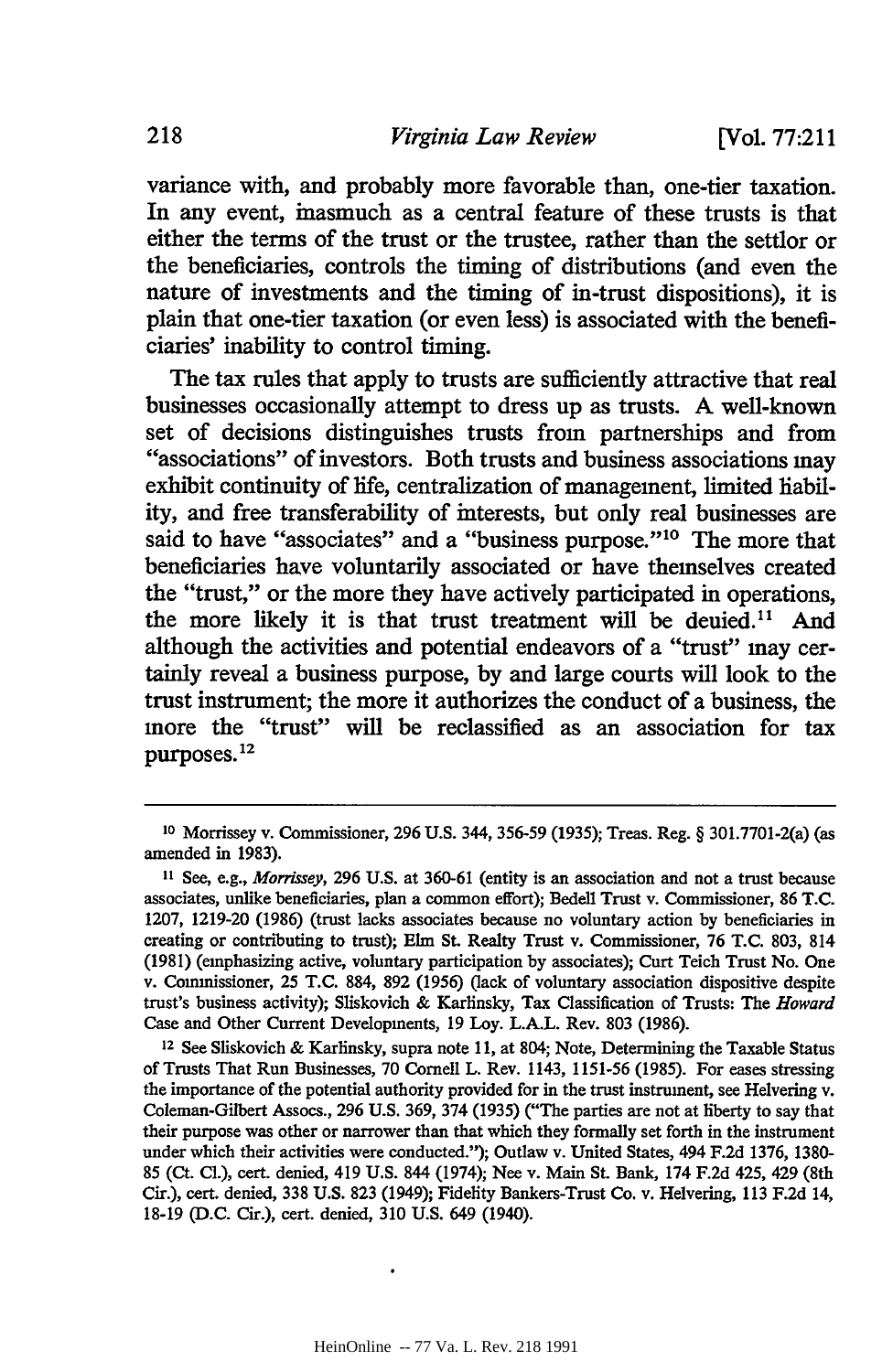Generally speaking, it is when an entity has *both* associates and a business purpose that it will be classified not as an "ordinary trust" but as a "business trust"—which is no trust at all for tax purposes.<sup>13</sup> Such a business trust<sup>14</sup> may be reclassified either as a corporation or as a partnership. The pertinent rules are somewhat confusing, but it is clear that if the business trust in question exhibits a consistent combination of those characteristics that distinguish a partnership, it will then be classified as a partnership--otherwise it will be regarded as a corporation. 15 Thus, **if** a group of lawyers form an organization to provide legal services in return for fees set **by** an executive committee, and they agree to profit-sharing and to dissolution on the death or withdrawal of any lawyer, and claims to these profits are not freely transferable, the Internal Revenue Service will surely disallow treatment as a trust and will reclassify the entity as a partnership. Corporations are distinguished from partnerships **by** the presence of continuity of life, centralized management, limited liability, and free

**<sup>13</sup>**See *Outlaw,* 494 F.2d at 1385; Sliskovich & Karlinsky, supra note 11, at 821 ("For business trust status to be found, *both* the associates and business attributes must be present.").

<sup>14</sup> We use the expression "business trust" as it is used in the decisions that distinguish trusts from corporations and partnerships, and not in the sense of a business or Massachusetts trust in business organization law. See H. Henn & J. Alexander, Laws of Corporations 117 (3d ed. 1983). In the tax literature a business trust is an entity that pays taxes as a trust but is then regarded by the government or by the courts as a business not entitled to conventional trust treatment.

**<sup>15</sup>** The confusion arises in part because, although I.R.C. § 7701(a)(3) (1988) states that the "term 'corporation' includes associations," the regulations use the term "associates" in defining a corporation. See Treas. Reg. § 301.7701-2(a)(1) (as amended in 1983) (stating that corporations have associates, a business objective, continuity of life, centralization of management, liability for corporate debts limited to corporate property, and free transferability of interests). Thus, corporations have associates while trusts have more passive "beneficiaries who cannot share in the discharge of the] responsibility [to protect and conserve property] and, therefore, are not associates in a joint enterprise for the conduct of business for profit." Treas. Reg. § 301.7701-4(a) (as amended in 1983). Finally, Treas. Reg. § 301.7701- 3(a) (as amended in 1983) defines a partnership as a "syndicate, group, pool, joint venture, or other unincorporated organization through or by means of which any business **...** is carried on, and which is not a corporation or a trust or estate." The straightforward way to distinguish among the three kinds of entities is to say that a trust has neither associates nor a business purpose; a partnership has associates and a business purpose; and a corporation has associates and a business purpose and also continuity of life, limited liability, and free transferability of interests. The form of these definitions, however, has generated less straightforward, deductive reasoning. An entity with both associates and a business purpose is not a trust, and one must then look for continuity of life, limited liability, and free transferability of interests in order to decide whether it is a corporation or a partnership.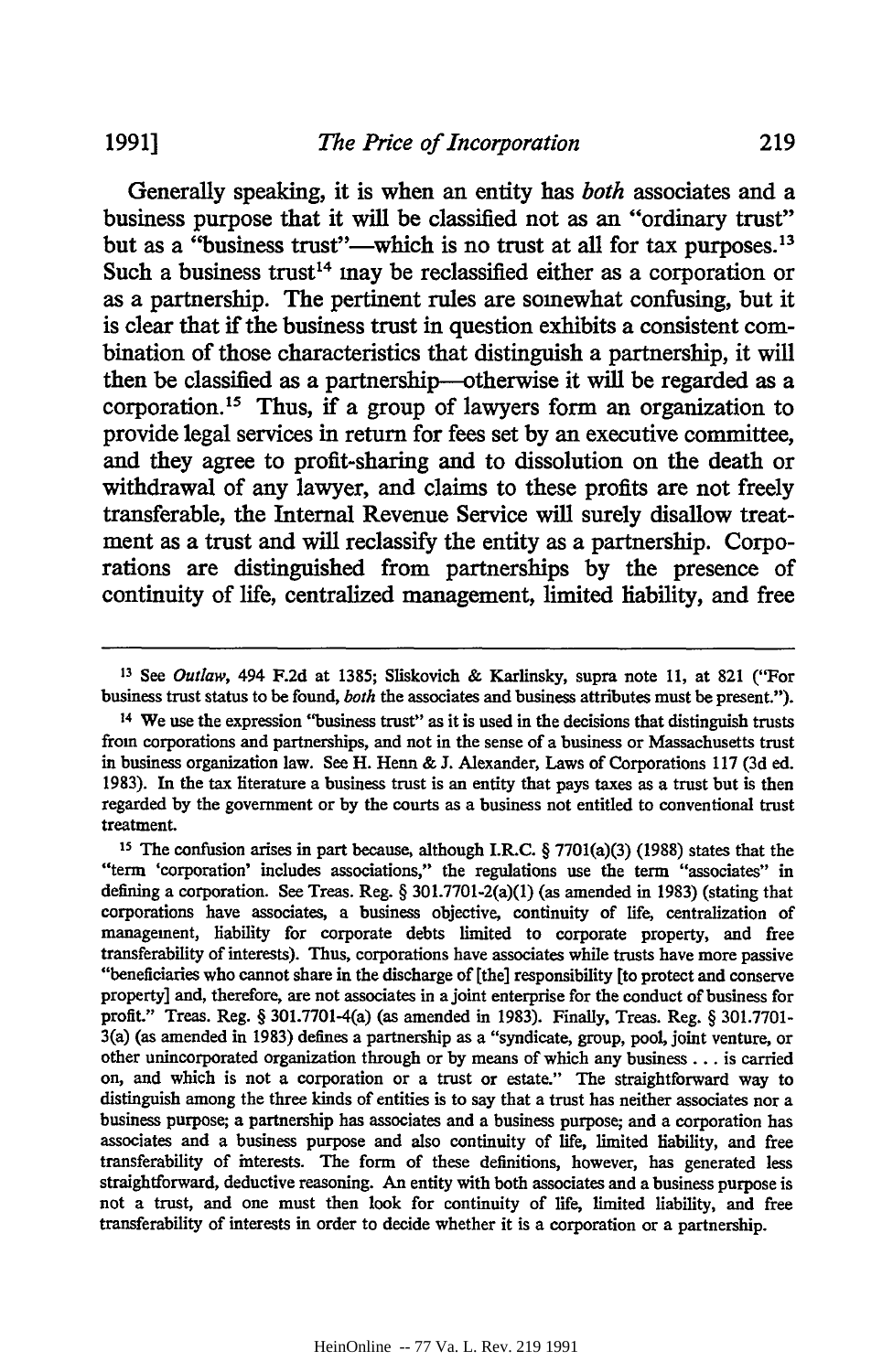transferability<sup>16</sup>—and this hypothetical organization is missing at least three of these four characteristics.<sup>17</sup>

In close cases, where an entity might be classified as either a partnership or a corporation without doing violence to the doctrinal distinctions, the Service will almost always insist that a business trust is really a corporation so that two-tier taxation applies.<sup>18</sup> This practice is quite consistent with the choice and control theme discussed above. If a business trust, denied the tax treatment that applies to conventional trusts, can make its own choice between partnership and corporate taxation, then it will have the advantage of choosing between the one-tier and two-tier treatments in midstream, rather than at the outset when most businesses are forced to gamble on future distributions and tax rates. Given the details of the throwback rule, such midstream choice might well be the most desirable alternative, and a great number of investors could be expected to choose the trust form, even knowing that it will eventually be disallowed, because it would serve as a useful holding pattern. It is therefore no surprise that taxpayers who should select either partnership or corporate treatment but who do not, find that the choice is made for them. Moreover, it is apparent why, for tax purposes, these business trusts are generally reclassified as corporations rather than partnerships. As described earlier, the corporate treatment is a tax bargain only when distributions have been deferred and when appreciated property has not been disposed of in a way that triggers dual taxation.<sup>19</sup> It is thus quite likely that an entity that has been managed with the hope of qualifying for trust treatment will not, in retrospect, have been managed in a way that minimizes corporate tax liability. Two-tier taxation now produces a penalty when compared to the liability of a similar entity that chose pass-through, partnership taxation all along.

We would expect that when the "trust" has retained earnings, so that two taxes are cheaper than one and the fisc would be enriched by a recharacterization of the business trust as a partnership rather than

**<sup>16</sup>** Treas. Reg. § 301.7701-2(a)(1) (as amended in 1983); cases cited supra note 12.

**<sup>17</sup>**See Treas. Reg. § 301.7701-2(g) example (3) (as amended in 1983).

**<sup>18</sup>** See Morrissey v. Commissioner, 296 U.S. 344, 357 (1935); Berry Bros. Trust v. Commissioner, 9 T.C. 71 (1947); Fox & Wilson, Treasury Restrictions Concerning the Tax Classification of Business Entities; Recent Developments, 1 J. Corp. Tax'n 28 (1974) (noting that government has sought to maximize the scope of association classification).

**<sup>19</sup>** See supra text accompanying notes 3-5.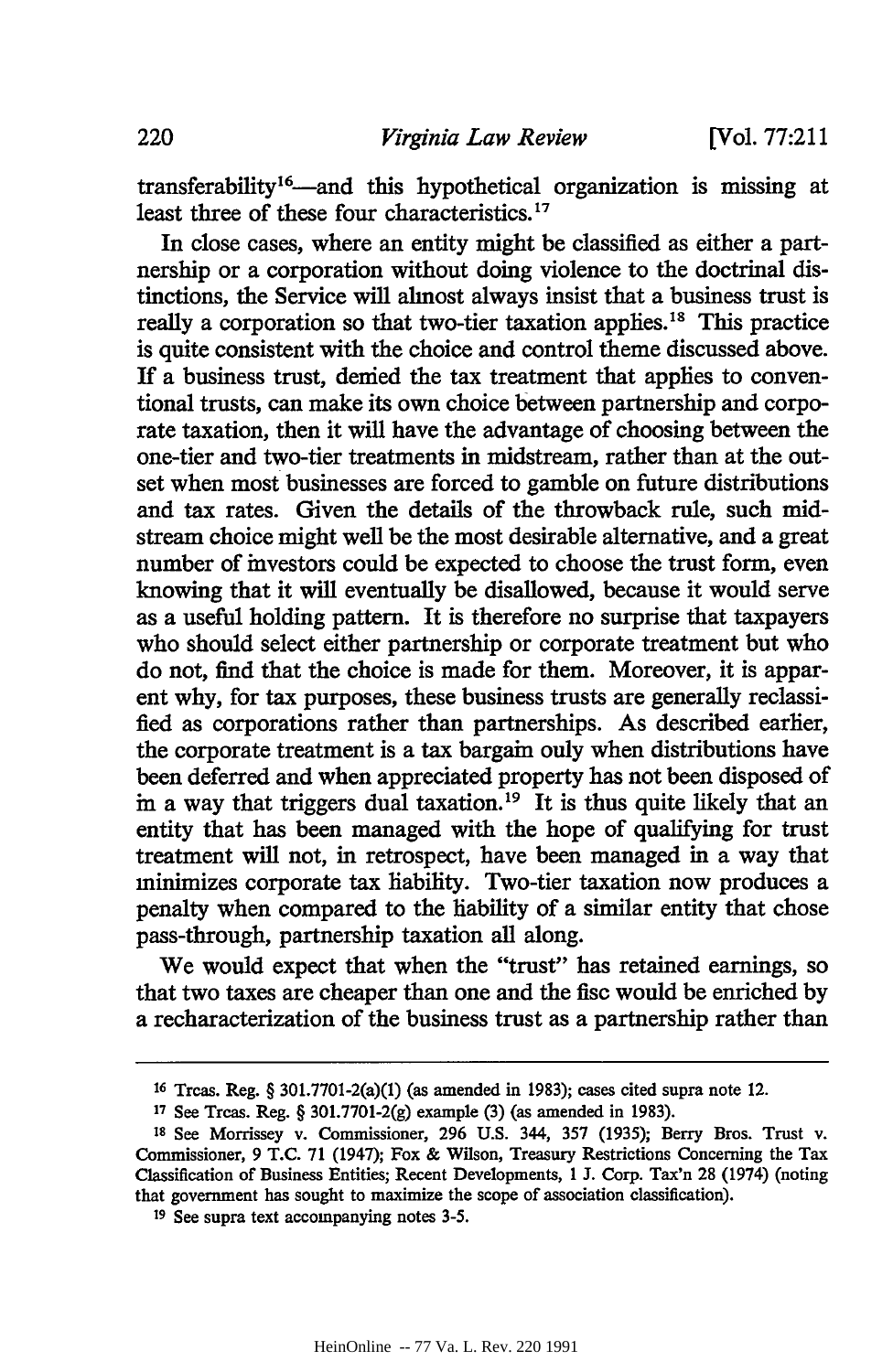as a corporation, the government will in fact choose to characterize the entity as a partnership.20 Unfortunately, the reported cases do not provide sufficient information about distribution histories so that it is impossible to determine whether or not classification actually reflects revenue maximization **by** the government. **If** it does, or **if** classification as a corporation generally penalizes business trusts, then, returning to the choice and control theme, we might say that taxpayers who choose at the outset to have more control over the timing of distributions than the law contemplates are penalized later with an additional **tax.21**

It is tempting to circle back to the distinction between trusts and corporations, and to argue that the question of whether there are "voluntary associates" is really about whether or not a trust's owners or beneficiaries arranged either for a flexible or for a deferred distribution policy. After all, **if** the beneficiaries had arranged for immediate distribution of profits, then whatever they might have enjoyed from trust taxation they could have had **by** simply reporting as a partnership. **A** trust that distributes its income receives pass-through treatment and is thus not taxed itself.<sup>22</sup> But when the beneficiaries carefully plan for deferred distributions, and hope meanwhile to enjoy the low trust tax rates (and the fact that the throwback rule does not

<sup>&</sup>lt;sup>20</sup> For a case that seems to support this conjecture, see Foster v. Commissioner, 80 T.C. 34, 184-91 (1983) (court finds entity to be partnership and not association, and notes that there had been no distributions that could be regarded as taxable dividends), aff'd in part and vacated in part, 756 F.2d 1430 (9th Cir. 1985), cert. denied, 474 U.S. 1055 (1986).

**<sup>21</sup>** The examples provided in Treas. Reg. § 301.7701-4(c)(2) (as amended in 1983) are revealing. In example (3), for instance, a promoter forms a trust in which shareholders may place shares they own in a publicly-traded corporation and receive two separable certificates in return. One certificate represents the right to dividends and the value of the underlying stock up to a specified amount, while the other represents the right to appreciation in the stock's value above the specified amount. The regulation says that this "trust" is either an association or a partnership. It is plain that the division into multiple classes affords control over timing, because shareholders can, in midstream, choose a distribution policy. Indeed, the regulation's unwillingness to announce whether the proper reclassification would be as a corporation or as a partnership might be understood as reflecting the fact that the government may wish to wait and see whether classification as a partnership or as a corporation yields greater revenue (and penalizes the strategic taxpayer). See supra note 17 and accompanying text; see also Rev. Rul. 78-371, 1978-2 C.B. 344 (real estate investment trust reclassified as an association where trustees could apparently control distributions by deciding when to invest in properties (and government obligations) that would yield regular income (all of which they were required to distribute quarterly) and when to invest in properties that sacrificed income for longer term appreciation).

**<sup>22</sup>**I.R.C. §§ 651, 661 (1988).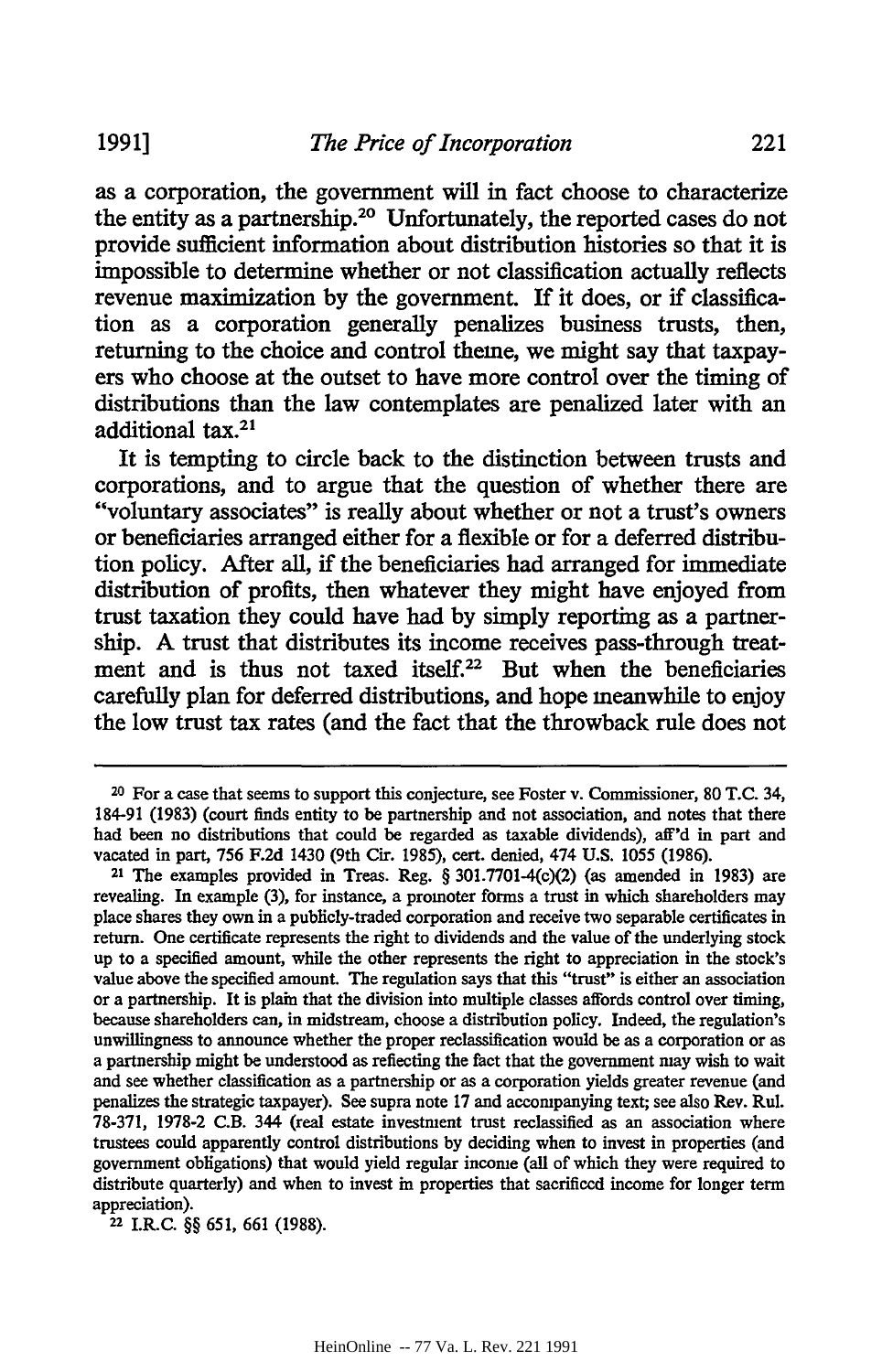incorporate an interest component), they should be penalized for trying to avoid the terms of the two-tier tax.

Similarly, when beneficiaries plan to wait and see whether the onetier or two-tier rules would prove more to their benefit, they should be penalized for trying to improve upon the terms of the choice that the tax system offers. As such, the law could probably focus less on the operating decisions of beneficiaries, or associates, and more on the likelihood that they sought to go beyond the terms of the choice offered to them **by** tax law. Without belaboring the point, we would argue that as a positive matter a respectable case could be-made for the proposition that the decisions in this area reflect a determination of whether the associates (beneficiaries) had the power to control distribution decisions, either directly or **by** replacing the decisionmaker (their "trustee"). <sup>23</sup>**Of** course, when they decide to distribute presently, beneficiaries essentially receive partnership treatment. **By** contrast, when they defer distributions, they may be able, depending upon the amount of income, $24$  to do better than one-tier, passthrough taxation. Control, or the power to time distributions, is thus the critical element.

24 Within a range, taxpayers will be able to take advantage of the separate progressive rate structure applicable to trusts and of the absence of an interest component in the throwback rule. See supra note 7.

**<sup>23</sup>**If this is so, it is despite the fact that some cases insist that control **by** the beneficiaries over the trust is not essential to association status. See, e.g., Morrissey v. Commissioner, 296 U.S. 344, 354-56 (1935); Howard v. United States, 5 **Cl.** Ct. 334, 342 (1984), aff'd, 770 F.2d 178 (Fed. Cir. 1985). Still, a fair number of cases support the suggestion that control over timing plays a role in classification. See, e.g., National Say. & Trust Co. v. United States, 285 F. Supp. 325, 330-31 (D.D.C. 1968) (reclassification from trust to corporation where beneficiaries were "bondholders" who controlled trustees by majority vote); Continental Bank & Trust Co. v. United States, 19 F. Supp. 15, 17 (S.D.N.Y. 1937) (finding an association where beneficiaries could surrender certificates at any time for cash and thus postpone the automatic termination of the entity and the distribution of its income); Hynes v. Commissioner, 74 T.C. 1266, 1280 (1980) (finding a corporation where sole beneficiary was one of three trustees and where court notes control over distributions); Magoon Trust, 11 B.T.A.M. 42,406 (1942) (finding a trust rather than an association where beneficiaries did not control distributions). But see Blair v. Wilson Syndicate Trust, 39 F.2d 43, 46 (5th Cir. 1930) (finding trust where beneficiaries had substantial power to remove and restrict trustees); Bedell Trust v. Commissioner, 86 T.C. 1207, 1219-21 (1986) (finding trust where beneficiaries had substantial power to remove and to restrict trustees and to influence timing of distributions, court emphasizing that beneficiaries did not voluntarily associate).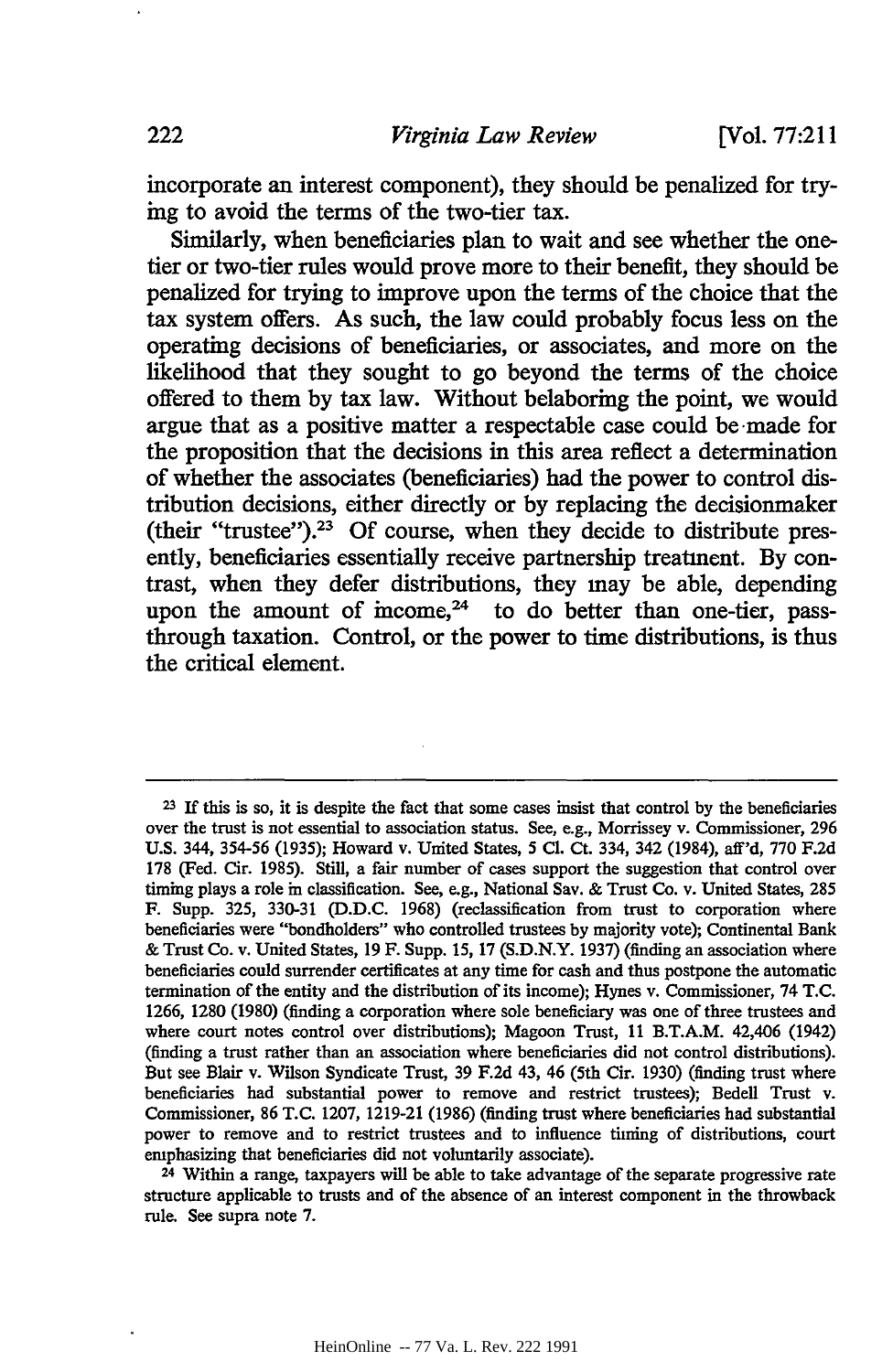#### *C. Debt*

Our discussion of the tax treatment of debt, and the current debate regarding highly leveraged corporations, is best left to follow our introduction of agency cost considerations in Part **11.25** One obvious distinction between debt and equity stands out, however, as soon as attention is paid to the matter of control over the timing of taxes. In a corporation it is quite plain that the holders of equity are those with control over the timing of some tax liability because they control (or ultimately control those who have control over) the distribution of dividends as well as decisions regarding redemptions and liquidations. In contrast, creditors, by and large, are parties to fixed contracts that set forth the size and timing of distributions or interest payments. The deductibility of interest but not dividend (or redemption or liquidation) payments, and the consequent potential reduction in the entity's overall tax burden to the extent that debt rather than equity is employed, thus fits the control theme rather micely.<sup>26</sup> The corporate gamble, as it were, involves two-tier taxation for those in control of timing and taxes. But there may be some choice even within the corporate form between one- and two-tier taxation. The choice comes partly in the form of a decision about the firm's mix of debt and equity; relief may be available for those participants who are subject to fixed contracts and who do not have control over the timing of their taxes.

#### *D. Stock Dividends*

The basic theme is also apparent in the treatment of stock dividends under section 305. Historically, if a corporation distributes a pure stock dividend, so that each shareholder receives new equity in pro-rata fashion, no tax is due.<sup>27</sup> The value (and basis) of each shareholder's stock is simply reallocated from a smaller to a greater absolute number of shares.28 If, however, shareholders are individually

**<sup>25</sup>** See infra notes 62-63 and accompanying text.

**<sup>26</sup>**The deductibility of interest is sometimes offset by the fact that interest income is taxable to creditors who may in fact be subject to higher marginal rates than corporate borrowers. The overall tax burden is, however, probably reduced through debt because many of the corporation's lenders are tax-exempt entities. See Canellos, The Over-Leveraged Acquisition, 39 Tax Law. 91, 100-01 (1985).

**<sup>27</sup>**I.R.C. § 305 (1988).

**<sup>28</sup>** Id. § 307. See generally B. Bittker & J. Eustice, supra note 2, 7.41-.44.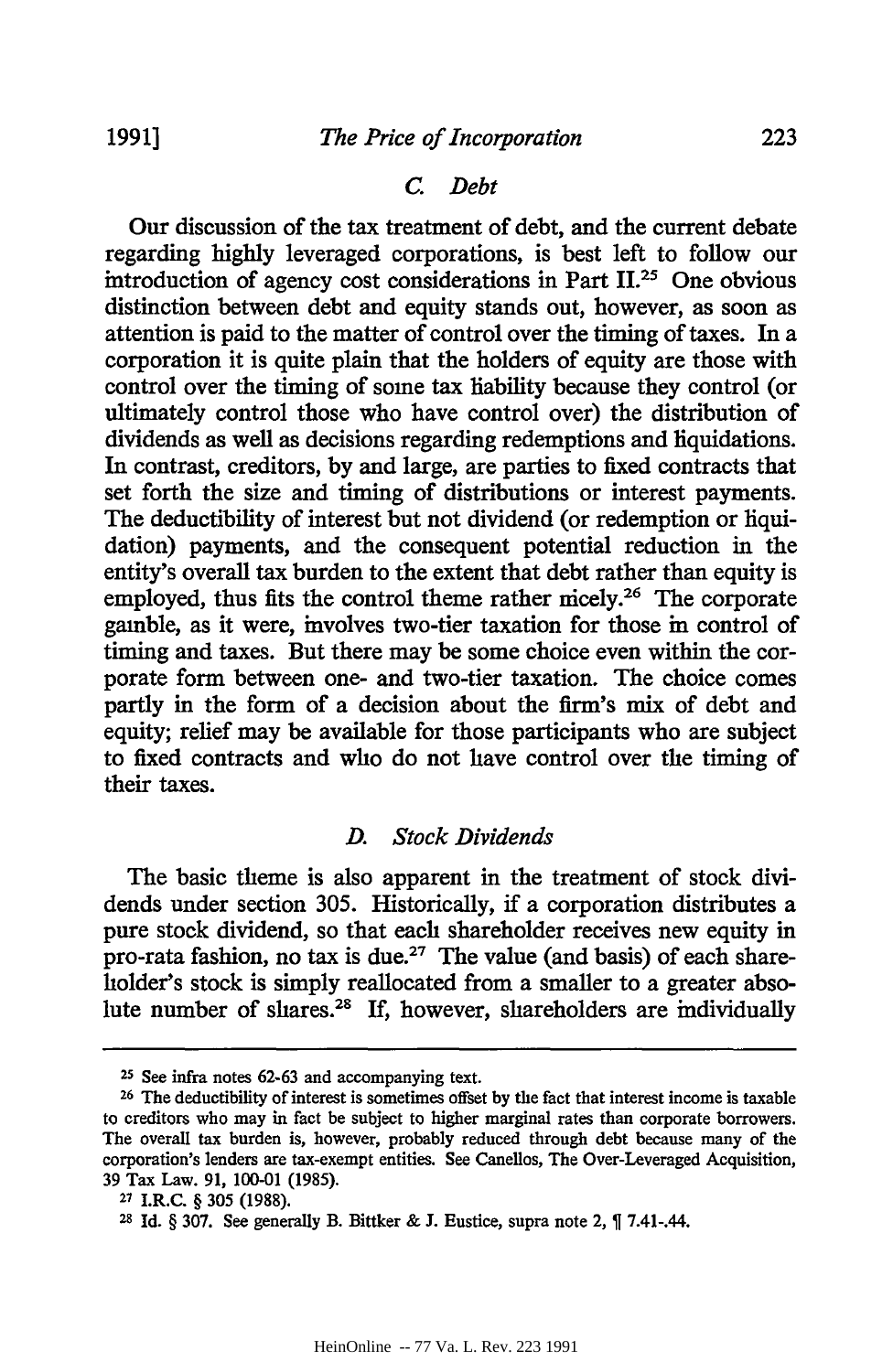able to choose between stock dividends and cash (or other, obviously taxable) dividends, then section 305 dictates that all shareholders be taxed at the time of the distribution-including those shareholders receiving stock dividends.29 On its face, the rule reflects the control theme quite neatly. As soon as shareholders are presented with some choice and control over the timing of their taxes, deferral advantages are withdrawn. Once again, control over timing comes at the price of extra, or at least more immediate, tax.

There is, however, a well-known means by which shareholders may choose between immediate and deferred taxation without bringing on this rule regarding choice as to stock dividends.<sup>30</sup> A corporation might distribute stock dividends-or simply retain earnings, distribute no dividends at all, and allow share prices to rise-and allow shareholders who want cash to sell their own shares and pay tax on the appreciation in their shares. And if the corporation stands ready to redeem shares, the shareholders can have choice and control over their own taxes, and the corporation can shrink through redemption exactly as it would have through a dividend distribution. The generous treatment of (non pro-rata) redemptions thus affords taxpayers a means of exercising control over the timing of their taxes without any tax cost falling on those who choose deferral.31

In short, although it remains true that more control is correlated with more tax, the rule pertaining to stock dividends (under which the mere possibility of control generates a tax) is more striking as a matter of theory and drafting than as a matter of practice. Section 305 is noteworthy, in other words, because it so plainly codifies the connection between taxes and control. Moreover, even as a practical matter, inasmuch as corporate insiders may fear that redemptions will generate fiduciary suits and insider trading suits by investors who exit and then observe an increase in share price, the rules regarding stock dividends may be important because the choice that can be offered through stock dividends cannot in fact be precisely duplicated through other means.

**<sup>29</sup>**I.R.C. § 305(b) (1988).

**<sup>30</sup>**Chirelstein, Optional Redemptions and Optional Dividends: Taxing the Repurchase of Common Shares, 78 Yale **L.J.** 739 (1969).

**<sup>31</sup>**Of course, those who sell shares will find their ownership fractions reduced. If all shareholders attempt to sell in proportionate fashion, dividend treatment will be imposed under I.R.C. § 302 (1988).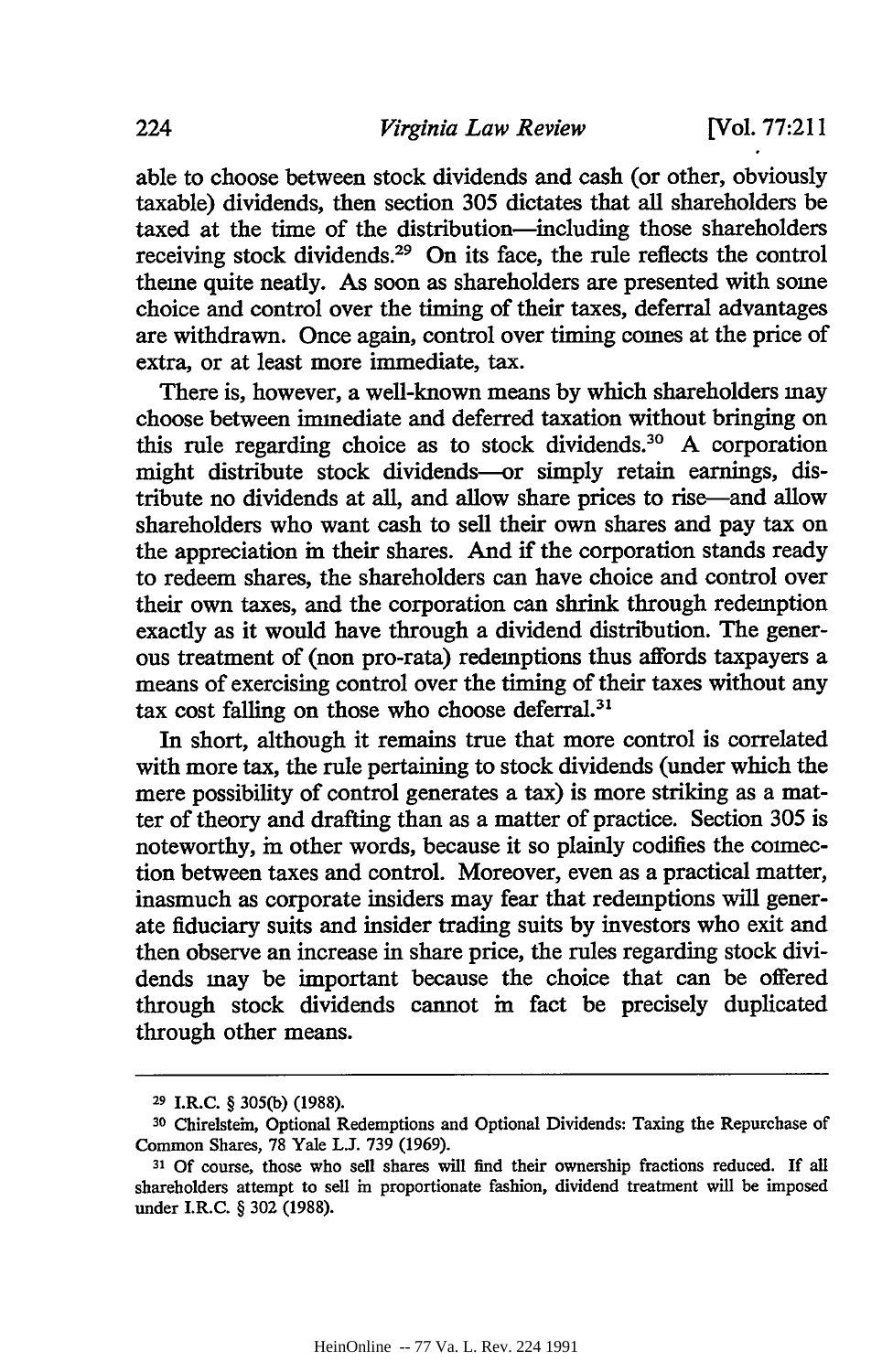#### *The Price of Incorporation*

#### *E. Intercorporate Dividends*

One feature of the two-tier tax system appears to contradict the control theme stressed in Part I of this Article. When one corporation owns stock in another corporation, a seventy percent deduction for dividends received is available to the first corporation; the deduction is eighty percent if the first corporation owns more than twenty percent of the stock of the other; and it is one-hundred percent for a parent corporation receiving dividends from its affiliated, eighty to one-hundred percent owned, subsidiary.<sup>32</sup> Thus, in the context of intercorporate dividends, increased control is associated with less rather than more taxation.

We return to these intercorporate dividends in Part II.C., but meanwhile it is useful to see that if there were no intercorporate deduction, then a corporation that had business reasons for acquiring some control over another corporation would be forced to merge with this target corporation in order to avoid *three-tier* taxation. After all, if there were no intercorporate deduction, then a tax would be due from the corporation that earns money, another would be due on the receipt of dividends by its parent corporation, and a third tax would be levied on the individual shareholders who eventually receive distributions from the corporate parent. In short, the traditional explanation for the intercorporate dividend deduction, that it is a provision that prevents triple (or even greater) taxation, is powerful and overwhelms any inclination to tie taxation directly to the degree of control a taxpayer exercises.33

In summary, we are not the first to emphasize that taxpayers can choose between two-tier and pass-through treatment, and that this

**<sup>32</sup>**I.RtC. § 243 (1988).

**<sup>33</sup>**Schafer, The Income Tax on Intercorporate Dividends, 33 Tax Law. 161, 163-65 (1979) (noting that as far back as 1909, corporations not taxed on intercorporate dividends so as to avoid multiple taxation; partial inclusion introduced in 1935 to encourage simplification of corporate structures).

A "newer view" of dividends, and of corporate dividends in particular, stresses the point that to the extent shareholders bought stock of an ongoing corporation, the price of that stock already reflected the future tax bite of two-tier--or even three-tier-taxation. See Mundstock, Taxation of Intercorporate Dividends Under an Unintegrated Regime, 44 Tax L. Rev. 1 (1988) (providing history of intercorporate dividend taxation and emphasizing windfalls to parent corporations from further intercorporate dividend relief). The point in the text regarding the alternative strategy available to an acquirer is not much changed by this view, but the rationale for the intercorporate deduction must be slightly reformulated.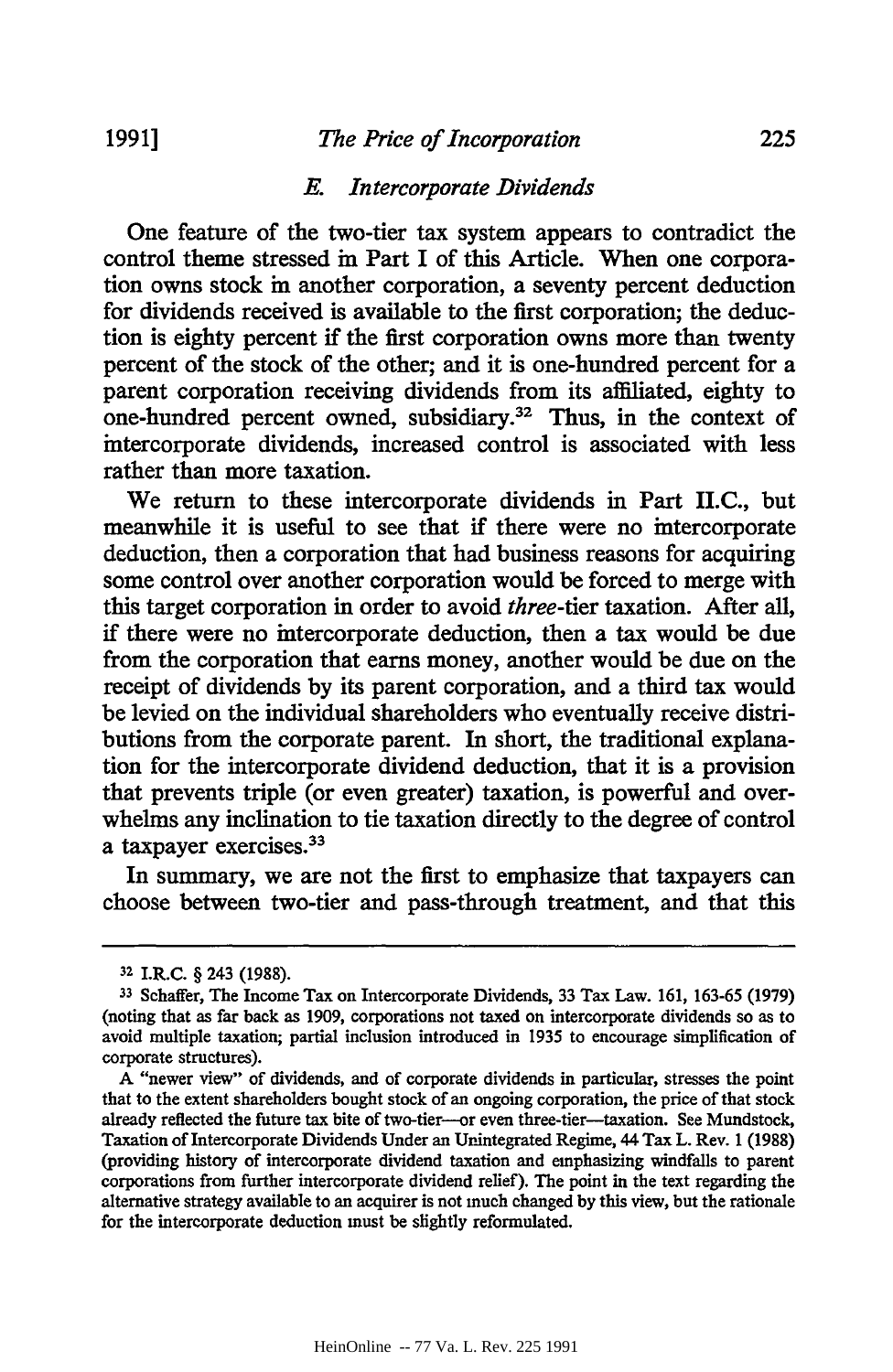[Vol. **77:211**

choice involves something of a gamble about the unknown. And the suggestion that passivity is correlated with the ability to enjoy single, pass-through tax treatment will not seem startling.<sup>34</sup> But it is noteworthy that the idea that taxation is a function of control provides a means of thinking not only about two-tier corporate taxation, but also about such matters as the treatment of corporate debt, the rules pertaining to stock dividends, and the taxation of business trusts. We turn to other applications in Part III, but for the present it is sufficient to see simply that there are a number of areas in which the ability to control the timing of taxes is associated with heavier taxation.

But this theme standing alone is at best a synthetic positive success because it ignores the fundamental question of *why* taxpayers should be allowed to control the timing of their taxes by choosing one form of organization rather than another. And from a different perspective the fundamental question is why taxpayers who choose the corporate form for organizational reasons, and who do not wish to retain earnings and gain deferral advantages, should be penalized with two-tier treatment. We turn, therefore, to the question of two-tier taxation itself.

## II. **AGENCY COSTS AND THE** Two-TIER **CORPORATE** TAX

#### *A. The Role of the Corporate Tax in Reducing Agency Costs*

Generally speaking, the tax policy literature has favored some form of integration, or elimination of two-tier taxation, and has been hostile to the separate tax levied on corporate profits.35 When the two-tier tax system has real bite, so that a corporation pays taxes on its earn-

<sup>&</sup>lt;sup>34</sup> Passivity alone is, of course, not much of a predictor. Many shareholders are passive, but their corporations' earnings are taxed twice; and many proprietors and partners are active, but their entity's earnings are taxed only once.

**<sup>35</sup>** See, e.g., C. McLure, Must Corporate Income Be Taxed Twice? (1979) (discussing the benefits, detriments, and feasibility of integration); R. Musgrave & P. Musgrave, Public Finance in Theory and Practice 291-301 (2d ed. 1976) (positing that integration of corporate source income with the individual income tax may be more in keeping with the progressive nature of the federal tax structure); Feldstein, The Welfare Cost of Capital Income Taxation, 86 **J.** Pol. Econ. S29, \$46-\$50 (1978) (arguing that the separate corporate income tax results in a higher tax rate on capital income at every level, causing efficiency losses and welfare costs redeemable only by elimination of the corporate tax); Klein, Income Taxation and Legal Entities, 20 UCLA L. Rev. 13, 43-51 (1972) (pointing out that the concept of the corporation as a separate entity, a concept often promulgated as a justification for a separate tax on corporate profits, is a legal fiction that at best provides only a hollow justification for the twotiered structure); McLure, supra note 4, at 534-49 (stating that separate taxation of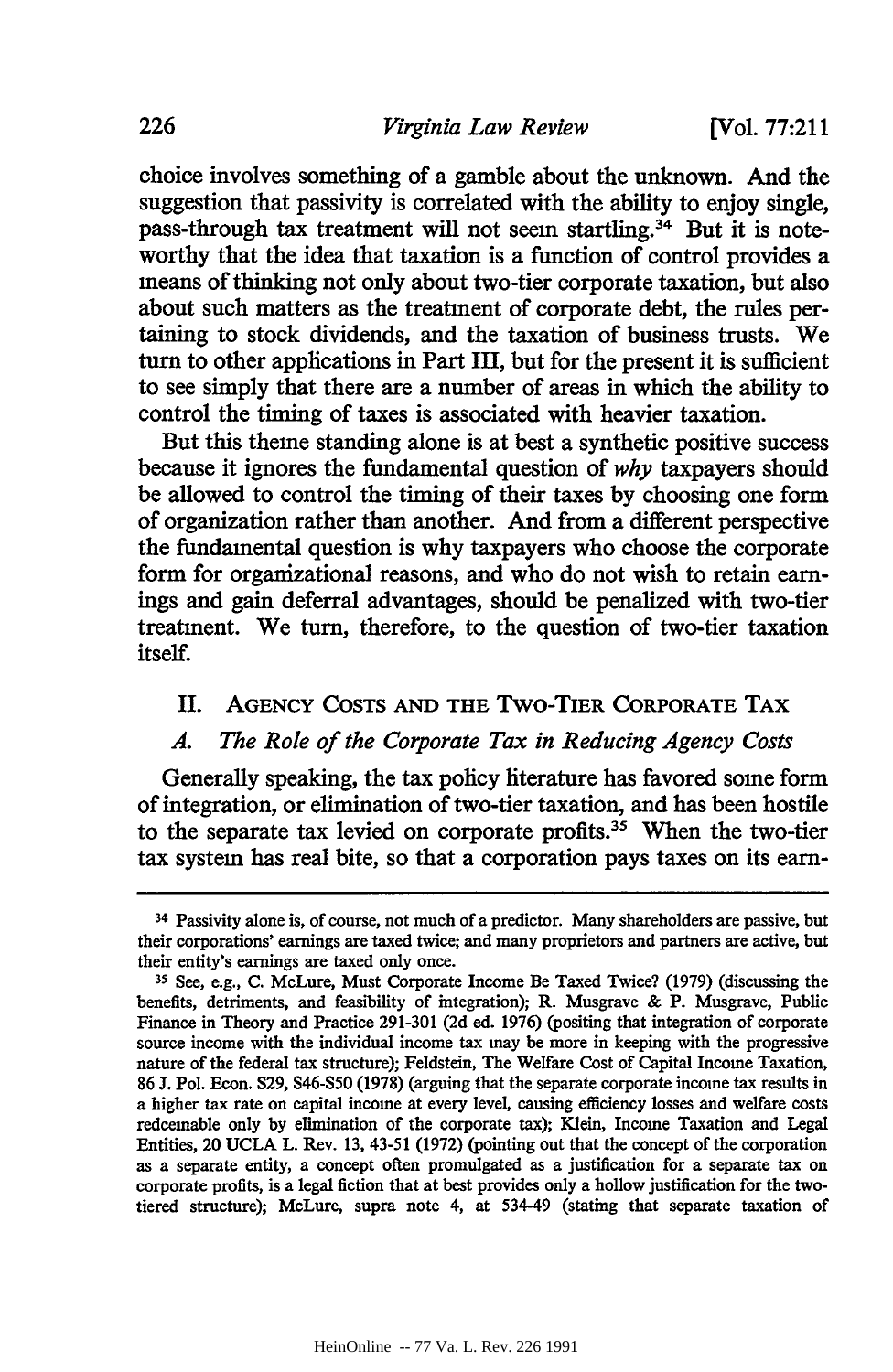ings and enjoys no deduction for the dividends it pays, its shareholders pay taxes on the dividends and other distributions they receive and obtain no credit for the taxes paid by their corporation, and these two taxes are at rates and times such that, when combined, they exceed the tax bill paid by similarly profitable businesses that are not in corporate form, it is easy to understand the hostility. The extra tax penalizes and discourages an organizational form that may be quite efficient; savings may also be discouraged because of the surcharge; and even those businesses that find it worthwhile to choose the corporate form will be encouraged to inefficiently retain earnings and delay distributions in order to reduce their shareholders' tax burdens.<sup>36</sup> When the two-tier tax can be turned to advantage, as when the corporate tax rate is lower than the individual rate, and distributions are sufficiently delayed (and even, perhaps, taxed at lower capital gain rates) so that the combined "double" tax is less painful than an immediate tax on earnings levied at individual rates, the complaints about the two-tier tax are obviously somewhat different. Now one objection is that there is a distorting *subsidy* to businesses in the corporate form, and there remains the problem of encouraging the inefficient retention of corporate earnings.37

The two-tier tax on corporate profits is thus objectionable because it distorts distribution decisions and because it drives a wedge between corporate and other forms of organization, such as partnerships. Ideally, taxes ought not to affect and distort real decisions (except in a manner that is thought desirable), and it is plain that the two-tier corporate tax affects corporate distribution decisions and, more fundamentally, the incorporation decision itself. Thus, in the current climate, where (quite unusually) the corporate tax rate exceeds the individual tax rate, there is a strong incentive to abandon the corporate form in favor of the partnership alternative, because the latter generates only a single tax at the lower individual rates. Not surpris-

corporations cannot be justified under commonly accepted canons of taxation as it directly conflicts with the vertical equity and ability-to-pay principles of taxation).

<sup>&</sup>lt;sup>36</sup> See, e.g., Feldstein, supra note 35, at S46-S48; McLure, supra note 4, at 540-41.

<sup>&</sup>lt;sup>37</sup> There is some debate, however, as to whether the incentive to retain earnings generates inferior investment decisions. See Friend & Husic, Efficiency of Corporate Investment, 55 Rev. Econ. Statistics 122 **(1973);** Whittington, The Profitability of Retained Earnings, 54 Rev. Econ. Statistics 152 (1972).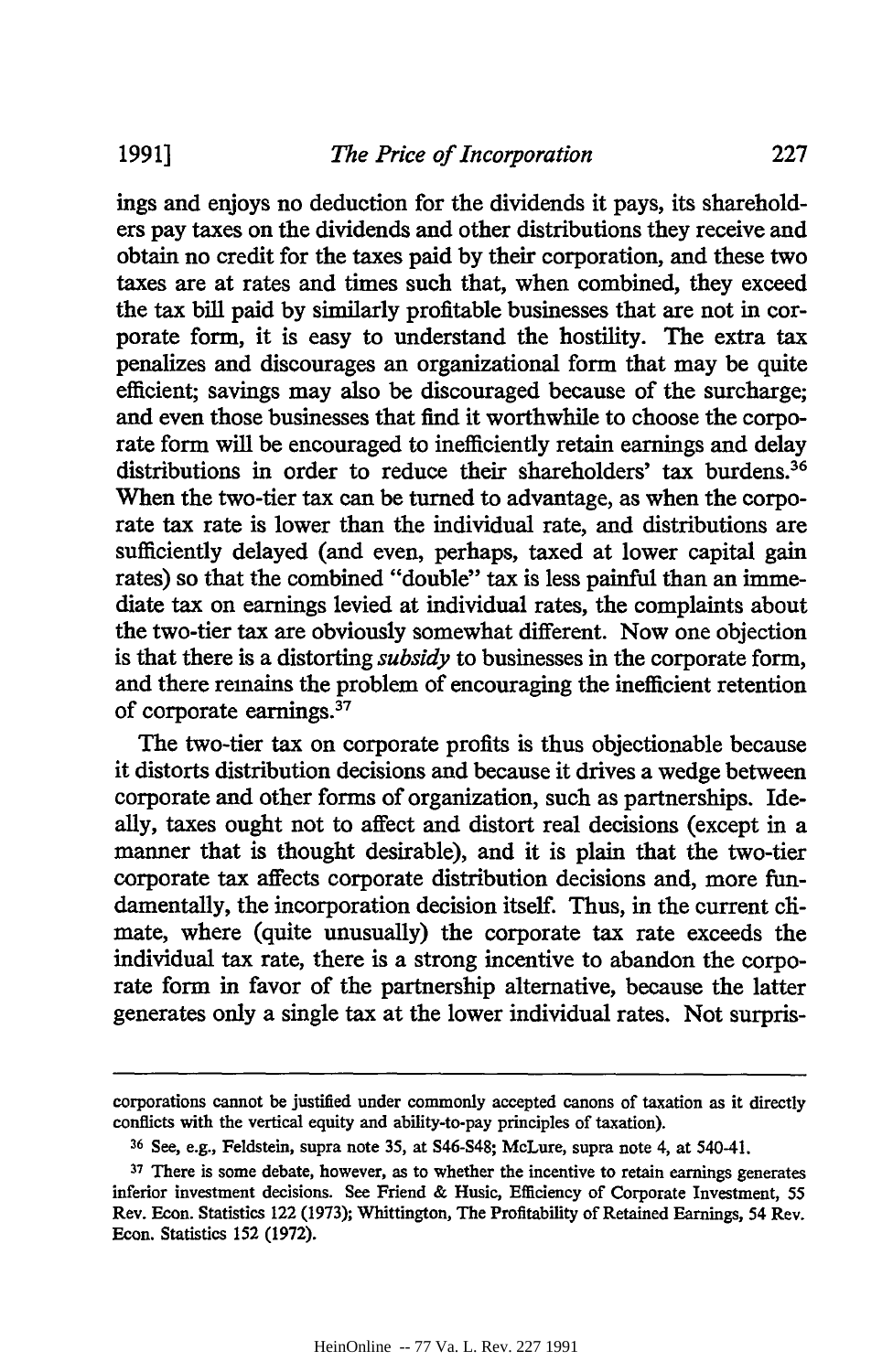ingly, this migration has triggered renewed interest in integrating the corporate and individual taxes.<sup>31</sup>

Arguments in *favor* of the two-tier tax system are few and far between. Some of the academic proponents of a separate corporate tax are simply hostile to corporations, or at least to large corporations, while others posit that integration of the corporate and individual taxes would diminish the progressivity of the tax system, that the corporate tax amounts to a reasonable user fee for services provided **by** the government to corporations, that the tax allows the government a partial return on its implicit partnership investment in risk taking, or that the corporate tax offers a way of offsetting the social costs imposed by corporations because of their limited liability.<sup>39</sup> There is also the view that a separate corporate tax exists because it is largely invisible to the electorate.<sup>40</sup> But, as indicated earlier, the overwhelming force of the academic commentary is in favor of some form of integration. Indeed, the academic debate has focused not on the wisdom of integration but rather on the surprisingly difficult question of how exactly to integrate the corporate and individual taxes into a one-tax system.41

40 J. Ballentine, Equity, Efficiency, and the U.S. Corporation Income Tax 7 (1980).

41 A seminal work on the subject is Warren, The Relation and Integration of Individual and Corporate Income Taxes, 94 Harv. L. Rev. 717 (1981). For an excellent introduction to the problem, see H. Abrams & R. Doernberg, Federal Corporate Taxation  $\S$  1.04 (1987).

**<sup>38</sup>**See, e.g., **Ad** Hoc Comm. on **Tax** Reform, Tax Reform: The Business Perspective, 41 Bus. Law. 907 (1986) (arguing that full integration too complex but dividends-paid reduction favored because integration is fair, efficient, and advisable in order to reduce incentives for leveraged financing); Kahn, Should *General Utilities* Be Reinstated to Provide Partial Integration of Corporate and Personal Income-Is Halfa Loaf Better than None?, 13 J. Corp. L. 953 (1988) (stating that, as a matter of good tax policy, the *General Utilities* doctrine should be restored, and personal and corporate income taxes integrated).

**<sup>39</sup>**For some discussion of these defenses of the separate tax on corporate profits, see R. Goode, The Corporation Income Tax 26-40 (1951) (surveying arguments); **C.** McLure, supra note 35, at 28-38; Lee, Entity Classification and Integration: Publicly Traded Partnerships, Personal Service Corporations, and the Tax Legislative Process, 8 Va. Tax Rev. 57, 97 n.152 (1988) (viewing corporate tax as appropriate user fee because corporations exploit foreign markets and therefore rely on the country's (expensive) military might in order to ensure stability in those markets); Stiglitz, The Corporation Tax, 5 J. Pub. Econ. 303 (1976) (regarding tax as levy on pure profits and entrepreneurship, and as partial return on an implicit government partnership in risk taking); Studenski, Toward a Theory of Business Taxation, 48 J. Pol. Econ. 621 (1940) (surveying justifications); K. John, L. Senbet & A. Sundaram, Corporate Limited Liability and the Design of Corporate Taxation (forthcoming paper on corporate tax (with carefully designed depreciation deductions) as means of internalizing social costs imposed by limited liability rules).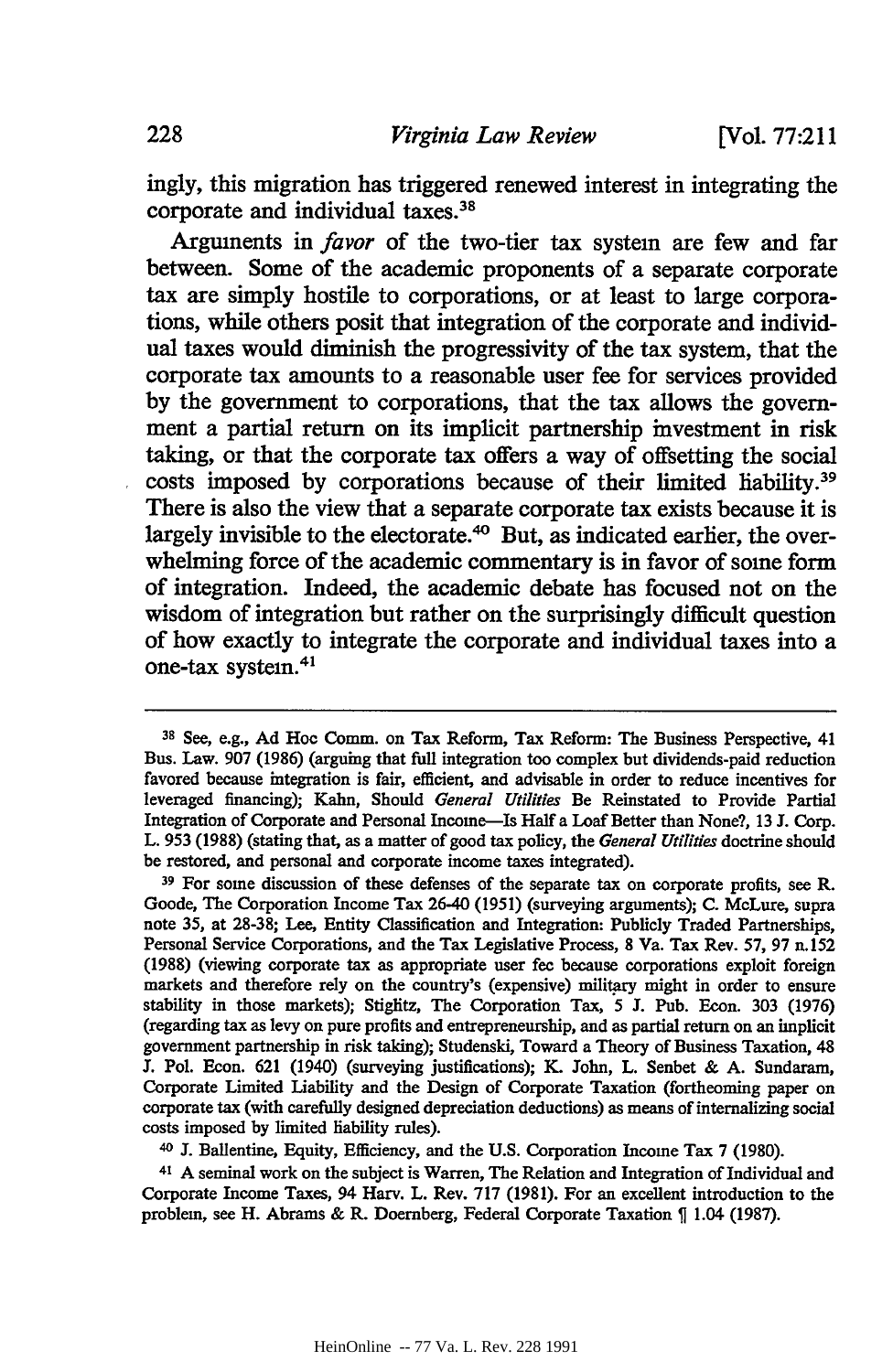Our argument in "defense" of, or by way of explaining, the distinct tax on corporations is based on agency cost considerations and might be thought of as a cousin of the well-known theory advanced by Professors Jensen and Meckling in which the coordinated use of debt and equity minimizes the agency costs of the firm.42 Consider the situation in which a number of investors pool capital, as shareholders in a corporation, and entrust a manager, *M,* to run the enterprise. Assume that *M* is also a shareholder of the firm-and indeed there is reason to think that agency costs are reduced when a firm's manager has a substantial personal stake in the firm's equity.<sup>43</sup> Finally, in order to highlight the role of the corporate tax, imagine first a world of pass-through taxation, in which corporations are *not* separately taxed, but rather where shareholders are taxed each year, at their respective individual rates, on their imputed shares of the firm's income. Our argument focuses on the fact that *M's* individual tax rate will often be different from that of other shareholders, or principals. It is perhaps easiest to think of a situation in which *M* (and a fair number of other shareholders) faces the highest individual rate; a large proportion of shares is held by tax exempt shareholders, such as pension funds, universities, and the like; some shares are held by corporate investors, who currently enjoy a substantial intercorporate dividend deduction and would surely be entitled to similar or better treatment in a single-tax, integrated system; and the remaining substantial proportion of the stock is held by individual shareholders who are subject to a marginal tax rate that is also lower than  $M$ 's. Inasmuch as the argument in this Part hinges on the notion that a corporation's shareholders will often be in different tax circumstances and therefore in occasional conflict with one another, it may be useful to concede at the outset that much of what follows depends on the existence of rate progressivity—including that generated by the presence of some tax-exempt shareholders-and an incomplete "clientele

**<sup>42</sup>**Jensen and Meckling emphasize the role of debt in facilitating greater insider ownership of firm equity. With greater ownership, insiders care more about the firm's performance. At the same time, too much debt (too little "outside" equity) encourages too much risk alteration, or gambling, on the part of insiders who profit when the firm has earnings in excess of its obligations to debtholders. See Jensen & Meckling, Theory of the Firm: Managerial Behavior, Agency Costs and Ownership Structure, 3 J. Fin. Econ. 305 (1976).

**<sup>43</sup>**See id. at 312-13.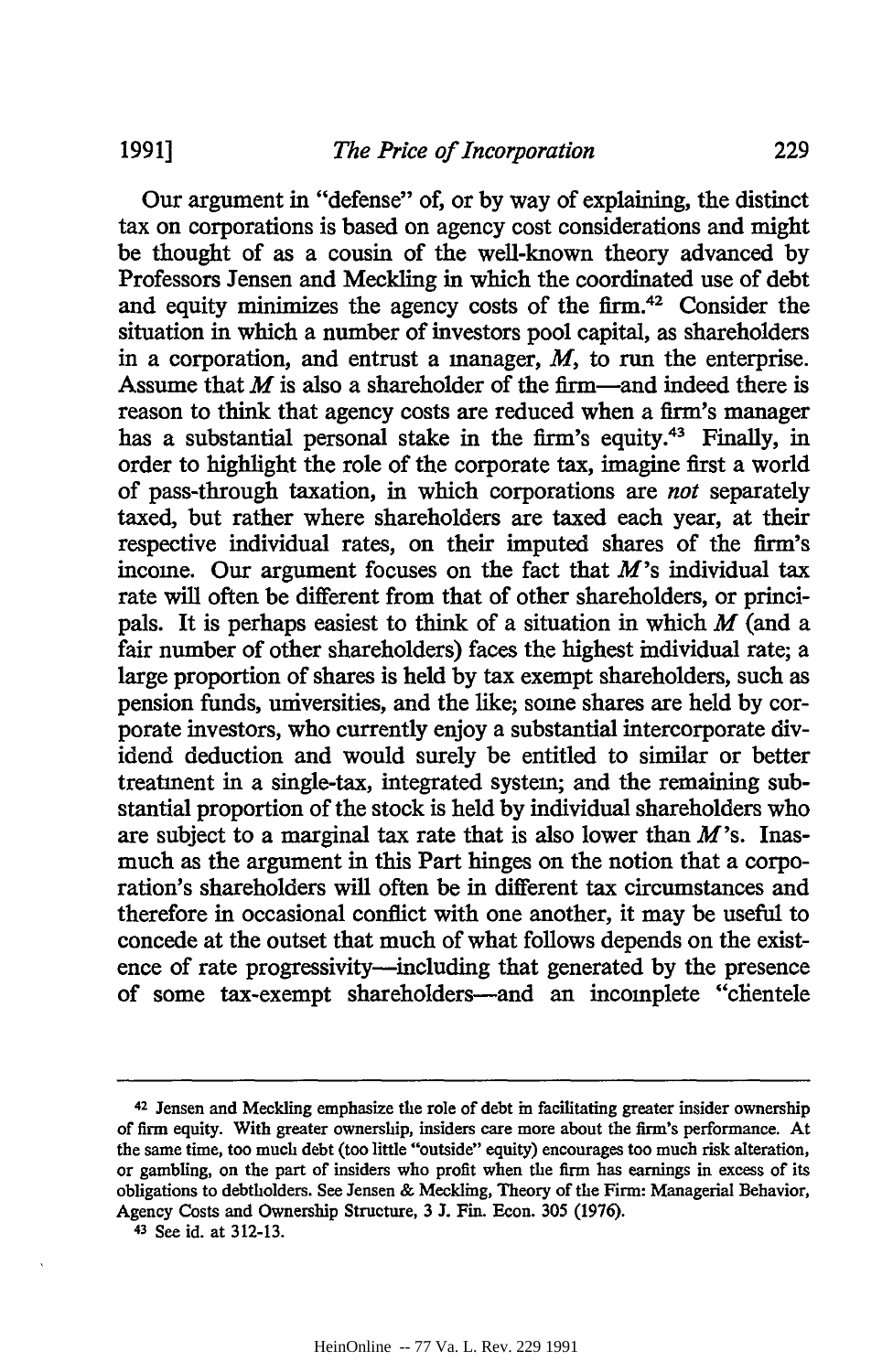effect," so that heavily-taxed and lightly-taxed investors do not gravitate to entirely different investments.44

This depiction of *M's* role as the agent of disparate shareholders in a corporation that (hypothetically) enjoys pass-through tax treatment hints strongly at an unrecognized agency problem. The insider, *M,* will want to make corporate decisions that benefit  $M$ 's own tax situation. M's self-interest is likely to involve retaining appreciated assets (inside the corporation) in order to postpone recognizing gain, when lower-taxed shareholders would prefer that the corporation sell these assets and perhaps invest in other assets.<sup>45</sup> M may also have a personal interest in the firm's decision whether to buy or lease equipment, in the matter of what kind of mergers to pursue, and in the more general question of the firm's overall investment and operations strategy.46 But for the sake of argument (and brevity) it is useful to limit discussion to the most important areas in which  $M$ 's self-interest may not be aligned with the interests of other shareholders: the timing of the disposition of assets and, in tax terms, the recognition of gains and losses.

<sup>44</sup>The phenomenon known as the "clientele effect" begins with the idea that for any given financial policy adopted by a firm, there are likely to be investors who prefer that policy. See generally Auerbach, Stockholder Tax Rates and Firm Attributes, 21 J. Pub. Econ. 107 (1983) (examining empirical results for the period 1962-1977 and finding the existence of investor clienteles differentiated by tax rates). Further, "[e]ach corporation would tend to attract to itself a 'clientele' consisting of those preferring its particular payout ratio." For example, high tax-bracket individuals would prefer investments in low-payout growth stocks, whereas taxexempt investors would prefer high-payout investments. Miller & Modigliani, Dividend Policy, Growth and the Valuation of Shares, 34 J. Bus. 411, 431 (1961).

<sup>&</sup>lt;sup>45</sup> Imagine that M's corporation holds an asset, X, that has appreciated from 50 to 100, but that as far as production efficiency is concerned, another asset, *Y,* available in the market at a price of 90, substitutes perfectly for *X.* Setting aside recapture provisions and other possible complications, it is apparent that *if*  $X$  is sold and the firm is treated as a pass-through entity,  $M$ must recognize *M's* proportionate share of the gain of 50. The tax due on the present disposition of  $X$  (compared to the present value of paying the tax many years in the future when X would otherwise be sold) is likely to exceed the gain (derivatively enjoyed by  $M$ ) from deploying Y at the present time. Other shareholders, in lower (or even zero) tax brackets, may well prefer that the firm substitute *Y* for *X* as soon as possible.

In a world without transaction costs, *M* could have it both ways by deploying *Y* while leasing *X* to another user. Thus, *Y* could be purchased or leased by *M* and put to use in the firm *M* manages. Put differently, in the absence of transaction costs, the realization requirement of the tax system produces no lock-in effect. In the balance of this Article, we assume that transaction costs interfere with such perfect substitution through leasing.

**<sup>46</sup>**See Jensen & Meckling, supra note 42, at 313.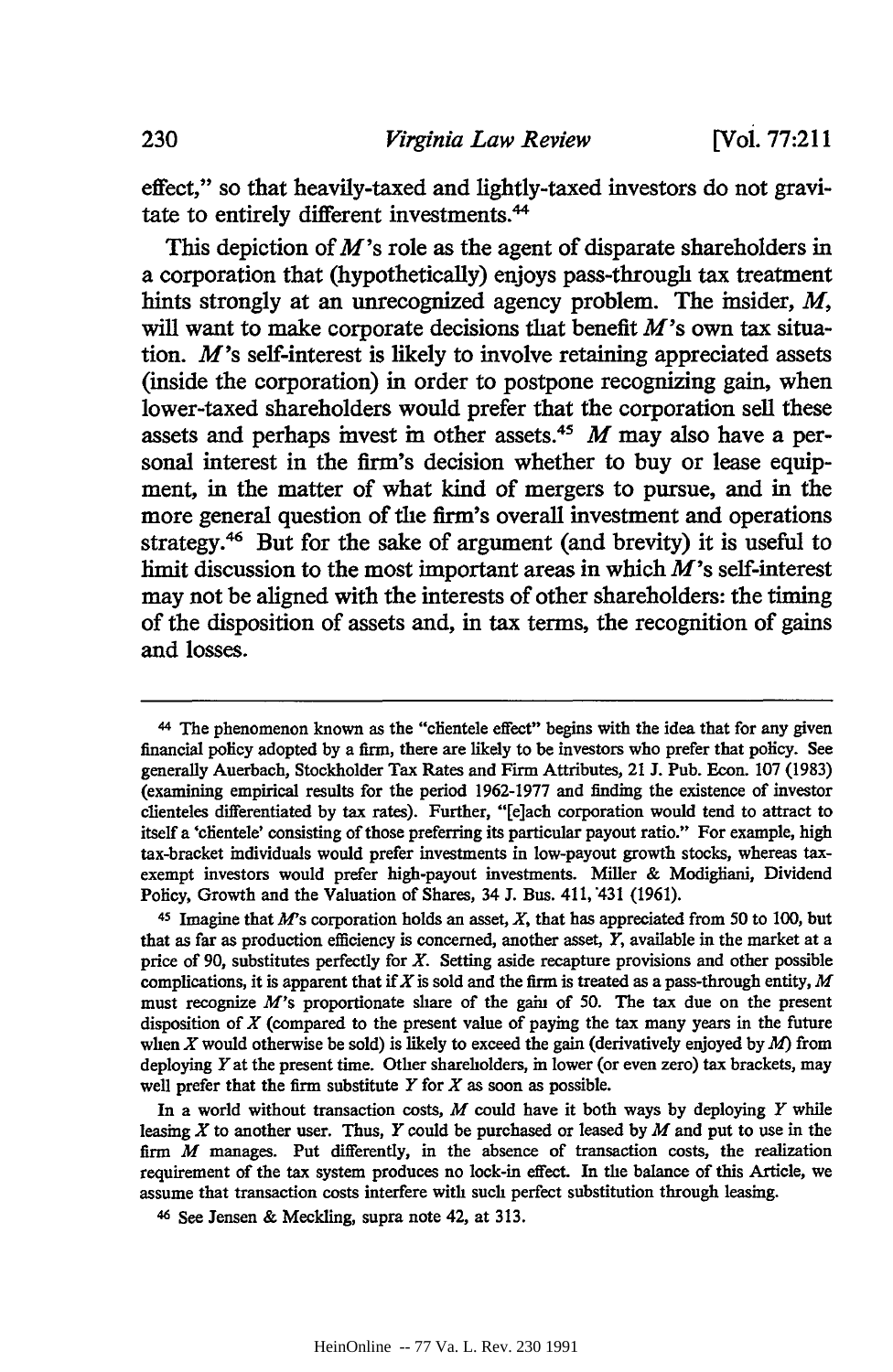If *M* selfishly personalizes the lock-in effect of the recognition rules, so that *M* causes the corporation to retain assets that other shareholders, or the majority of shareholders, would have preferred to sell, it will be virtually impossible for injured shareholders to succeed in bringing a fiduciary suit against *M.* Although it may be true that *M* has failed to maximize the firm's well-being, and has instead managed things in order to suit  $M$ 's own tax circumstances, such self-dealing is almost invulnerable to attack. *M* will insist that transactions were undertaken or the decision to hold assets and avoid the recognition of gain was made in the best interests of the corporation, and these decisions will accordingly be protected by the business judgment rule. This is especially true because virtually all of *M's* decisions will be objected to only after the fact. When an asset that was held back from sale rises greatly in value, no shareholder can complain of injury. When a retained, appreciated asset decreases in value after the date a plaintiff says *M* should have sold it, M's defense will be that the thought was that it would rise in value and that the claim against *M* is nothing more than an exercise in perfect hindsight, with strategic delay thrown in for good measure. Moreover,  $M$ 's self-interested decisions will favor not only *M* but also other shareholders whose tax circumstances resemble M's. The fact that *any* decision made by *M* could be objected to by some shareholders, who would have preferred different timing decisions, adds to the conclusion that such fiduciary suits, however meritorious they may seem to an omniscient observer who can divine  $M$ 's motivations, are bound to fail. Although there are corporate law cases where plaintiffs point to the self-interested, tax-motivated decisions of fiduciaries, not one of these cases suggests that  $M$ 's self-interested tax decisions will be controlled by fiduciary suits.<sup>47</sup>

Investors who are eager to use the corporate form may try to avoid this agency problem by pooling capital with other investors who are in the same tax bracket and, therefore, like-minded. And such inves-

<sup>47</sup> There are a few cases that come close to supporting the idea that a controlling shareholder must not selfishly promote his or her own tax objectives. See, e.g., Berwald v. Mission Dev. Co., 40 Del. Ch. 509, 185 A.2d 480 (1962); Smith v. Atlantic Properties, Inc., 12 Mass. App. Ct. 201, 422 N.E.2d 798 (1981). This is not the place to analyze these cases in detail, but a fair interpretation suggests that even these decisions do not stand for the general proposition that fiduciaries whose decisions appear more appropriate for their own tax circumstances than for those of fellow shareholders need fear lawsuits.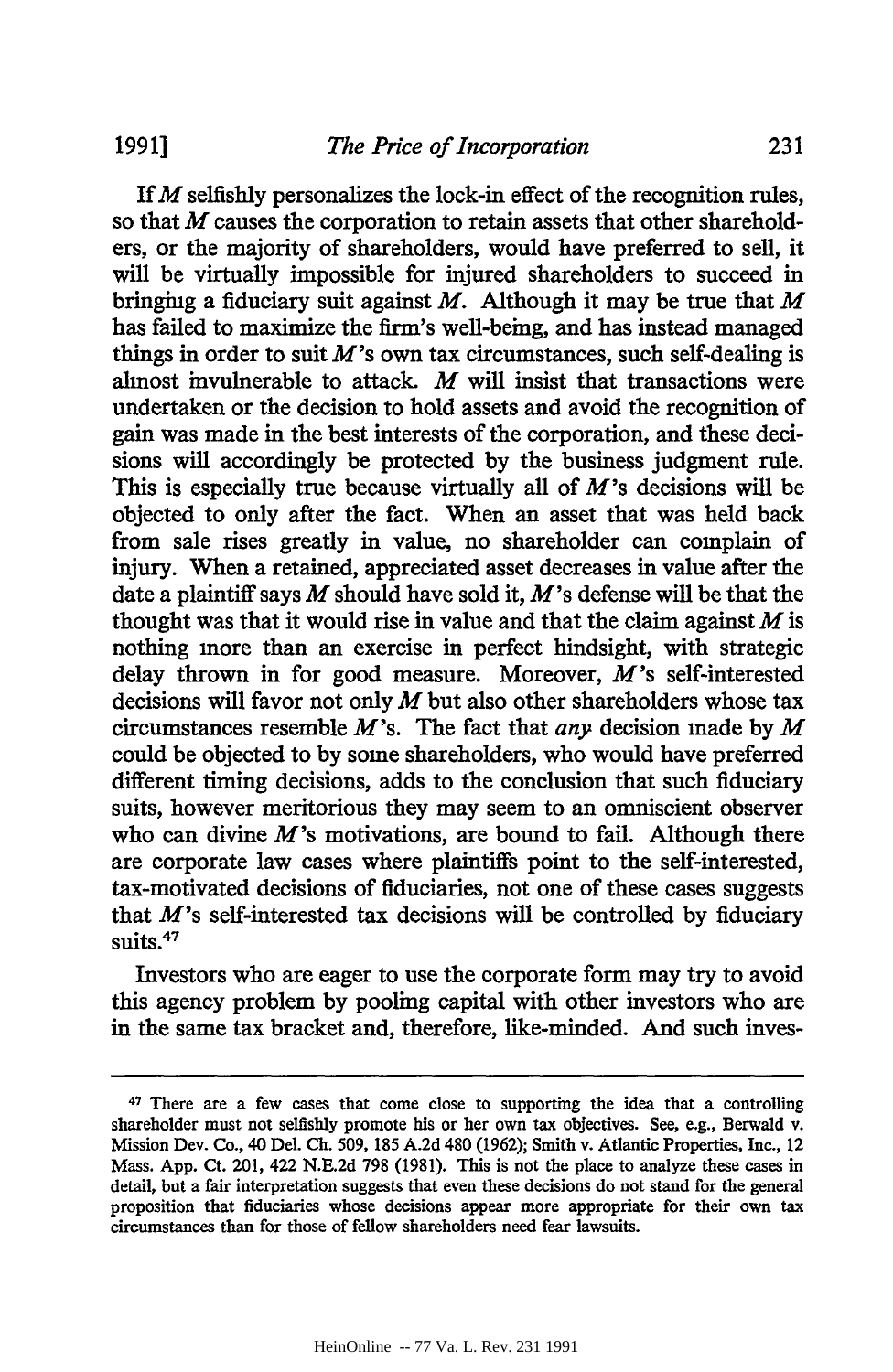**[Vol. 77:211**

tors may then try to employ managers who share these tax circumstances. But this "solution" is expensive. A more promising strategy is to try to control the manager, *M,* (and, of course, *M* may try to bond managerial performance in similar fashion) by contracting for and specifying certain behavior on  $M$ 's part.<sup>48</sup> But such contractual arrangements can be difficult to design because, ultimately, one disposes of assets based on technological realities and market expectations, rather than tax considerations alone, and these are variables that are not easily sorted out long in advance. Still, the more investors anticipate conflicts, such as those involving the disposition of a firm's assets, the more we should expect to see contracts that reduce  $M$ 's self-serving flexibility.<sup>49</sup> Thus, investors could try to control the conflict with  $\vec{M}$  by denying  $\vec{M}$  the right to hold any equity in the firm. Similarly, they may choose to constrain *M* by imposing the readymade legal construct of a trust. But these are costly solutions that generate other agency costs. The more likely approach, especially in relatively closely-held firms, is for investors to retain the ability to dismiss *M,* to monitor closely the firm's activities (including its dispositions), and to delegate less authority to *M* than they otherwise might. In some circumstances these contractual strategies will succeed in mitigating the agency problem created by the fact that *M* and other investors are in different tax brackets. In other settings, however, investors will surely find that they cannot control this problem at reasonable cost. In large publicly-held corporations, in particular, it is surely the case that shareholders are in dissimilar tax bracketsso that there will be conflicts among the shareholders as to how to control  $M$ —and that contractual arrangements will fail to completely anticipate and fully control self-interested decisions by *M.* In public corporations, as well as in some closely-held corporations, there is therefore an agency problem when management decisions, such as those involved in the sale of assets, affect the tax liabilities of shareholders in individualized fashion.

A rather remarkable feature of the separate tax on corporate income is that it solves this agency problem. The corporate tax rate can be thought of as a great equalizer that offers  $M$  and all  $M$ 's principals a common goal. By rejecting single, pass-through tax treatment,

<sup>48</sup> See Jensen & Meckling, supra note 42, at 349-50.

*<sup>49</sup>*Id.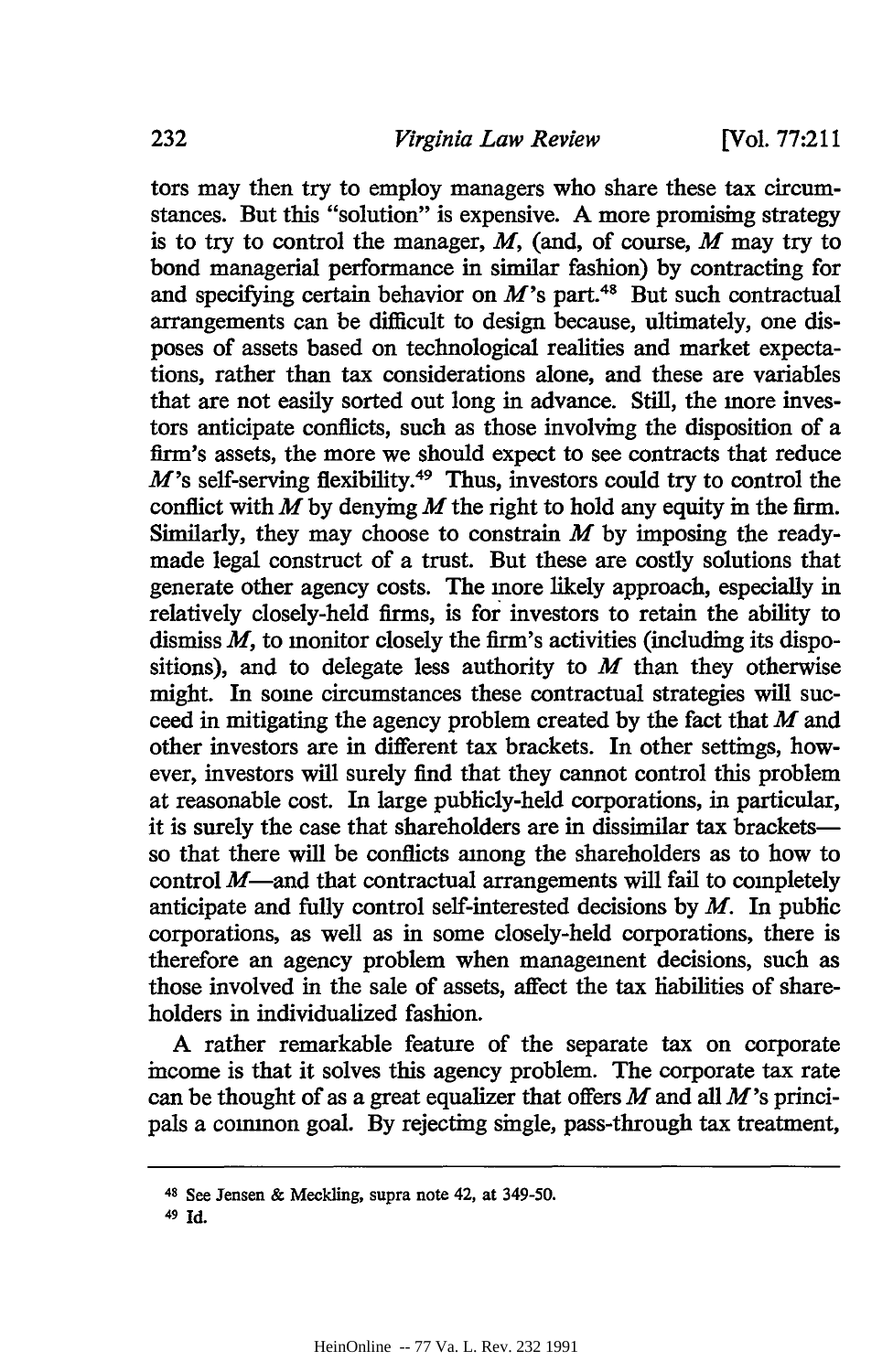and taxing a corporation as a distinct entity, tax law causes all shareholders to agree (at least in tax terms) on timing questions. It is in *M's* interest and in the interest of all the other shareholders for the corporation to be as profitable as possible regardless of their individual tax rates. With a corporate tax in effect, management decisions do *not* affect shareholders differently depending on their individual tax circumstances. Individual tax rates may affect shareholders' tastes for *distributions* from the corporation-a conflict we will turn to shortly (in Subpart B)—but as for "in-corporate" decisions, such as the question of when to sell assets and recognize gains, all shareholders face the same corporate tax. Much as there would be no agency problem of the kind just described if there were pass-through taxation, with a flat rather than progressive rate structure, with no tax-exempt shareholders, and with no corporate investors that enjoyed deductions for intercorporate distributions, so too there is no problem with progressive rates and with some tax-exempt shareholders *if* the corporation itself is taxed, and if this taxation does not depend (as it does not in our tax system) on the identity and tax circumstances of the corporation's shareholders.

Let us postpone discussion of conflicts among shareholders as to the firm's *distribution* policy, and continue to focus on the firm's "incorporate *disposition* policy," by considering the size of the corporate tax within a two-tier, agency-cost-reducing, tax system. If the corporate tax rate is greater than most individual (or other investors') tax rates, investors will often find it worthwhile to absorb the increased agency costs associated with single, pass-through taxation. Tax law (and its rates) will have "caused" the proliferation of proprietorships and partnerships; it will discourage the efficient pooling of capital and the reduction of agency costs (at least insofar as the corporate form, and the separate corporate tax, eliminates concerns that insiders will adopt self-interested, in-corporate disposition policies). If, on the other hand, the corporate tax rate is low enough so that the combined burden of the tax on corporate earnings and the tax eventually paid by shareholders upon receiving corporate distributions is less than the toll that would be exacted by an immediate (pass-through) shareholder tax on corporate earnings, then entrepreneurs will be induced to choose the corporate form. This will be so even when the corporate form does not fit their needs, with the result that they incur unnecessary transaction costs in opting out of the default rules of corporate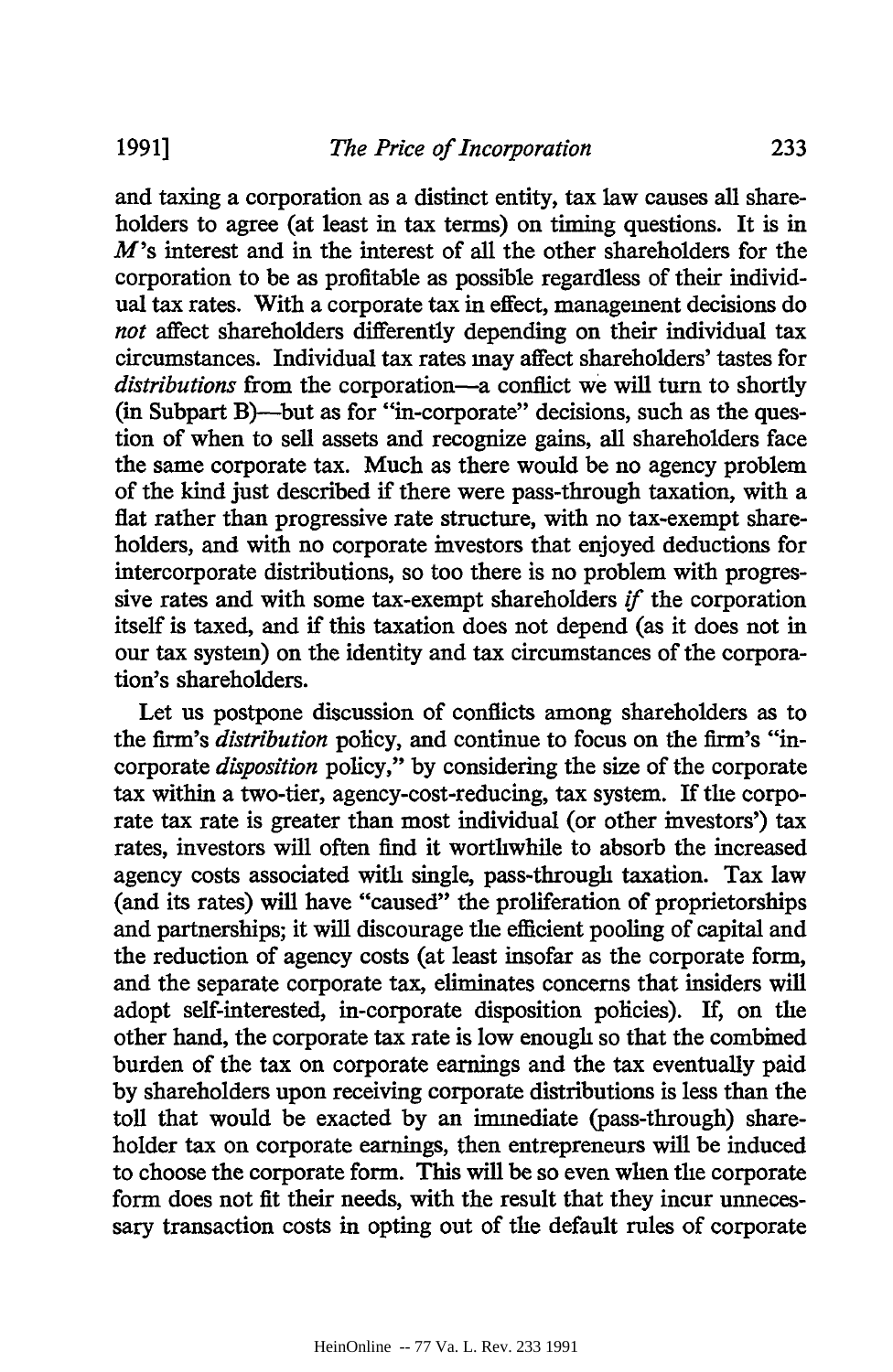governance. It would seem that in terms of reducing agency costs the ideal two-tier tax would be one that simply matched the (individual or other) tax bill paid by proprietors or partners. But it should be apparent that this is an elusive match because the burden of the two-tier tax depends on the timing of distributions, and firms exhibit great variance in their distribution patterns. We return to this ideal two-tier tax in Section C below.

#### *B. Conflicts Regarding a Firm's Distribution Policies*

Our emphasis on the role of the corporate tax in avoiding conflicts among investors as to a firm's dispositions draws attention to the fact that a two-tier tax creates conflicts as to a firm's distributions. Highly taxed shareholders may well prefer that a firm retain earnings, even when the firm's best use for these earnings is inferior to investments available elsewhere, because retention postpones the recognition of gain at the shareholder level. Similarly, shareholders in different tax circumstances may disagree about the relative desirability of various mergers or acquisitions, because they attach different importance to the receipt of consideration that qualifies for tax-deferred, or reorganization, treatment.<sup>50</sup> These conflicts can easily translate into a fiduciary problem when insiders face tax circumstances different from those confronted by the majority of the firm's shareholders. Conversely, an advantage of some forms of pass-through taxation or, in particular, of the partnership form of organization, is the reduction in the agency costs associated with distribution decisions. When a firm's earnings are immediately imputed to its ultimate owners, an individual owner's tax situation does not much affect the owner's taste for distributions;

**<sup>50</sup>**It is also noteworthy that the rules regarding intercorporate dividends exacerbate conflicts regarding distributions. As noted in Part I.E., § 243 allows a generous deduction for intercorporate dividends but allows no deduction for other intercorporate distributions. I.R.C. § 243 (1988). There is, therefore, conflict among corporate and noncorporate shareholders regarding not only overall distribution policy (because corporate shareholders find dividends relatively painless, while individual shareholders will often prefer the retention of earnings), but also regarding the form of distributions. Individual shareholders, for example, may prefer redemptions (which often generate exchange treatment under § 302) while corporate shareholders may prefer dividends. Levmore, Recharacterizations and the Nature of Theory in Corporate Tax Law, 136 U. Pa. L. Rev. 1019, 1043 n.77, 1045 n.84 (1988). Nevertheless, it bears repeating that the separate corporate tax serves as an equalizer. Corporate and noncorporate shareholders may disagree over the form and timing of distributions but they will generally agree about in-firm dispositions.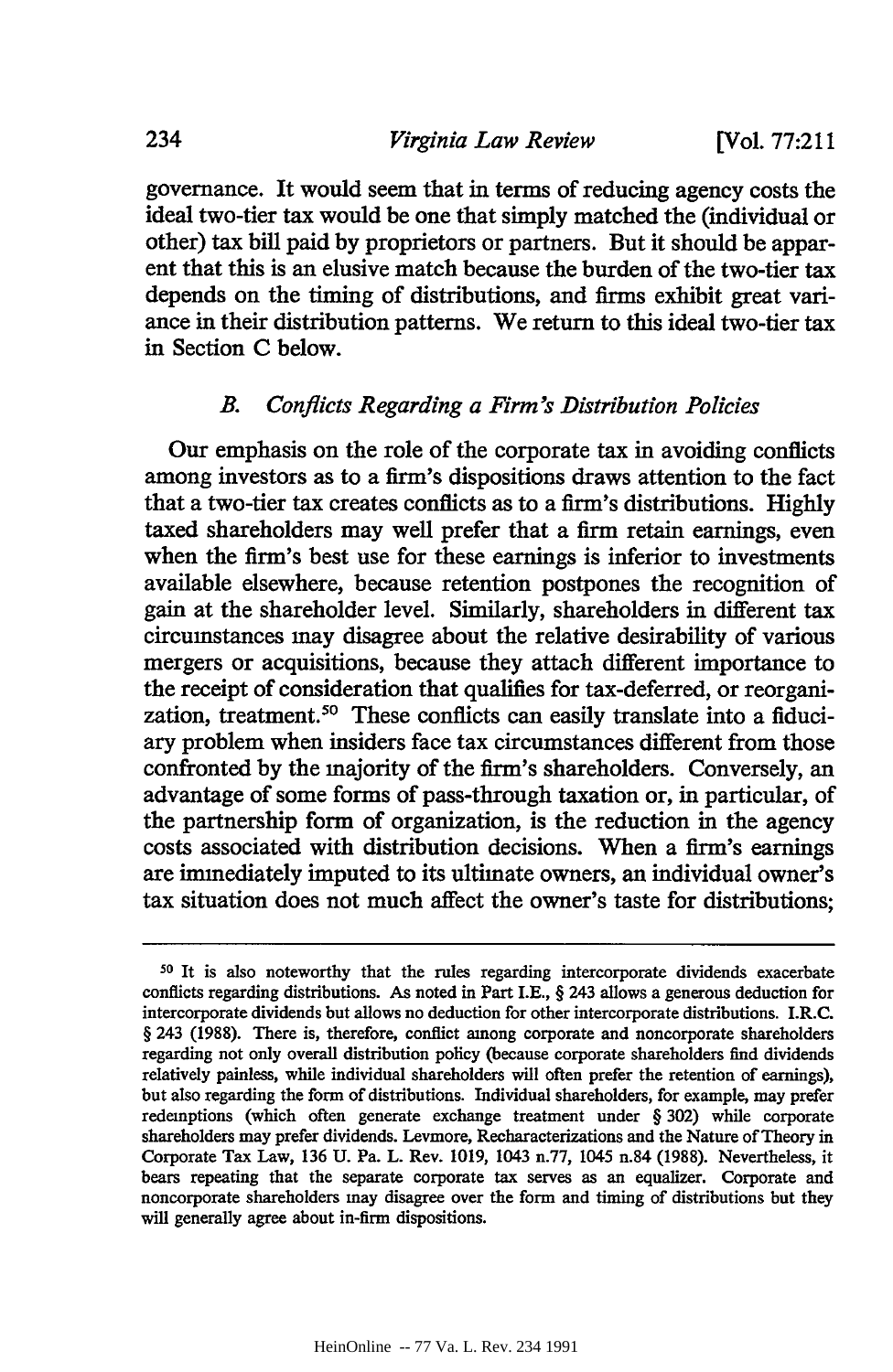**1991]**

tax is due regardless of the timing of distributions so that there is no tension in this regard between high and low bracket owners.

It is tempting to stop here and claim that, other things being equal, firms will be organized along corporate or partnership lines depending on whether the potential agency costs associated with dispositions (or other in-corporate decisions) or with distributions are greater and, therefore, more profitably avoided. Such a conclusion would parallel Jensen and Meckling's result that a firm's debt-equity mix reflects an optimal, cost-reducing combination of the different agency costs associated with the two sources of capital.51 Indeed, it is possible that the claim that an assessment of agency costs associated with disposition and distribution decisions is an important determinant of organizational form captures a great deal about the form in which business is done and about the role of the two-tier tax. It suggests that as a normative matter it could be a mistake to integrate the corporate and individual taxes, as it is almost surely bad policy to legislate higher corporate tax rates than individual tax rates, because investors (especially in a publicly-held corporation) are unable to avoid the agency costs associated with in-corporate decisions as easily as they can with the traditional two-tier tax. When there is a distinct corporate tax, and its rate structure is neither such a bargain that businesses necessarily opt for the corporate form nor so burdensome that they opt out of the corporate form, it becomes possible to think of the choice between forms as a choice about the elimination of one set of agency costs or another. Investors who organize as a corporation will need to think about distribution decisions; those who choose the partnership form will focus instead on disposition conflicts.

Our argument, however, is stronger and more complex than the above discussion might suggest. The preceding discussion implicitly assumed that conflicts over distribution and disposition policies are equally serious because each conflict is a function of the different tax rates faced by shareholders and insiders. Whenever outside shareholders worry that insiders subject to pass-through taxation will cause the firm to hold on to appreciated assets it should sell, they will be equally concerned that insiders, if subject to personal tax when distributions are received, will cause the firm to retain rather than distribute earnings. Some firms, notably those that hold assets of greatly

<sup>&</sup>lt;sup>51</sup> See Jensen & Meckling, supra note 42, at 349-50.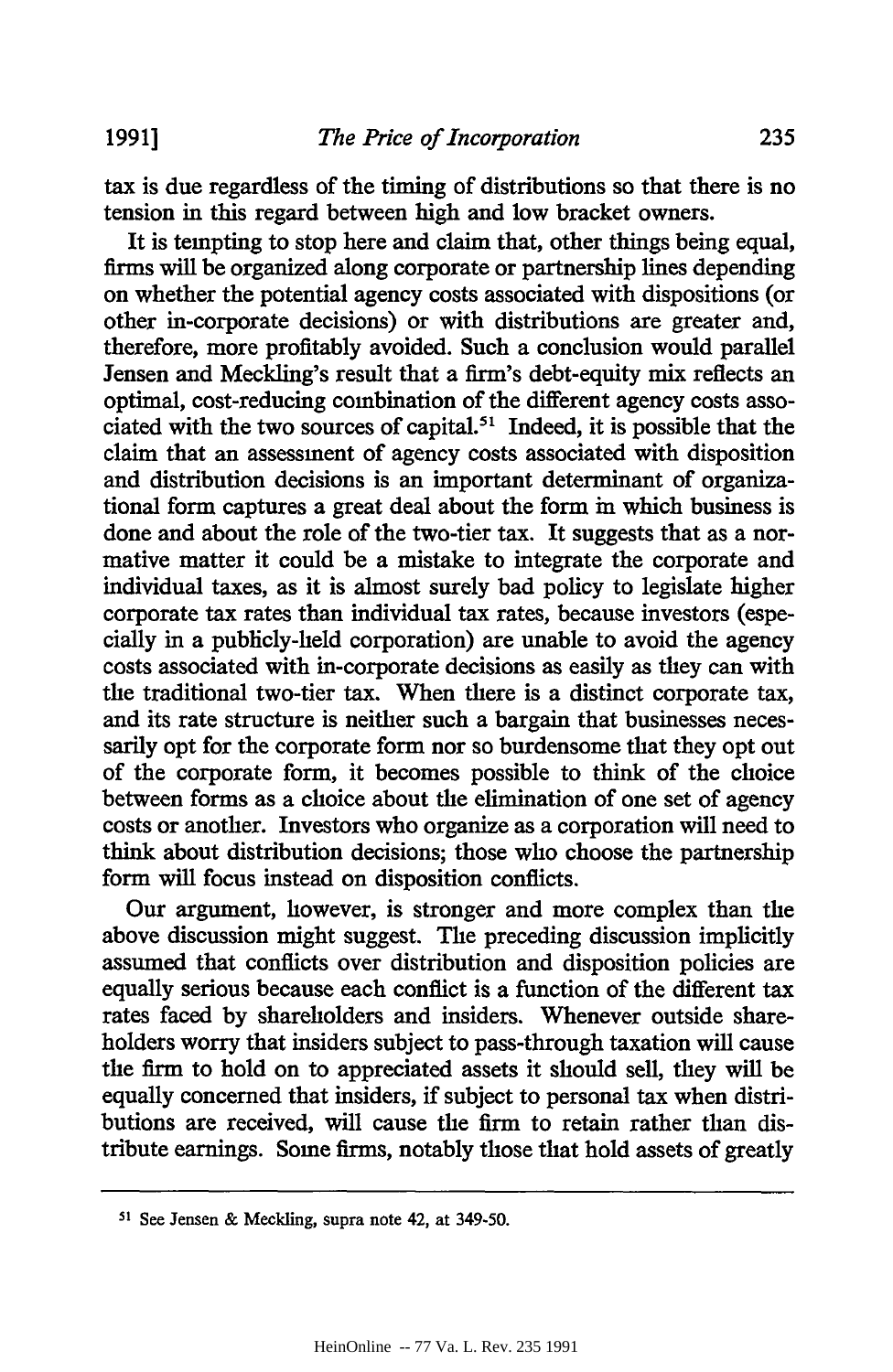fluctuating worth, may encounter especially strong conflicts over disposition policies such that the corporate form seems a particularly appropriate means of avoiding conflicts of interest between fiduciaries and their principals. But, by and large, because different tax circumstances cause both distribution and disposition conflicts, it may seem that agency costs of the sort described thus far are *not* important determinants of organizational form because the advantage of each form offsets exactly the advantage of the other.

In fact, however, there is reason to think that the agency costs associated with dispositions, or with in-corporate decisions in general, are greater and socially more important than those associated with distribution policies. First, with respect to most firms there is no real conflict as to distributions of the kind discussed here, because if the insiders selfishly retain earnings, disappointed investors can simply sell some of their shares-which will have appreciated as a result of the retention of earnings. There may on occasion be a conflict, perhaps because real voting power is lost or because there is a very thin market for these shares, but to the extent that we seek a general explanation of the two-tier tax it seems appropriate to reason that the agency costs associated with (in-corporate) disposition decisions dominate those associated with decisions about distributions.

**A** somewhat different way of thinking about this is that as a matter of both investor preferences and economic policy, fiduciary problems regarding dispositions are more important than those concerning distributions. The argument is that when an insider, such as *M,* selfishly refrains from selling assets, because under the terms of a pass-through tax system gain will be imputed to *M* on the individual level (with *M* feeling the bite more than other shareholders), a seriously inefficient act has taken place. Assets that would otherwise move to higher valued uses will not be so moved because of *M's* self-interested behavior. By contrast, when *M* selfishly retains earnings, because under the terms of a two-tier tax system retention is more attractive than distribution, there is not yet a "real" inefficiency, because it is actual investment decisions rather than financing decisions that matter.

This argument resembles one in the insider trading literature regarding the relative importance of quick price adjustments in "real" markets for goods and services as compared to securities markets, which in some sense are one step removed from real economic activ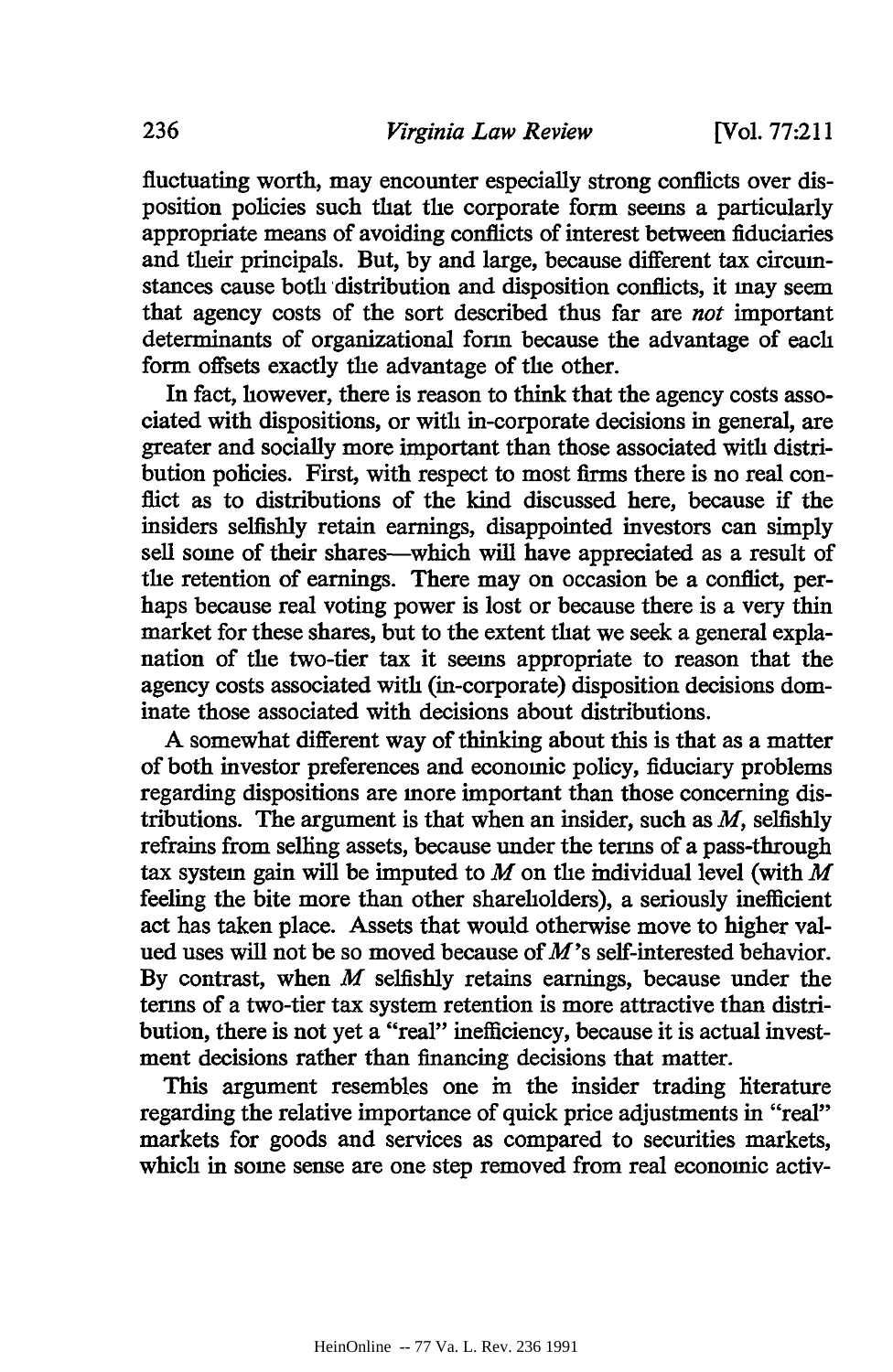ity.<sup>52</sup> In terms of the well-known Miller-Modigliani "irrelevance" thesis,<sup>53</sup> a firm's dividend policy-as opposed to its actual earningsdoes not affect the value of the firm.<sup>54</sup> If, for example, instead of investing retained earnings, a firm pays out dividends and then sells new stock in the amount of these dividends to finance new investments, the stock held by an old shareholder ought to decline in value (because of the diluting effect of the new stock) precisely by the amount the shareholder is personally enriched upon receipt of the dividend (which could be used, of course, to buy some of the new stock).<sup>55</sup> The selfish deferral of distributions thus seems less troubling than the selfish deferral of dispositions of assets within the firm because the latter locks real assets into suboptimal uses while the former withholds only money-which can be sold and borrowed against in a substitute paper transaction. It *will,* however, matter if the insider retains earnings and then makes suboptimal investments.<sup>56</sup> But it is also possible that the retained earnings will be invested by the firm in another firm, which invests in real projects optimally, or in a financial intermediary, so that the conflict over distribution policy is both personally (to the shareholders) and socially irrelevant.

There will surely be some firms for which distribution conflicts are more serious than disposition conflicts, as a result of the particular transaction costs involved and because, as mentioned above, some firms will invest in suboptimal projects with their retained earnings. But overall it is likely that conflicts over distribution policies are both individually and socially less important than are conflicts over in-corporate dispositions. To the extent that the two-tier corporate tax introduces conflicts associated with distribution policies, these con-

**1991]**

**<sup>52</sup>**See Levmore, Securities and Secrets: Insider Trading and the Law of Contracts, **68** Va. L. Rev. 117, 155-56 (1982).

**<sup>53</sup>**Miller & Modigliani, supra note 44.

<sup>54</sup> Id. at 414.

**<sup>55</sup>**This irrelevance may survive the introduction of taxes because investors can transform capital gains into dividends by borrowing to buy new stock-and enjoying the deductibility of interest expenses. See Miller & Scholes, Dividends and Taxes, *in* The Theory of Business Finance: A Book of Readings 663 (3d ed. 1983).

**<sup>56</sup>**It should be noted that even when *M's* selfishness is not socially undesirable, as when *M* is in a relatively low tax bracket and not inclined to lock in assets (but rather to sell when an outsider seems to attach greater value to the assets in question), it is still the case that with pass-through taxation other higher-bracket shareholders will seek to constrain *M's* behavior through contractual arrangements. A separate corporate-level tax may usefully economize on these transaction costs, even though there is a sense in which it promotes a disappointing end.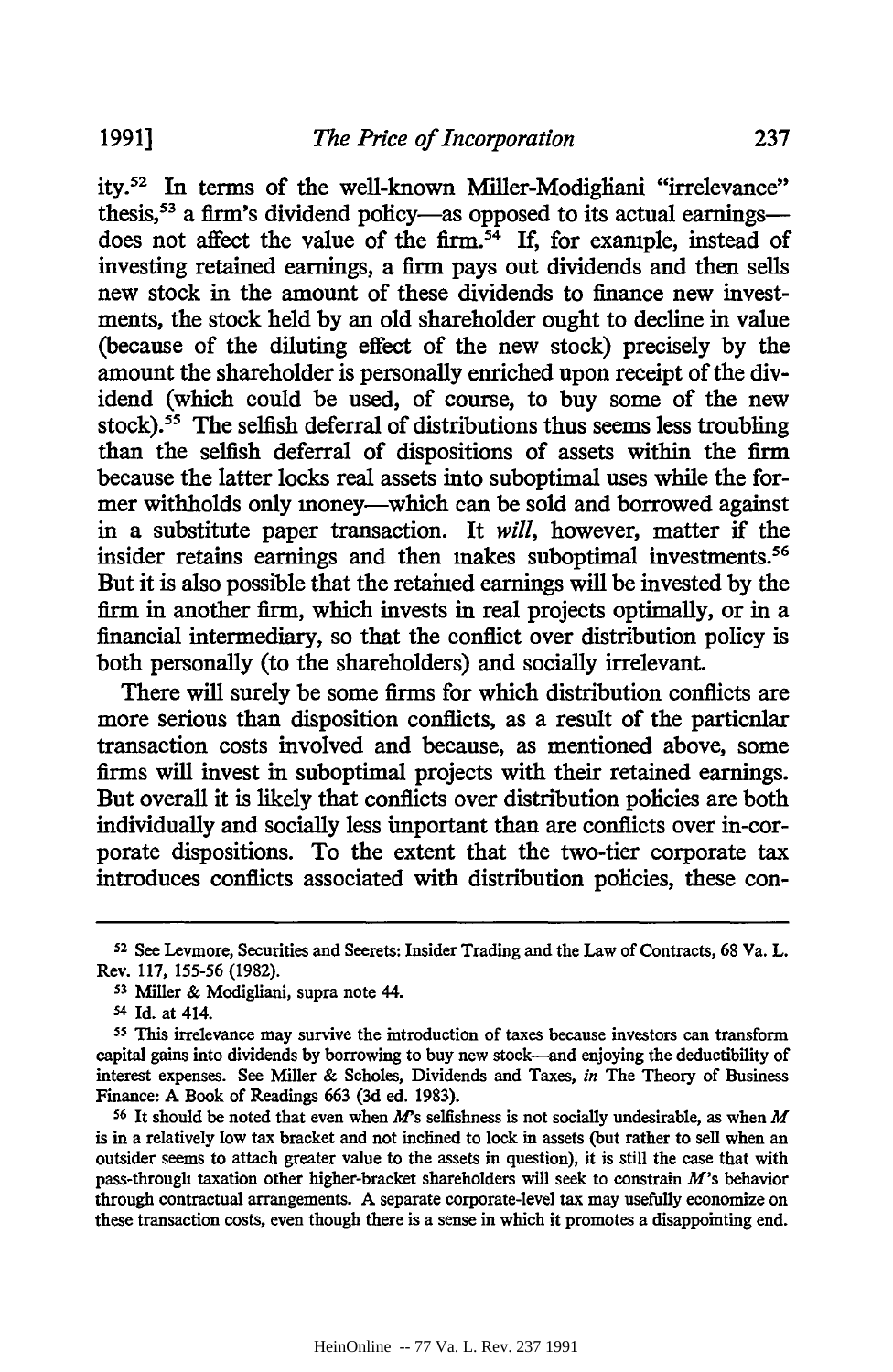fficts are relatively minor because those shareholders who are disappointed with their firms' distribution policies often have homemade alternatives with which to accomplish their goals. Moreover, from a social point of view, self-interested dispositions (or delayed dispositions) of real assets probably represent a more serious efficiency problem than do self-interested distribution strategies.<sup>57</sup>

#### *C. Alternative Routes to Reducing Agency Costs*

The discussion up to this point raises several questions about prevailing tax rules and about the range of tax treatments that would successfully reduce the agency costs associated with in-corporate dispositions. First, why is the two-tier treatment, if it is indeed such an elegant means of reducing agency costs, neither the only one made available under tax law nor the treatment chosen voluntarily by all enterprises? Second, could the corporate tax be reduced just as well by deductions for dividends paid? Somewhat similarly, would agency problems be solved just as well by a form of tax integration, where there were two taxes, with the corporate tax paid allowed as a credit against the individual tax due on distribution? The answers to these questions clarify, we think, the positive and normative reach of the theory proposed in this Part.

#### *L The Availability of One-Tier Taxation*

So long as sole proprietors are singly taxed under the terms of the individual rate structure, much harm would be done by a system that forced firms with multiple owners to be subject to a two-tier tax. If the two-tier tax bill were even slightly higher than the single tax, investors who pooled capital would be at a substantial disadvantage compared to proprietors. Inasmuch as a recurring theme of tax law, corporate law, and economic development is the importance of facili-

*<sup>57</sup>*Tax lawyers will note that several tax rules promote a kind of disposition neutrality. For example, § 382(h) provides rules that seek to discourage a company with net operating losses, that is about to combine with another company, from rushing to sell appreciated assets. E.g., I.R.C. § 382(h)(3)(B) (1988). Without § 382(h) there would be an incentive to dispose of such assets before the combination because the gain could then be enjoyed tax-free (inasmuch as there are offsetting losses). Also, under the anti-trafficking rules of § 382, once the combination takes place, old losses will be available only to the post-combination entity at a slow and steady rate. Similarly, § 382(h) attempts to eliminate the incentive for the old loss company to delay the disposition of assets with "built-in losses." I.R.C. § 382(h)(1)(B)(i) (1988).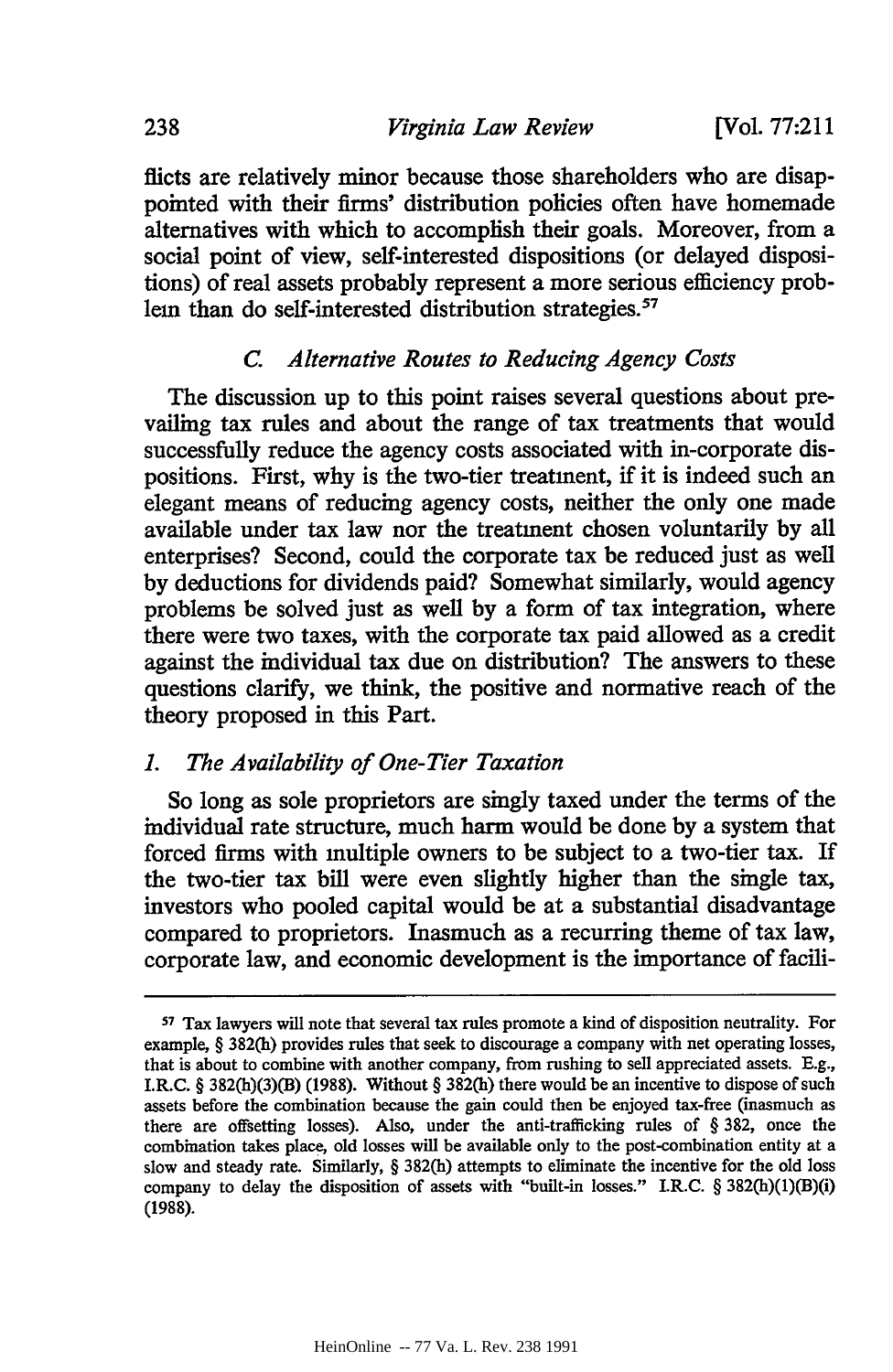tating pooled investments, it is likely that multiple owners of an enterprise will be offered a means of being taxed as a competing sole proprietor would be taxed. And it is difficult to imagine a tax system successfully forcing all businesses, including sole proprietorships, into a two-tier regime. Tremendous pressure would be put on the distinction between businesses and passive investments, and businesses and hobbies, and the administrative and other transaction costs involved in such a system would surely be prohibitive.

Nor is it surprising that those who pool capital do not all choose the corporate form and the two-tier tax-even in periods during which the corporate tax rate is lower than most individual rates. Our argument suggests that so long as the corporate tax rate is not prohibitive, investors who face different individual rates may best reduce their agency costs by agreeing on a form of organization in which their individual tax circumstances will not color decisions regarding the purchase and sale of assets. We expect that firms with large numbers of investors will minimize agency costs in this way, and that some closely held firms, where circumstances make careful contracting and monitoring difficult, will do the same. For these firms, the added costs of the second tax on distributions out of the corporate form-and the agency costs associated with conflicts as to the timing of these distributions-are mitigated by deferring distributions (and thus lowering the present value of the cost of the second tax) and by making homemade adjustments along the lines suggested by Miller-Modigliani's irrelevance thesis.

But, as implied earlier, some groups of investors will prefer the partnership form of organization, and its single, pass-through tax treatment, even when the corporate tax rate is very low. Some of these groups will consist of investors who are in similar tax circumstances (and have little fear of managerial self-interest as to dispositions); some will be made up of investors who expect to encounter particularly high transaction costs in undoing (as Miller and Modigliani suggest) the distribution policy of the firm; some will prefer to precommit to a distribution policy that does not defer distributions and lower the effective two-tier tax rate, but rather extracts earnings from the firm on a current basis; and some will engage in enterprises where the immediate interest is in the passing through of losses for tax purposes.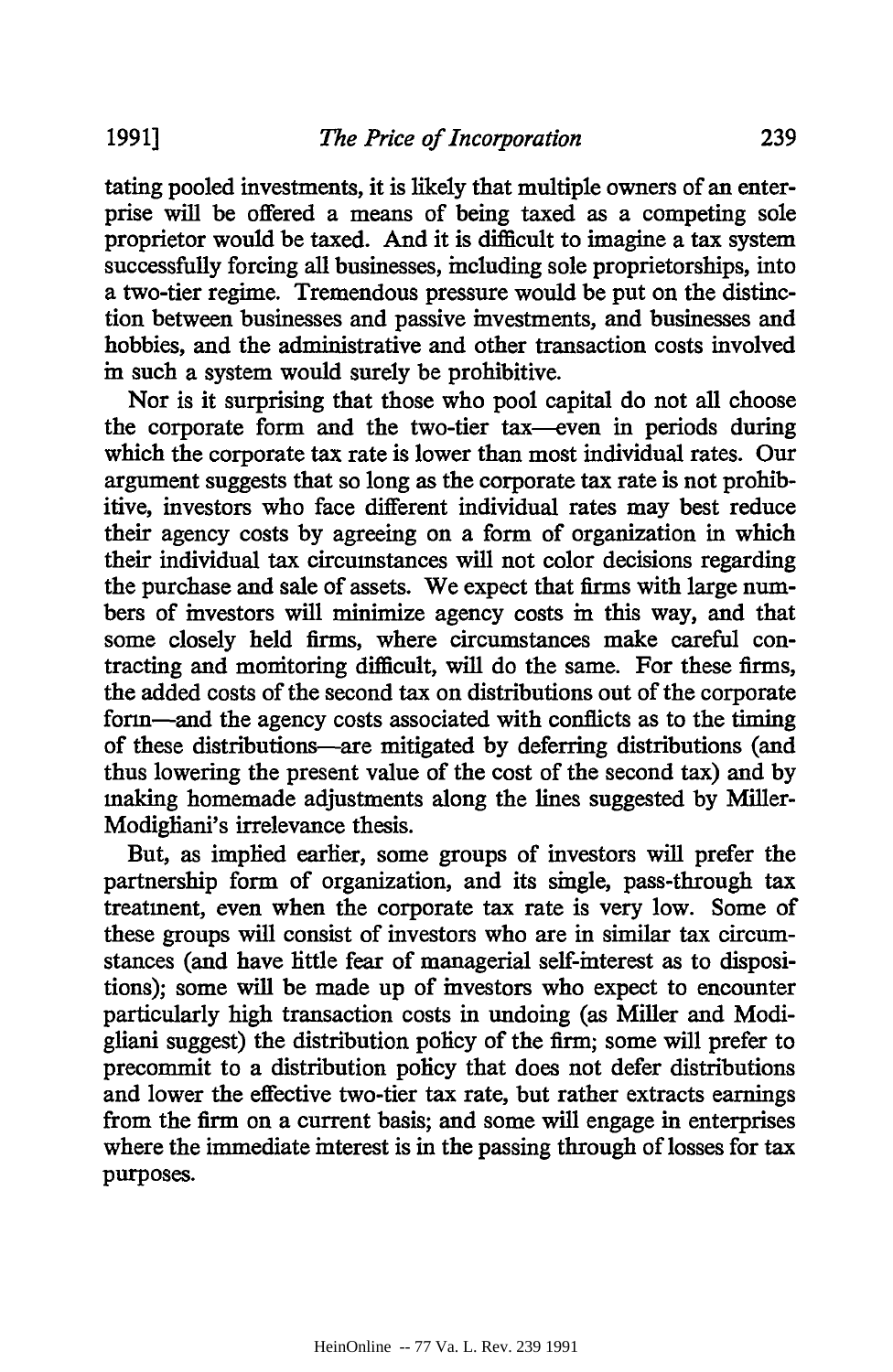The more interesting cases, however, are those where the choice between tax treatments is coordinated with other decisions about agency costs. In particular, some investors will successfully control the agency costs associated with in-corporate dispositions by a governance structure that makes it difficult for insiders to behave selfishly. Changes in disposition policy may require votes or supermajority agreement, the insiders' compensation packages may be structured in ways that encourage the disposition policy that appeals to passive partners, or threats of withdrawal by partners may be sufficient to encourage the disposition policy favored by some or most investors (as opposed to that favored by insiders). This last set of possibilities is likely to capture the reality of most partnerships, or at least those involving partners in different tax circumstances, for the few partners involved in most enterprises will often all be involved in deciding upon asset dispositions, will have bonded together because of their similar preferences, or will have ensured that some decisions require supermajority or even unanimous consent.

It is unfortunate, perhaps, that tax law cannot afford to allow entities to switch back and forth between pass-through and two-tier treatment. This rigidity is unfortunate because, from an agency cost perspective, it is possible that at various points in the life of an entity conflicts over dispositions will be more or less serious than conflicts over distributions. Ideally, the entity could switch back and forth in order to enjoy the equalizing affect of the separate corporate tax each time it was thought to be more efficient than particularized contractual arrangements. But because it is difficult to design throwback rules that would keep the overall tax burden the same regardless of the timing and frequency of changes from one tax regime to another, there must be some constraints on switching, or taxpayers will switch to reduce their taxes even when such switches *increase* agency costs.

#### *2. Forms of Integration*

If the tax system provided for a deduction **by** corporations for dividends paid out, the corporate tax owed would decline toward zero the more a corporation distributed its earnings. **A** low-bracket insider, *M,* such as a parent corporation or an individual with substantial losses from other investments, would be tempted to accelerate the corporation's recognition and distribution of gains. Essentially, *M's* selfinterest pertains to distributions, but one way to enjoy these distribu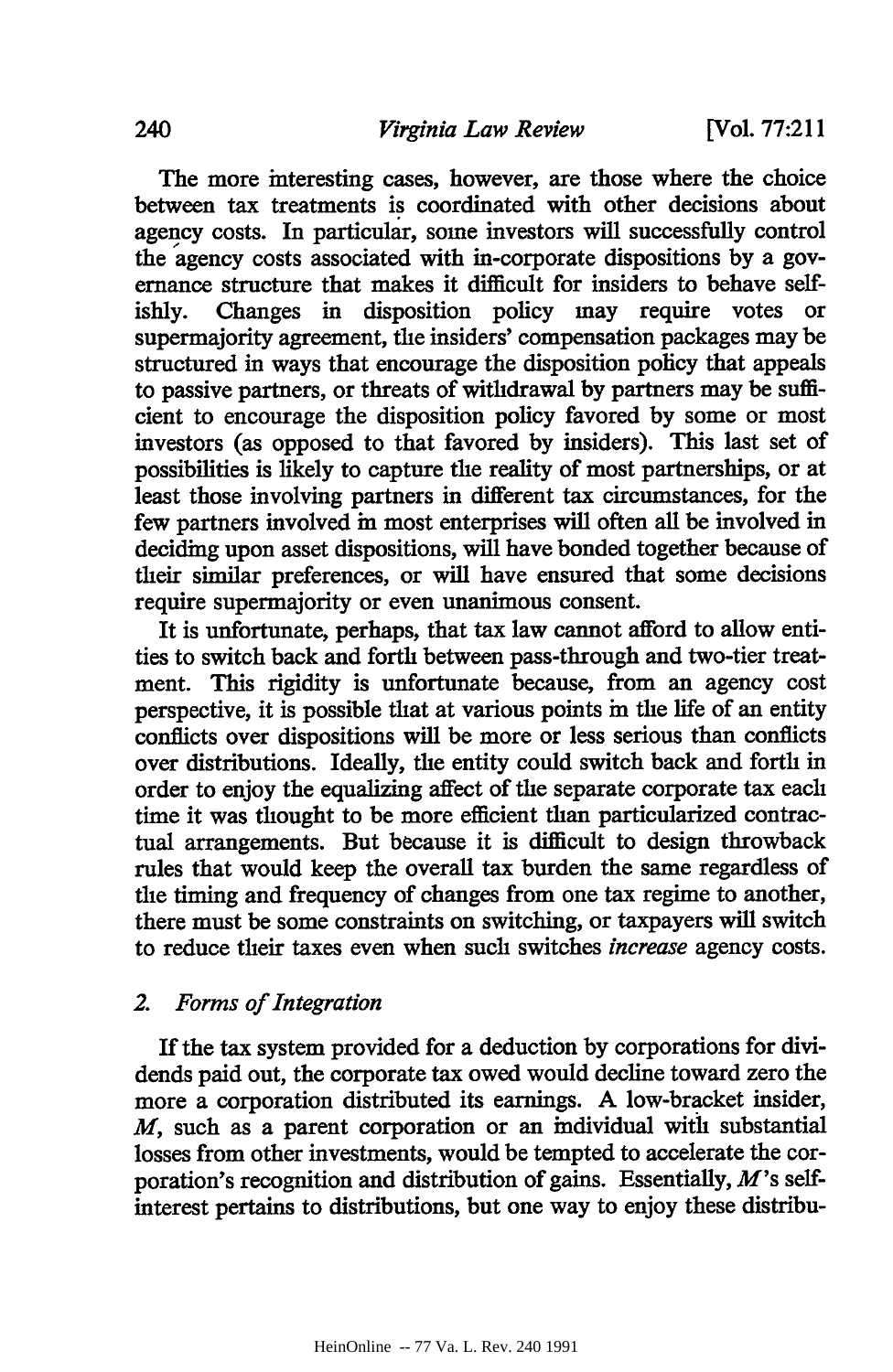tions is to rush in-corporate dispositions. Without a deduction for dividends paid, the incentive to dispose in order to distribute is taken away by the separate corporate tax; when there is a dividends-paid deduction, however, *M's* own tax rate affects *M's* taste for in-corporate dispositions. Put differently, a separate tax on corporate earnings can serve to equalize the tastes of disparate shareholders for in-corporate dispositions, but the introduction of a deduction at the corporate level for dividends paid works to undo this corporate tax and to cause shareholders' individual tax circumstances to affect their attitudes toward both dispositions and distributions.

Integration (of the corporate and individual taxes) might instead be accomplished by taxing corporations but allowing corresponding credits against individual (and other distributee) taxes. When  $M$ 's tax rate is lower than the corporate tax rate, some of the credit *M* could use will be wasted. In such situations, *M* will be inclined to postpone in-corporate dispositions of appreciated assets if there is likely to be a later year in which *M* will be in a higher bracket (and if the credit is passed through on a current basis). And when M's tax rate is high, *M* will have an incentive to rush in-firm dispositions in order to enjoy a credit sooner rather than later.

But our aim in this Article is neither to argue against all forms of integration nor to favor one plan of tax integration over another.<sup>58</sup> Rather, we aim to show that a separate tax on corporate profits (with or without some relief in the taxation of distributees) offers a powerful means of reducing a set of agency costs. Insofar as integration is concerned, it is surely the case that if the two-tax bite is an expensive one, investors will steer clear of the corporate form even though that form and the two-tier tax is most efficient in agency cost terms. There is something to be said for ensuring that no penalty tax is associated with incorporation and that any relief from the two-tax bite is delivered in a manner that makes the profitability of disposition decisions independent of individual tax circumstances.

It is noteworthy that a form of integration was available for many years through the operation of the *General Utilities* rule,<sup>59</sup> which excused a corporation from recognizing gain on the distribution of

**<sup>58</sup>**Nor do we explore the administrative advantages of various plans of tax integration.

**<sup>59</sup>**The *General Utilities* rule has its origin in General Utils. & Operating Co. v. Helvering, 296 U.S. 200, 206 (1935).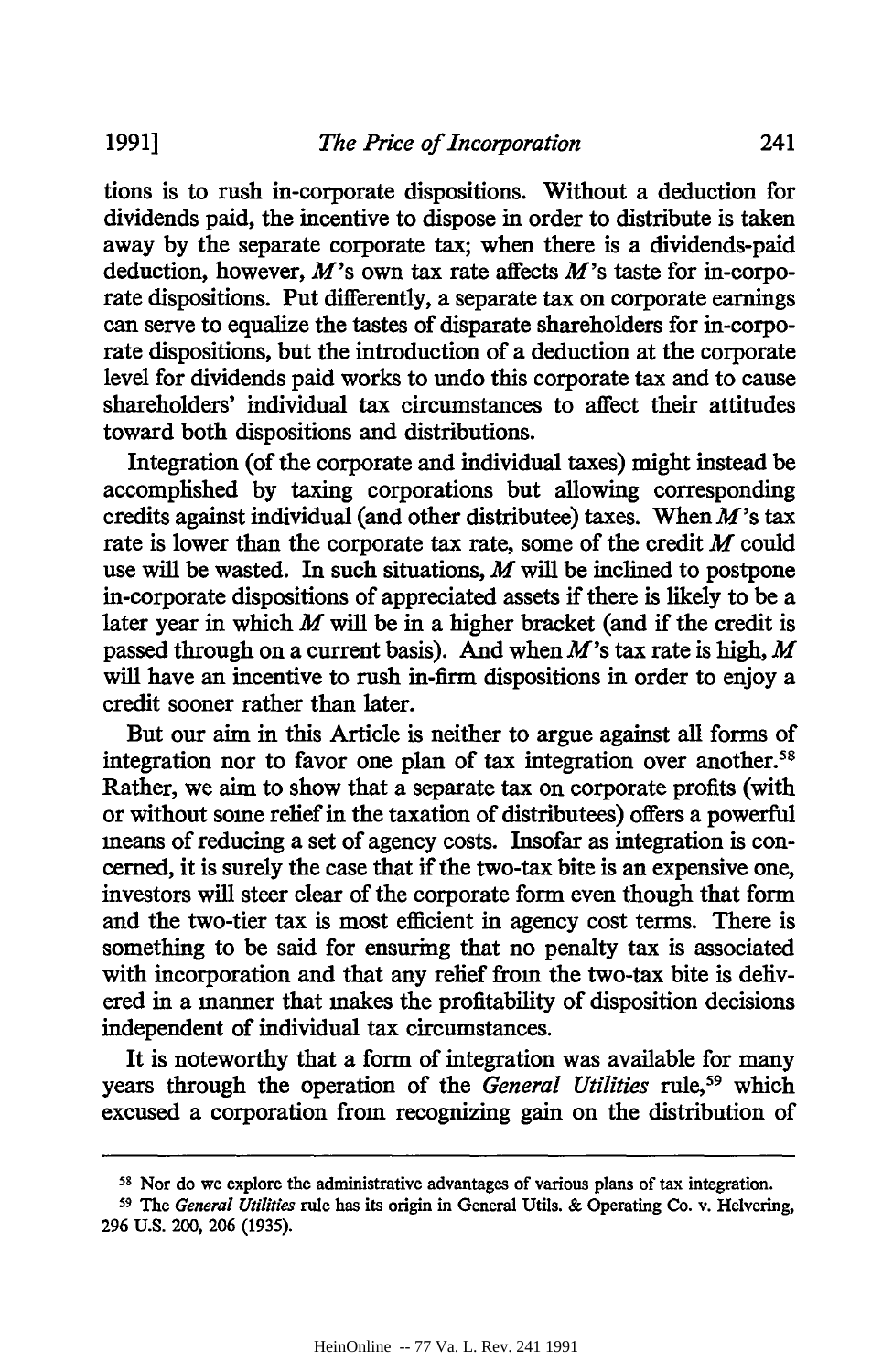appreciated assets. The rule thus offered pass-through, rather than two-tier, taxation on in-firm appreciation (but not on corporate earnings) because when distributing appreciated assets to their shareholders, firms were not treated as if they sold the assets, and only the distributees, or shareholders, were taxed on the appreciation. This forgiveness or integration is subject to many interpretations, but for our present purposes what is striking is that small, closely-held corporations were the primary beneficiaries of the *General Utilities rule.'* **A** large publicly owned corporation could hardly manage to distribute appreciated assets, in lieu of cash proceeds, to its many shareholders in pro-rata fashion. **A** smaller corporation, on the other hand, could more easily distribute an appreciated building here and a machine there in a way that left shareholders satisfied and that made use of the forgiveness, or pass-through, provisions. Moreover, as already noted, it is small, closely-held corporations that least need the separate corporate tax as a means of reducing the agency costs associated with infirm dispositions. Whatever else might be said in favor of a two-tier tax on earnings alone and not on in-firm appreciation, it is at least noteworthy that the *General Utilities* rule operated precisely where the agency problem was a small one.<sup>61</sup>

In the absence of the *General Utilities* rule, there is no incentive to distribute rather than to dispose (in a sale to an outsider), and disposition conflicts are eliminated **by** the presence of the corporate tax. Insofar as the ongoing operations of the firm are concerned, the repeal of the *General Utilities* rule was, therefore, probably a good thing. On the other hand, the repeal of the rule surely increases the two-tier tax burden on small firms, and investors on the margin will therefore prefer to avoid the corporate form of organization in favor of the proprietorship or partnership form even when the corporate form provides efficiency advantages. In the face

**<sup>60</sup>**For the idea that large, public corporations rarely benefited from the *General Utilities* rule, see Reform of Corporate Taxation: Hearing Before the Senate Comm. on Finance, 98th Cong., **1st** Sess. 148 **(1983).**

**<sup>61</sup>** See supra note **1** for a discussion of the *General Utilities* rule and its repeal; B. Bittker & **J.** Eustice, supra note 2, **7.20-.21, 11.06.** The text does not imply that the repeal of the *General Utilities* rule was (or was not) efficiency enhancing. With the rule in effect, ongoing firms preferred to distribute assets inefficiently rather than to sell them to the highest bidder, for a sale to an outsider generated a corporate level tax while an in-kind distribution to shareholders did not, and there was a conflict among shareholders as to when such distributions should be made. Moreover, this conflict over distribution and disposition policy was not one step removed from real economic activity, see supra note **52** and accompanying text, because the rule pertained only to real assets distributed to shareholders. To the extent that **firms** able to use the rule to their benefit were relatively closely-held, we might assume that they largely controlled these distribution conflicts through contractual arrangements. The inefficiencies generated **by** the rule were, therefore, those related to the incentive to distribute appreciated assets rather than to sell them to outsiders.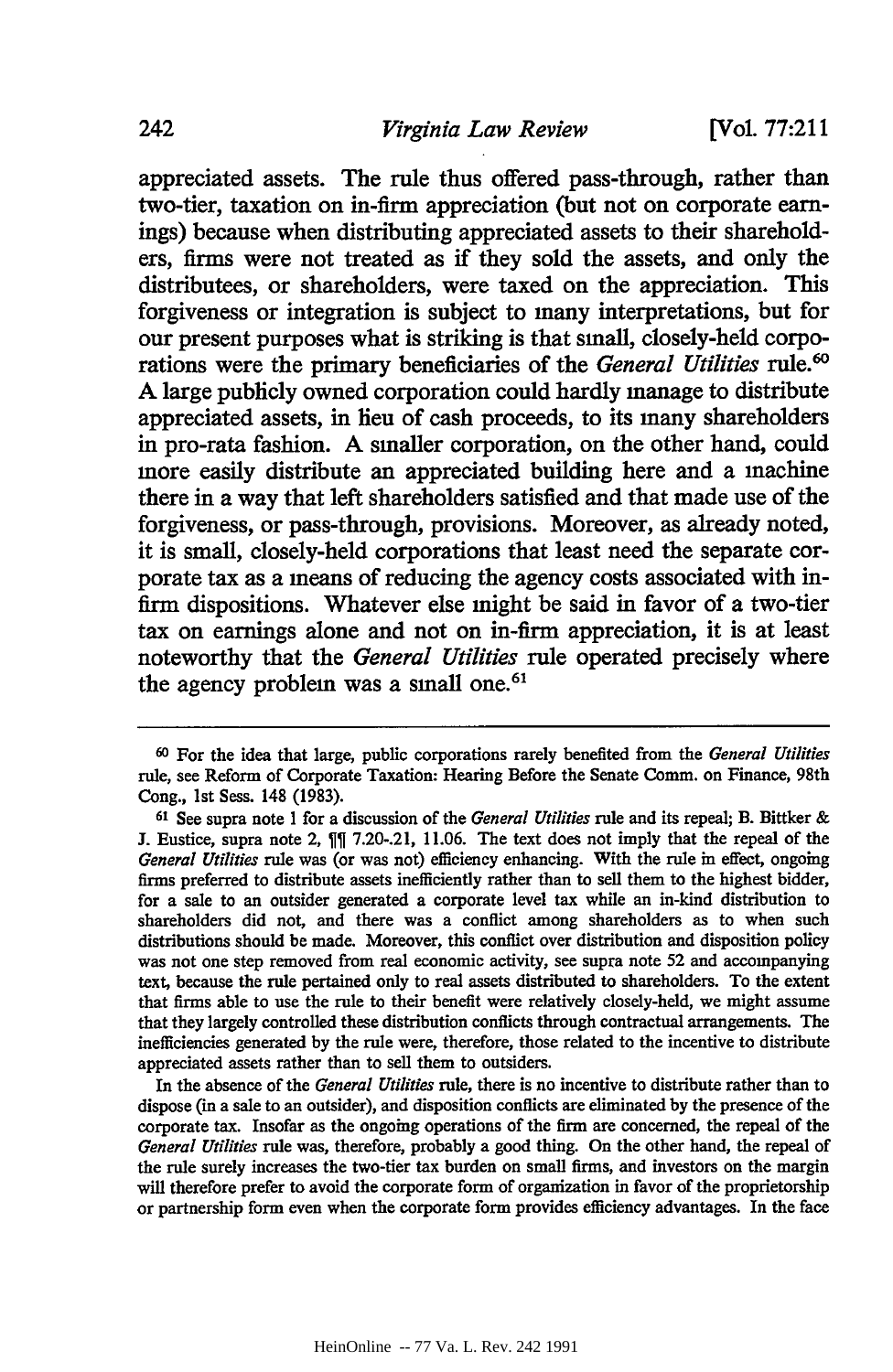Finally, it is significant that tax relief for intercorporate ownership comes in the form of the intercorporate dividend rules, discussed in Part I.E., rather than through some provision lowering the corporate tax liability of the distributing corporation. The manager of a parent corporation may well be inclined to cause an eighty percent subsidiary to pay dividends, when other shareholders of the subsidiary would prefer retention. But inasmuch as relief is offered to the recipient parent corporation, so that the subsidiary's tax rate is unchanged, the corporate level tax continues to serve its equalizing function. The conflict is about distributions and not real in-firm dispositions. Moreover, because the manager's own individual taxes are unaffected by the intercorporate dividend deduction, there may not even be much of a conflict regarding distributions.

#### *D. The Tax Treatment of Corporate Debt*

In Part I.C. we showed that the treatment of corporate debt is consistent with the idea that there is a connection between heavier taxes and the ability to control the timing of taxes. The deductibility of interest as opposed to dividend payments was thus linked to the fact that bondholders and other creditors do not normally control the timing of their receipts, but rather receive interest payments according to a prearranged schedule. The introduction of agency cost considerations, and the role of the corporate tax in eliminating conflicts over incorporate disposition decisions, suggests a still richer explanation for the tax treatment of debt. In terms of agency costs, the critical point is that there is no conflict between an insider, such as *M,* and M's firm's bondholders as to the in-corporate disposition of assets. There remains, of course, the familiar problem of *M* (with the support of fellow shareholders) engaging in risk alteration, or gambling, $62$  to the consternation of the firm's creditors. But insofar as the agency problems associated with dispositions and distributions are concerned, there is no conflict between bondholders and insiders. Bondholders simply do not much care about the debtor firm's disposition policy. Distributions are fixed **by** prior arrangement and dispositions are of little interest to the bondholders. Thus, a single tax is appropri-

of these conflicting effects it is difficult to say whether the rule's repeal was efficiency enhancing.

**<sup>62</sup>**See generally **R.** Brealey & **S.** Myers, Principles of Corporate Finance 421-31 **(3d** ed. 1988) (discussing risk alteration).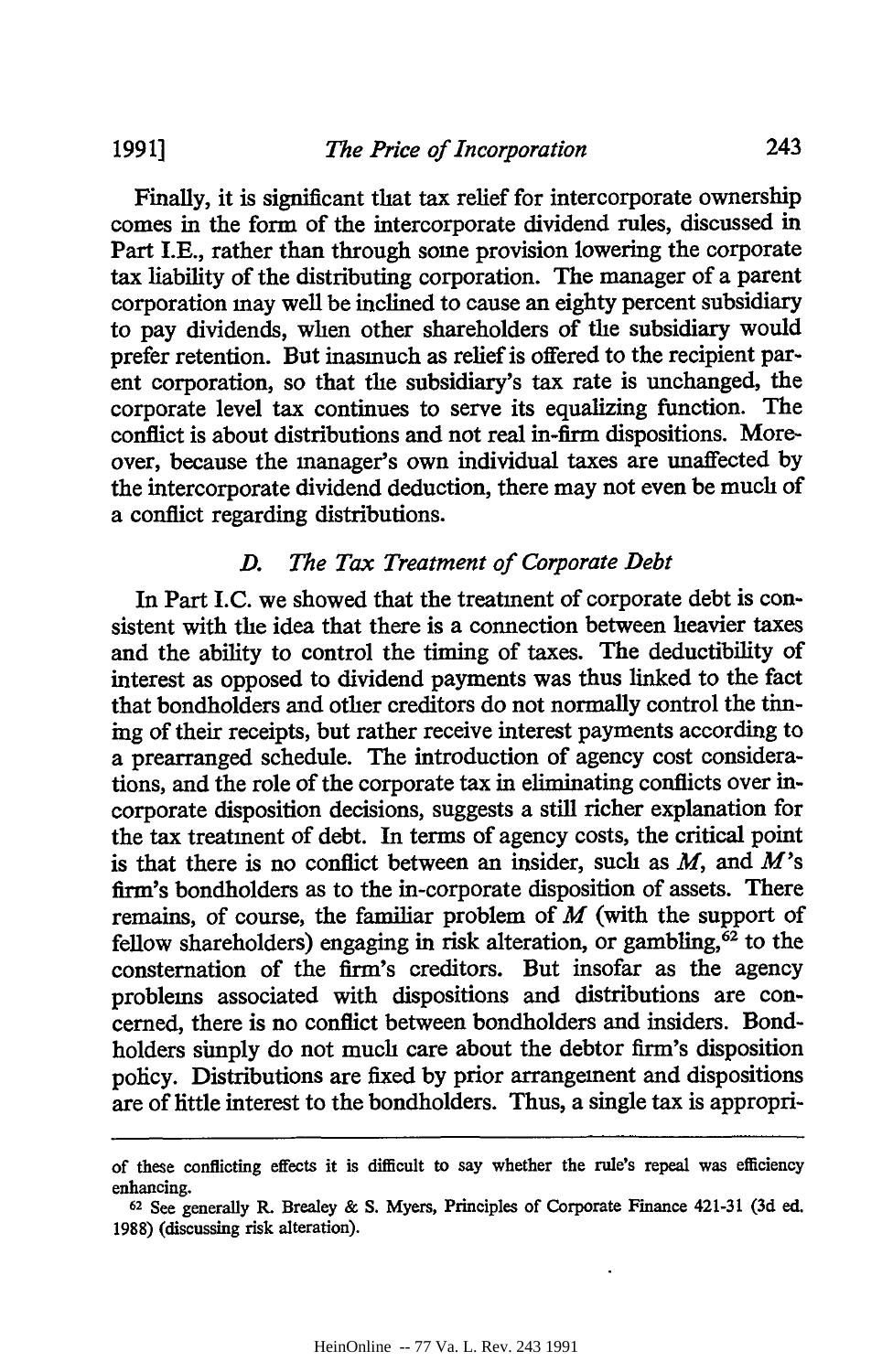ate because anything more would force investors, or at least investors who intend to borrow, away from the corporate form or away from the efficient use of collateral; and there is nothing gained by an equalizing, separate entity tax, because there are no agency problems for such a tax to solve.

Indeed, the only questions appear to be, first, whether interest expenses should be deductible to the corporate borrower or rather excluded from the income of creditors and, second, if interest income is to be taxed, what ought to be done when the bondholders are otherwise tax-exempt entities. The second question is outside the scope of this Article, and is instead an important part of the debate over whether corporations are too highly leveraged.<sup>63</sup> As for the first question, the treatment of debt must be consistent with the treatment of proprietorships or it will bias the decision as to organizational form or as to pooling itself. Moreover, we have already seen that over the long run the corporate tax rate must be lower than most individual rates--or investors will steer clear of the corporate form even though it offers a valuable means of reducing the agency costs associated with in-corporate dispositions-and if interest payments were made nondeductible but excludable, there would be more serious rate shopping problems than at present. Corporations that borrowed from bondholders would become intermediaries capable of earning money at a low rate and turning it over to individuals (who would otherwise be taxed at a higher rate) on a tax-free basis. In short, there are arguments to be made for treating debt as we do, but it is noteworthy that the role of the separate corporate tax in reducing the agency costs associated with in-corporate dispositions neither influences nor is influenced by the treatment of debt.

#### III. SPECIAL ENTITIES

We turn now to special entities, singled out **by** tax law for their conduit qualities. The Code offers special pass-through rules for cer-

**<sup>63</sup>**See supra note 26; see also **I.R.C.** §§ 246A, **279** (1988) (providing examples of limitations on tax advantages of debt-financed investments).

The idea that leverage may discipline managers, who must produce and distribute the cash flow necessary to pay interest obligations, is associated with Jensen, Eclipse of the Public Corporation, Harv. Bus. Rev., Sept.-Oct. 1989, at **61.** The implication is that the deductibility of interest payments is a good thing because it encourages such disciplining, debt-heavy arrangements relative to (nondeductible) dividend distributions.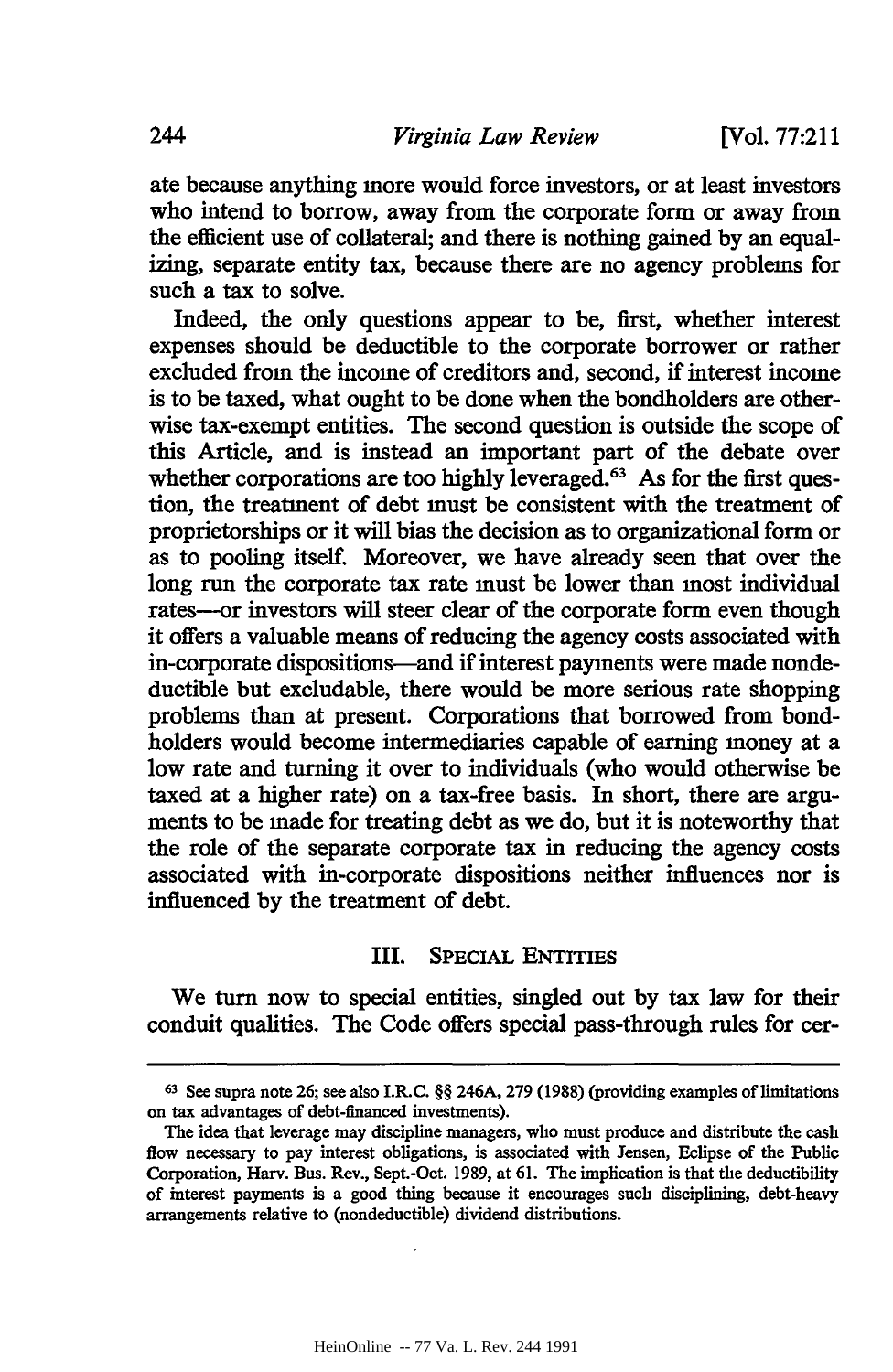tain pooled investment schemes such as mutual funds, Real Estate Investment Trusts ("REITs"), and Real Estate Mortgage Investment Conduits ("REMICs"). With regard to these entities, the Code modifies the rules governing the familiar choice between one- and two-tier taxation. Our goal in this Part is to explore these special rules in light of the themes offered in this Article. Similarly, we examine the rules concerning Master Limited Partnerships ("MLPs") and tax exempt organizations ("TEOs"). Inasmuch as our goal is to extend the arguments about control and taxation as means of solving agency cost problems, our discussion of entities, or conduits,<sup>64</sup> in this Part is illustrative rather than exhaustive.65

#### *A. Mutual Funds, REITs, and REMICs*

Subject to specified conditions, mutual funds, REITs, and REMICs can be organized in the corporate form and yet excused from the separate tax normally levied on corporations.<sup>66</sup> These special corporations thus enjoy one-tier taxation at the investor level. This treatment has traditionally been understood as promoting a kind of horizontal equity, or neutrality. **A** wealthy investor can assemble a diversified portfolio singlehandedly, and enjoy one-tier taxation on interest and dividend income; more modestly situated investors would be penalized *if,* when they pooled capital in imitation of their wealthier counterparts, they faced a two-tier tax.<sup>67</sup> Pass-through entities such as mutual funds might therefore be understood as the means by which all investors can assemble portfolios subject to (horizontally) similar

<sup>64</sup> The entities discussed in this Part may all be regarded as conduits of one kind or another. Even charitable organizations can be seen as conduits between donors and beneficiaries. See Hansmann, The Rationale for Exempting Nonprofit Organizations from Corporate Income Taxation, 91 Yale **L.J.** 54, 64-66 (1981).

It should be noted that REITs, REMICs, and mutual funds are "modified conduits" because only gains-and not losses-can be passed through to their investors. Partnerships (including MLPs not reclassified as associations), on the other hand, are "full conduits" because losses can be passed through.

**<sup>65</sup>**For details of the current rules, see Roecap & Waimon, Passthrough Rules for Financial Intermediaries: Different Routes to a Single Tax, 67 Taxes 1025 (1989). The best theoretical analysis is Clark, The Federal Income Taxation of Financial Intermediaries, 84 Yale L.J. 1603 (1975).

**<sup>66</sup>**See I.R.C. §§ 851-855, 860 (1988) (mutual funds that qualify as regulated investment companies); id. §§ 856-860 (REITs); id. §§ 860A-860G (REMICs).

**<sup>67</sup>**See, e.g., Adler, Master Limited Partnerships, 40 U. Fla. L. Rev. 755, 756-57 (1988) (noting that early MLPs were formed by "rolling up" several smaller partnerships into one larger partnership).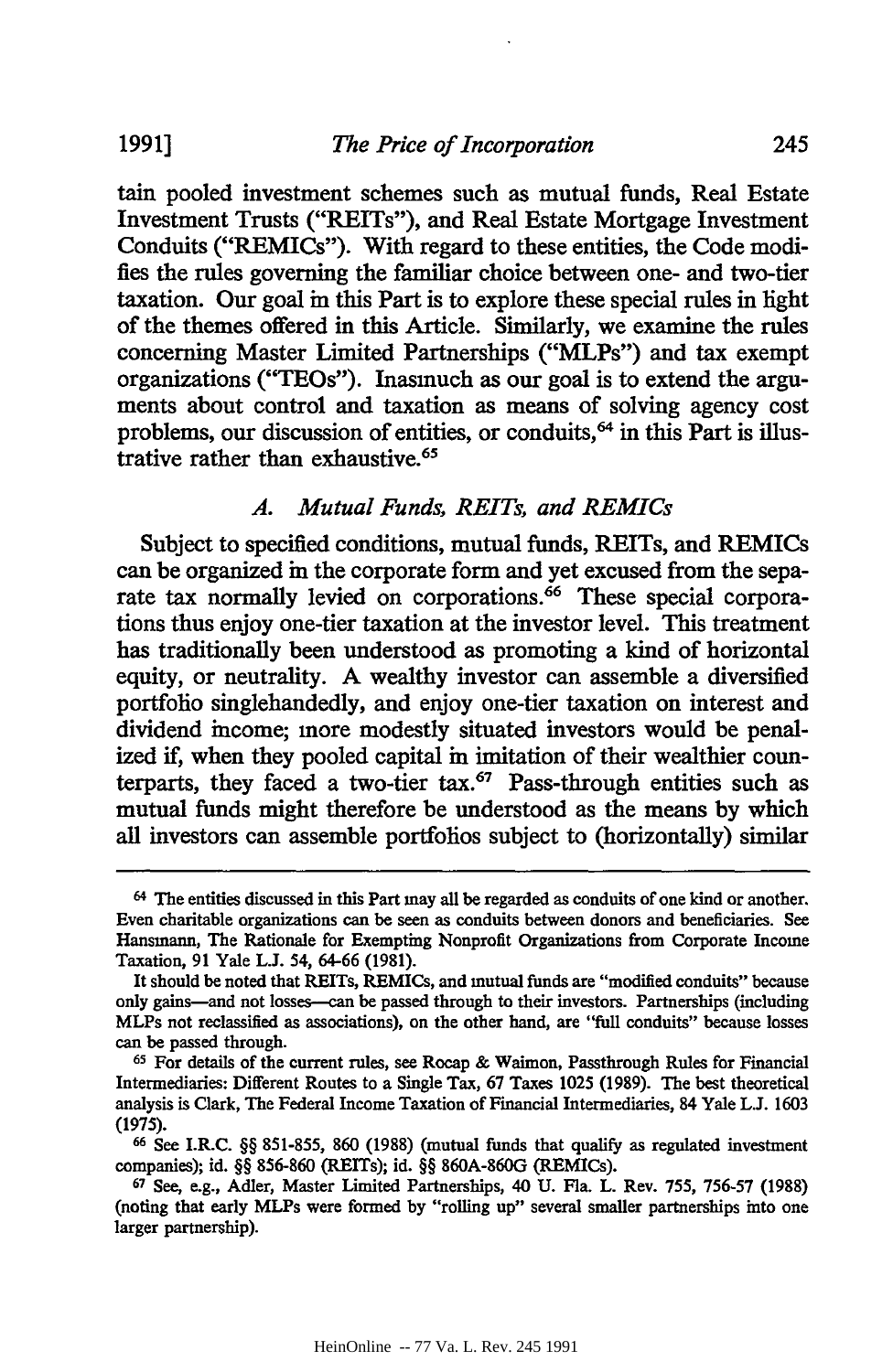taxation. One problem with this explanation is that it is contradicted by the current rules' insistence that these special pass-through entities limit themselves to passive investment activities.<sup>68</sup> Inasmuch as wealthy investors can include real factories and other active businesses in their portfolios, the neutrality argument would suggest that all investors be permitted to do the same through intermediaries. Moreover, it would seem that investors in a mutual fund or similar entity (unlike a single, wealthy investor) face the agency problem discussed in Part II, that managers will make selfish in-firm disposition decisions, and inasmuch as many of these special entities are far from closely held, it is somewhat surprising that small investors are not herded into (or do not themselves select) a form of organization that is subject to a separate, "equalizing," tax.

On closer inspection, however, the rules affecting these special entities are quite explicable. Roughly speaking, the Code imposes two conditions, one on distributions and one on the nature of investment activities. First, income earned at the corporate level must be distributed to shareholders, or investors, in the year it is earned.<sup>69</sup> Second, the business or investment activity carried on in these singly-taxed entities must be passive.<sup>70</sup> In addition, most—but not all-of the corporate entities that qualify for special one-tier taxation will be specially regulated.71

These conditions, or characteristics, of the specially taxed entities suggest the explanation for their special treatment. The requirement of immediate distribution of income works to deny control over the timing of taxes. Shareholders in most corporations enjoy such control (directly or derivatively) and, as discussed in Part I, the extra corpo-

**<sup>68</sup>**See infra note **70.**

**<sup>69</sup>**See I.R.C. § 852(a)(1) **(1988)** (allowing conduit treatment for Regulated Investment Company only if it distributes **90%** of its net income in the taxable year); id. § 857(a) (stating that to qualify as a REIT, trust's deduction for dividends paid must equal or exceed 95% of its taxable income); id. § 860C(a); Rocap **&** Waimon, supra note **65,** at **1027** (noting that REMIC limited to holding fixed portfolio of real estate mortgages, receiving payments on mortgages, and distributing payments to owners of REMIC on an ongoing basis).

**<sup>70</sup>**Id. § **851(b)** (demanding that **90%** of Regulated Investment Company's income be derived from dividends, interest, and other sources related to investments in securities or foreign currencies); id. § 856(c)(3) (stating that REIT must derive **75%** of its gross income from dividends, interest, rents, and other sources related to investments in real estate); id. § 860D(a)(4) (stating that substantially all assets of a REMIC must consist of qualified mortgages and permitted investments).

**<sup>71</sup>** See infra text accompanying notes 74, **82, 83.**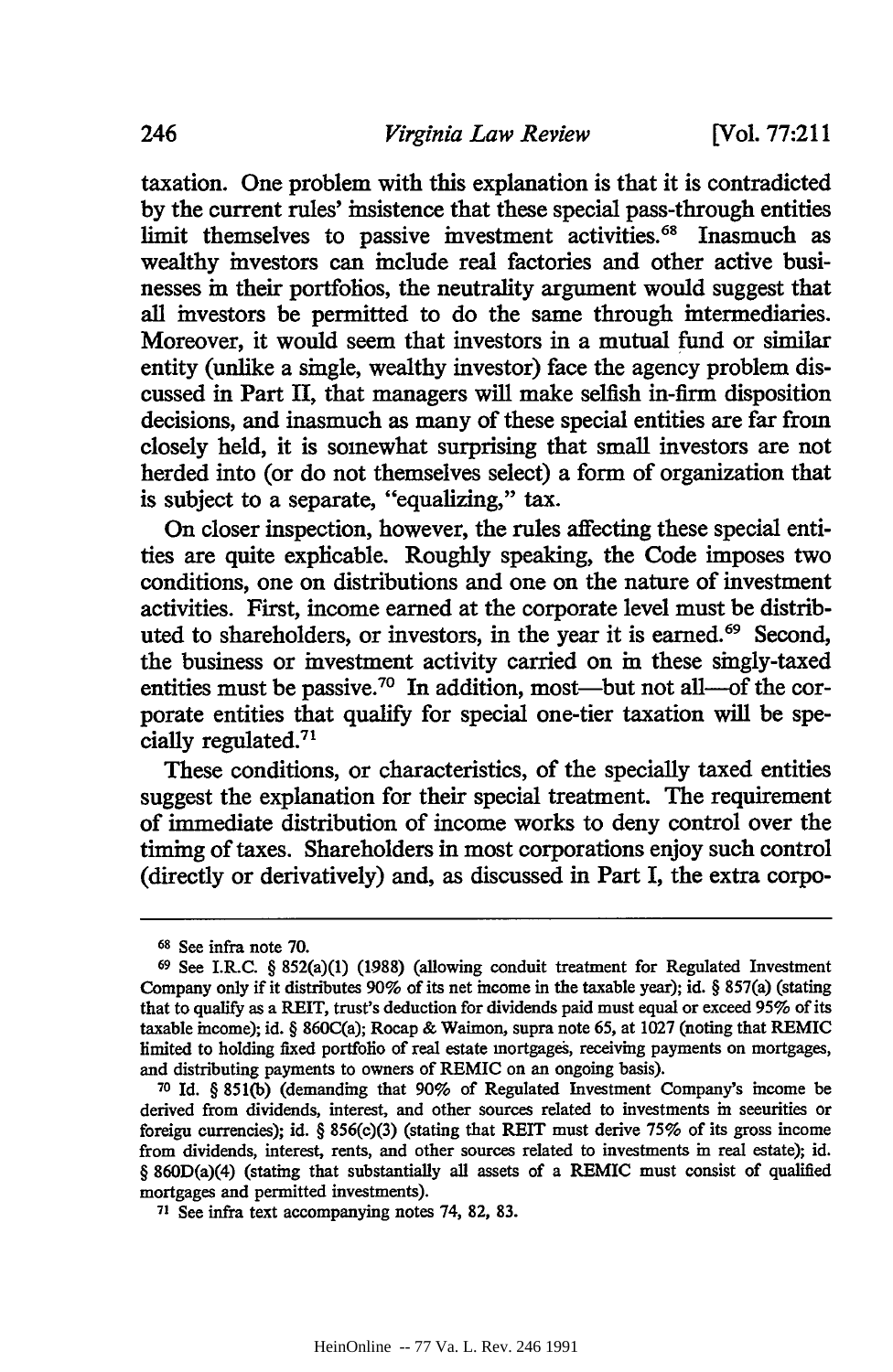rate tax can be understood as the price of this control.<sup>72</sup> It is therefore fitting that the price of forgiveness of this tax is the denial of control. Moreover, there are several reasons why the agency problem that can often be solved with the introduction of a separate corporate tax is much less serious for these special entities than for businesses in general. First, these special entities are investment vehicles and cannot invest in "real" or active businesses and, as argued earlier, there is less of an efficiency problem when disposition decisions concern financial rather than "real" assets.73 Second, most of these special entities are regulated in ways that constrain managers' behavior so that there is less room than in most corporations for conflicts to develop among investors regarding in-corporate decisions. Third, to the extent that some of these special entities are restricted in scope to real estate investments, disposition decisions may all be of a kind and may be relatively easy to observe and to control through shareholder votes or contractual agreements, even though the number of investors is large. Serious managerial misbehavior will generally be linked to specific real properties, and suspicious, sophisticated investors can often readily detect such misbehavior by tracing real estate transactions. Finally, and perhaps most important, it is noteworthy that the requirement that income earned by these special entities be distributed on a current basis ensures that investors in these entities will not confront conflicts of interest over distribution policies. In short, the corporate form normally allows investors to trade disposition conflicts for distribution conflicts; by contrast, the rules regarding these special entities do away with the separate corporate tax but also diminish room for conflict over dispositions and distributions.

## *1. Mutual Funds*

A mutual fund is a pooled investment scheme through which managers invest in securities with funds contributed by public investors. If the fund qualifies as a Regulated Investment Company ("RIC"), then one-tier, pass-through taxation is available even though the fund is organized as a corporation. To qualify as a RIC, the entity must be registered under the Investment Company Act of 1940, and must sat-

**<sup>72</sup>**See supra notes 4-5 and accompanying text.

**<sup>73</sup>**See supra note 52 and accompanying text.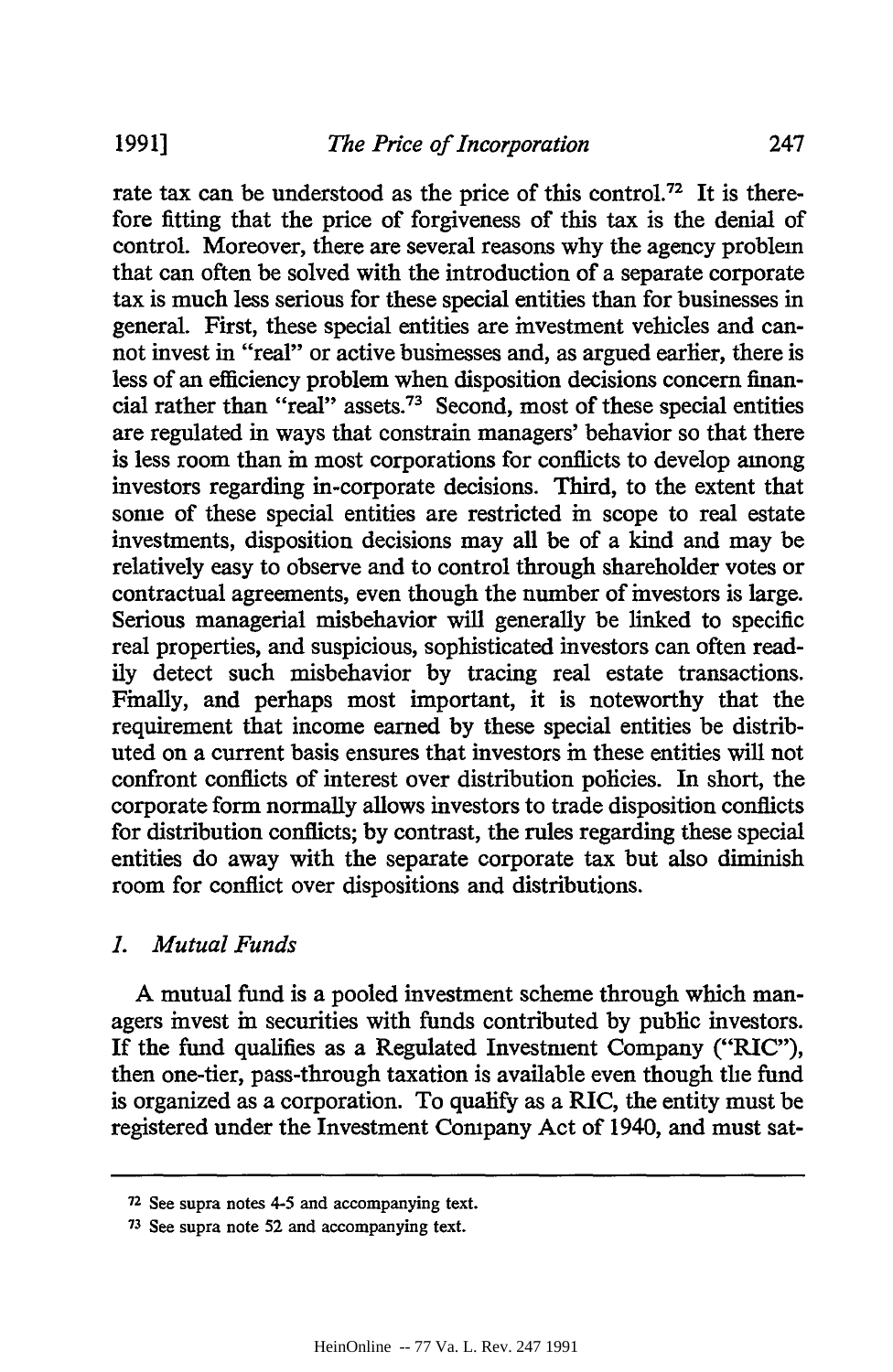isfy restrictive conditions on investment and distribution.74 At least ninety percent of the gross income of a RIC must be derived from investment in securities, and a RIC must distribute annually to its shareholders at least ninety percent of its net income (other than its net capital gain). <sup>75</sup>

This constraint on distribution policy denies investors control over the timing of their taxes, and is therefore easily associated with the availability of one-tier taxation. And the constraint on permissible investments means that the overwhelming share of managerial disposition decisions concerns the purchase and sale of securities. As emphasized earlier, selfish (and even suboptimal) decisions regarding financial assets are relatively unimportant in resource allocation terms and, to the extent that these decisions do matter, some managerial misbehavior will be controlled **by** the regulation called for in the Investment Company Act of **1940.76** At best, a RIC can offer some choice to its investors, **by** deciding whether to invest in stocks that strive for income production or capital appreciation (much as a corporation may not distribute dividends but may provide a ready market for those who wish to sell shares<sup> $77$ </sup>). In short, it appears that the agency problem associated with in-firm dispositions is much less serious for corporations that qualify as RICs than it is for corporations in general, and there is therefore less of a need for a separate corporate tax.

#### *2. REITs and REMICs*

REITs and REMICs can be thought of as mutual funds that invest in real estate. In the case of REITs, the Code limits investment activity **by** requiring that seventy-five percent of a REIT's income must be derived from investments in real estate, and forces ongoing distributions of income **by** requiring that ninety-five percent of taxable income, without regard to net capital gain, be distributed.78 With

 $\mathbf{f}$ 

**<sup>74 15</sup> U.S.C.** § 80a-1 to a-64 **(1988).** Certain common trust funds need not be registered with the Securities and Exchange Commission in order to qualify for pass-through tax treatment. I.R.C. §§ 584(a)-(b), 851(a)(2) **(1988);** see R. Pozen, Financial Institutions 513-49 (1978).

**<sup>75</sup>**I.R.C. §§ **851(b),** 852(a) (1988).

**<sup>76</sup>**See generally T. Frankel, The Regulation of Money Managers (1978 & Supp. 1990).

**<sup>77</sup>**See supra note 28 and accompanying text.

**<sup>78</sup>**I.R.C. §§ 856(c), 857(a) **(1988).**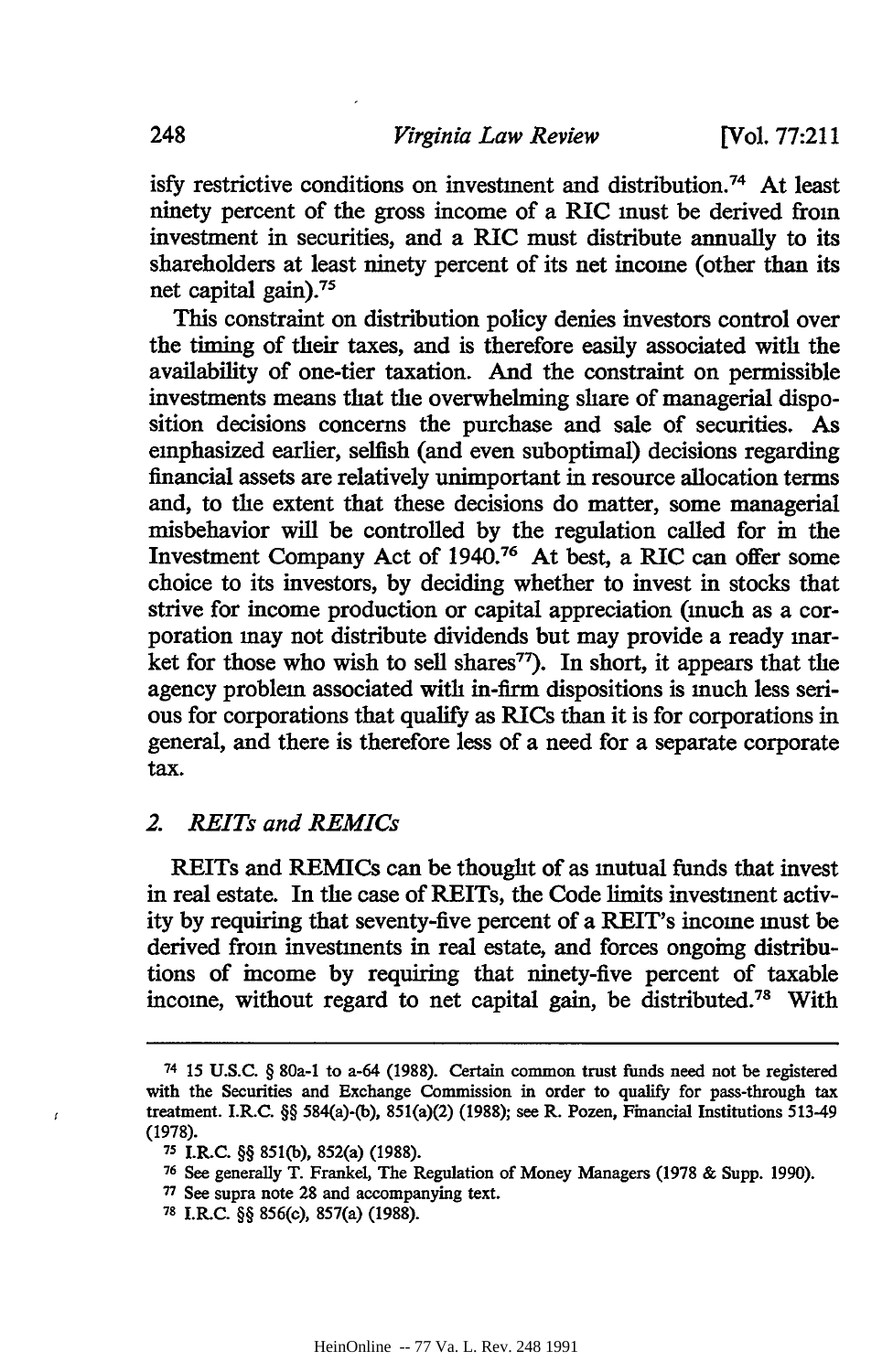respect to REMICs, a substantial part of a REMIC's assets must be invested in mortgage obligations acquired by the REMIC before its "startup day" or within three months thereafter. Conflicts over infirm dispositions are thus largely avoided because each REMIC will distribute its income on an ongoing basis.<sup>79</sup>

Conflicts are also avoided because of the requirement that REITs and REMICs invest passively in real estate. This limitation on the entity's activities limits the scope of the enterprise and probably makes it easier for investors to anticipate future problems and to reduce (through contractual arrangements regarding managerial behavior) the agency costs associated with in-firm dispositions. In turn, these constraints and contracts are relatively easy to monitor because suspicious investors can trace real estate transactions.

It is noteworthy that the manager of a REIT enjoys greater discretion and flexibility than does the manager of a REMIC. **A** REMIC's ongoing investments are limited to mortgages, while a REIT's can include mortgages, government securities, interests in mortgages, and shares of other REITs.<sup>80</sup> This difference in scope can be understood from an agency cost perspective. REMICs deal in complicated collateralized mortgage obligations, or with slices of a portfolio of real estate mortgages that is divided into securities with differing maturities and payment priorities.<sup>81</sup> The idea is to devise slices such that the sum of what investors will pay for the parts (depending on their own preferences for different maturities and priorities) is greater than what investors would pay for the undivided whole. In short, a REMIC is essentially a complex repackaging of mortgages. If other investments were permitted to be included in these schemes it is likely that there would be greatly increased opportunities for managerial misbehavior.

**A** more straightforward way to associate lower agency costs with REITs rather than with REMICs is to note that state regulatory regimes, comparable to the Investment Company Act of 1940, govern REITs but not REMICs.<sup>82</sup> Thus, a REIT must have at least three

**1991]**

**<sup>79</sup>**See supra note **69.**

**so** See Rocap & Waimon, supra note 65, at 1027, 1039 (REMICs limited to fixed portfolio of mortgages whereas REITs have latitude to invest in real estate and securities).

**<sup>81</sup>** See id. at 1027.

**<sup>82</sup>**See North Am. Sees. Adm'rs. Ass'n ("NASAA"), Statement of Policy Regarding Real Estate Investment Trusts (Oct. 2, 1985). Some states have enacted regulations that include provisions similar to those drafted by NASAA.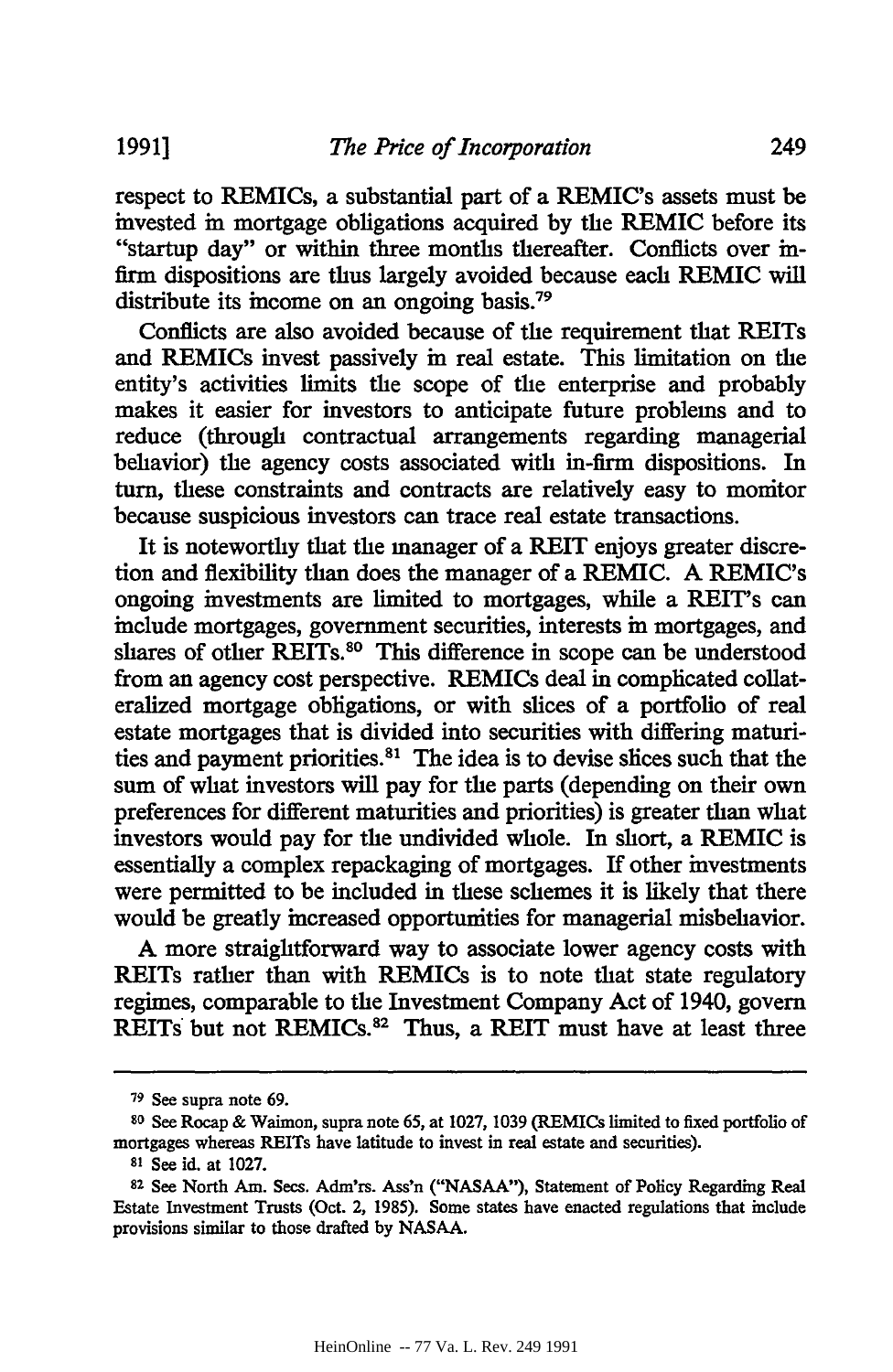trustees, more than half of whom are independent of the investment advisor. The trustees are responsible for a variety of monitoring tasks, including that of reviewing the compensation paid to the investment advisor. Conflicts are further controlled by a prohibition on transactions between a REIT and its investment adviser, and by state law constraints on the portfolio of a REIT.<sup>83</sup>

In summary, current tax law permits mutual funds, REITs, and REMICs to escape taxation at the entity level-but the price of this relief is easily understood to be the inability to control the timing of distributions and, therefore, of investor taxation. Moreover, limitations on the scope of each of these special entities reduce the very agency costs that a separate entity tax might otherwise eliminate. With the agency problem out of the way, neutrality, or horizontal equity, arguments dominate. These special entities can indeed be understood as placing the average investor on the same footing as the wealthy investor.

A remaining puzzle is why tax law does not offer small investors a *choice* between one-tier and two-tier taxation, but rather mandates pass-through taxation for special entities such as REITs. Neutrality (and, given some residual agency costs, perhaps efficiency) presumably would be furthered by allowing investors to choose a two-tier tax structure. The quick answer to this puzzle is that, in practice, current law does offer such a choice; it is easy to fail (intentionally) one of the requirements set out for these special pass-through entities. In reality, then, current tax law strongly reflects both the idea that control over timing is associated with extra taxation and the notion that a separate entity tax is a useful way of eliminating conflicts among investors over the disposition decisions in their enterprise.

#### *B. Master Limited Partnerships*

The term Master Limited Partnership (MLP) normally refers to an entity with numerous limited partners whose interests are traded in an active secondary market, such as a stock exchange.<sup>84</sup> Section 7704, added in 1987 in response to the sudden introduction and growth of

 $\mathbf{v}$  $\sim$   $\sim$ 

**<sup>83</sup>**See id. § 3 (prohibition on self-dealing); id. § 14 (regulation of operating expenses); id. § 16 (initial capitalization); id. § 19 (investment restrictions). The trend is for states to regulate REMICs, but the regulation of REITs is more substantial. See **NASAA,** Real Estate Programs (1987).

<sup>84</sup> On the emergence of MLPs, see Adler, supra note 67, at 756-58.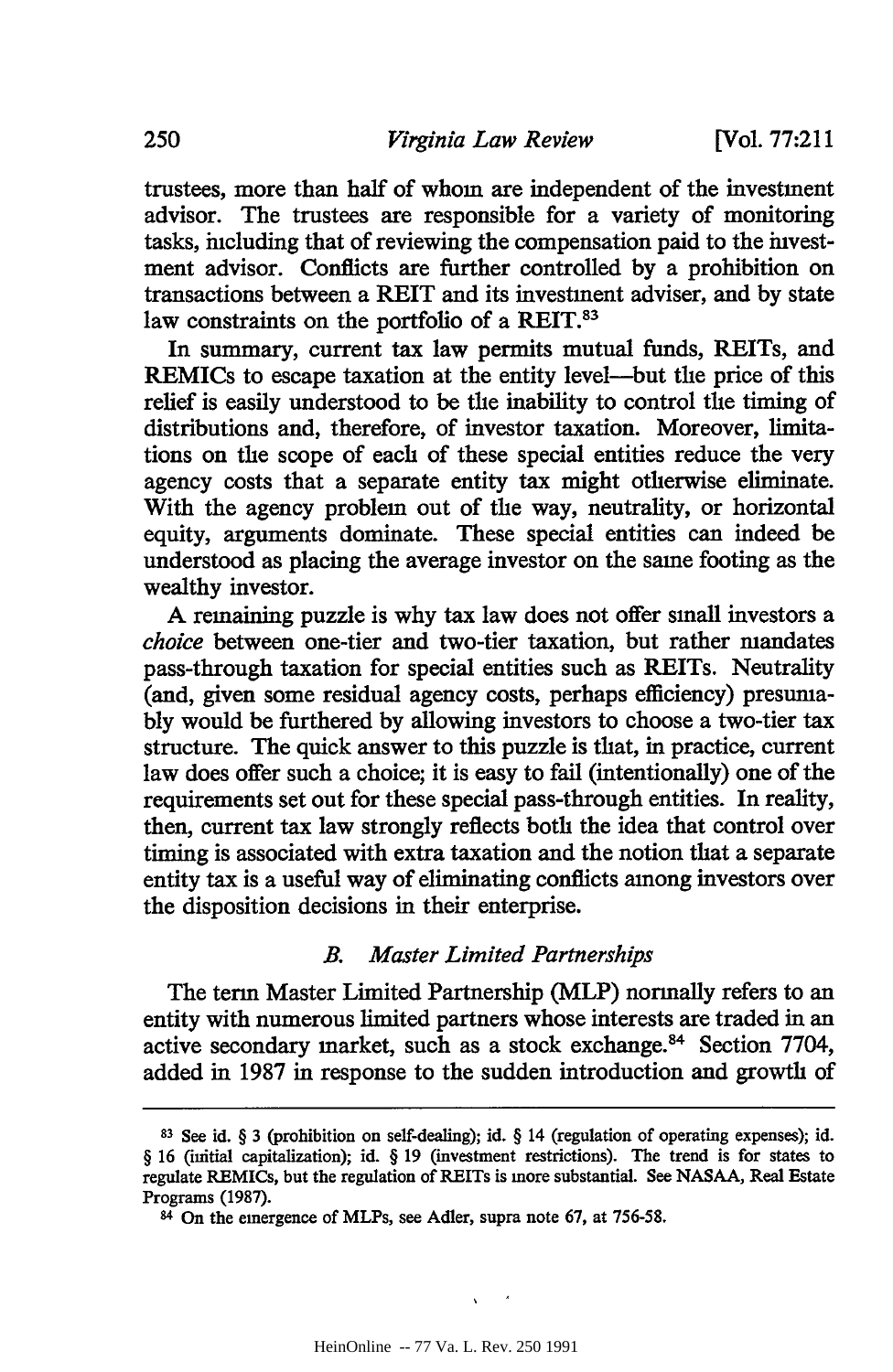MLPs, imposes corporate treatment (and therefore two-tier taxation) on Publicly Traded Partnerships ("PTPs").<sup>85</sup> Pass-through taxation remains available, however, for MLPs if they are engaged in passive investment activities in real estate or certain natural resources.<sup>86</sup> Section 7704 quite plainly stands in the way, however, of any plan by a large, widely-traded corporation to migrate from two-tier to one-tier taxation even while its shares (which become partnership interests) continue to be traded as before, because a PTP is defined in a way that includes most such large, widely-traded entities.<sup>87</sup>

What is interesting from the perspective of the control theme emphasized in Part I, however, is that new businesses are obviously also constrained by section 7704's rule regarding PTPs. This is at first quite puzzling because it is hard to see why investors in new businesses should not enjoy the familiar choice between one-tier taxation-with no control over timing-and two-tier treatment. Congressional antipathy toward PTPs may stem either from the abnormal inversion of individual and corporate rates since the tax reform of 1986<sup>88</sup> or, more simply, from a desire to avoid tax revenue losses. Congress may not only have sought to prevent the migration of business taxpayers from corporate to pass-through form but also may have wished to capture as many businesses as possible (whether old or new) in the higher rates.<sup>89</sup>

**<sup>85</sup>**I.R.C. § 7704(a) **(1988).** Prior to the introduction of § 7704, some partnerships were reclassified as associations under Treas. Reg. § 301.7701 (as amended, in 1983). See Adler, supra note 67, at 763-64 & nn.57-59; see also Peel, Definition of a Partnership: New Suggestions on an Old Issue, 1979 Wis. L. Rev. 989 (detailing the history of Treasury Regulation § 301.7701 from its inception in 1960 to 1977).

Some of Adler's criticism of the reclassification rules is softened **by** pointing out that REITs and REMICs, for instance, are corporations seeking one-tax treatment while MLPs might be understood as avoiding a gamble from the outset by choosing partnership taxation.

**<sup>86</sup>**1.LC. § 7704 (c)-(d) (1988). Even if this provision is not applied, a partnership might still be reclassified as an association. Treas. Reg. § 301.7701-2 (as amended in 1983).

**<sup>87</sup>**According to § 7704(b), the term "PTP" means "any partnership if (1) interests in such partnership are traded on an established securities market, or (2) interests in such partnership are readily tradable on a secondary market (or the substantial equivalent thereof)." Section 7704(c) provides certain exceptions for partnerships with passive-type income.

**<sup>88</sup> Cf.** Peel, supra note 85, at 1003-04 (describing congressional refusal to grant partnership tax treatment to those entities that incorporated for reasons of convenience or business efficiency, and refusal to treat as corporations those partnerships that organized for tax shelter reasons).

**<sup>89</sup>**See McKee, Master Limited Partnerships, 45 N.Y.U. Inst. on Fed. Tax'n. § 23.06 (1987) (corporate taxation of MLPs would be triumph of revenue raising over sound tax policy).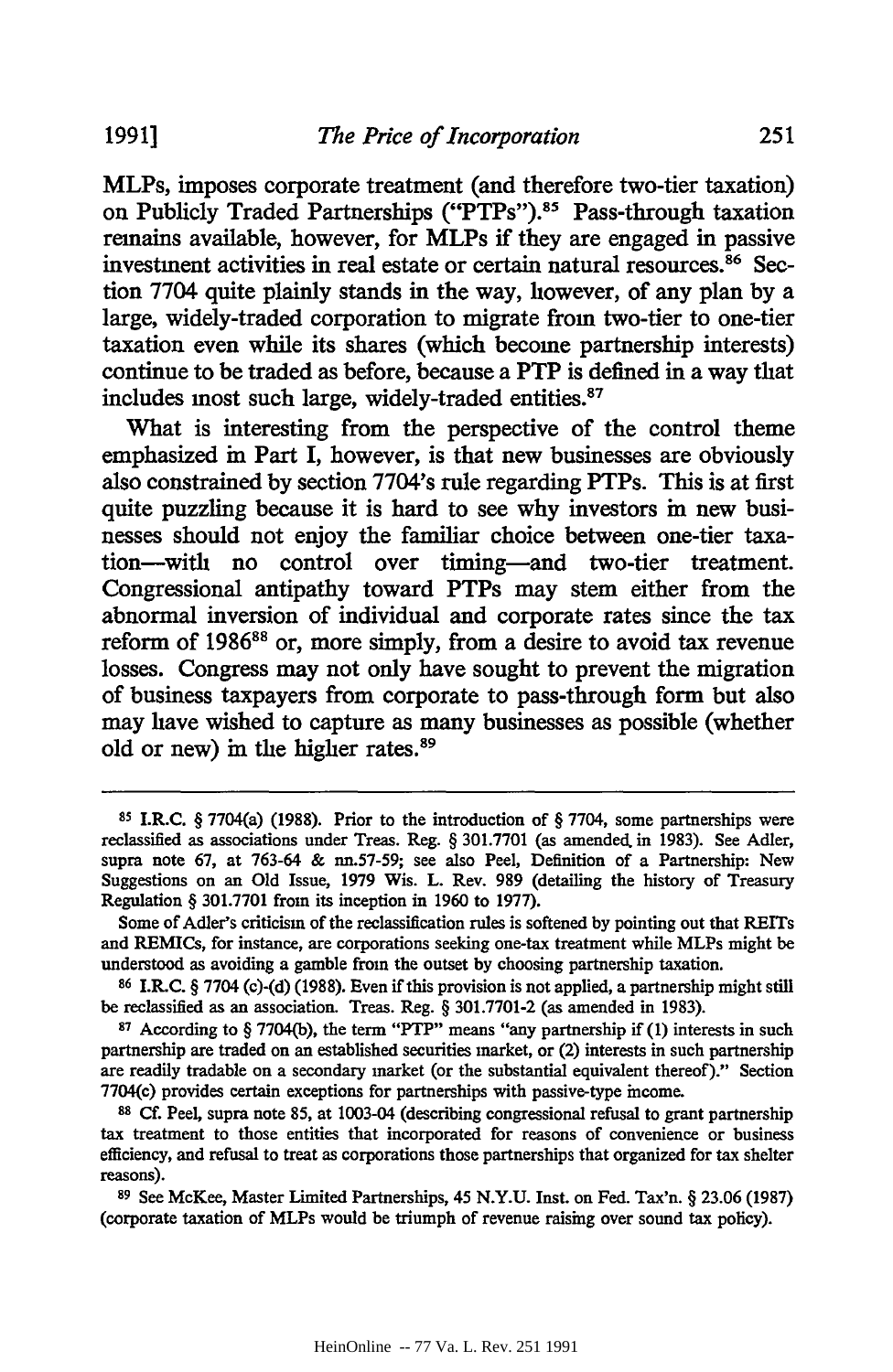**[Vol. 77:211**

From the perspective of the control theme advanced in this Article, it is noteworthy that section 7704 works to prevent "de-incorporation" and therefore prevents taxpayers, who had chosen two-tier treatment with control over the timing of the second tax, from withdrawing their gamble in midstream. Moreover, it is significant that partners continue to enjoy one-tier treatment if their interests are not freely transferable.<sup>90</sup> It is also arguable that transferability permits a degree of control because a taxpayer can trigger recognition by selling a partnership interest at a price that will reflect the unrecognized gains and losses associated with the partnership's assets. And from an agency cost perspective, it is striking that the Code insists on a separate entity tax for a PTP where there is an active business, investors with limited liability, highly liquid (publicly-traded) investment interests, and numerous dispersed investors. It is precisely in these circumstances that investors-who face a serious agency problem regarding in-firm dispositions and who will find it impractical to reach a contractual solution-can use an entity-level, flat, equalizing tax to solve their agency problem. Such a tax mirrors the hypothetical bargain that investors and managers might make in order to reduce agency costs. It is thus arguable that the remaining loss to investors associated with the inability to choose one-tier taxation is quite small and is, therefore, outweighed by the system's gain in preventing rate shopping.

#### *C. Tax Exempt Entities*

Tax exempt organizations are not taxed on in-entity dispositions, and neither their beneficiaries nor their contributors are taxed on normal distributions. The scope of these exemptions and the treatment of "unrelated business income" is far beyond the range of the present

**<sup>90</sup>**Adler, supra note **67,** at 783-84, criticizes the rule that permits one-tier taxation so long as partnership interests, however numerous or limited, are not freely transferable. As noted in the text, the rule reflects the fact that without transferability there is less control. From an agency-cost perspective, it is tempting to argue that with free transferability there is less of an agency problem because there is more market discipline over managers. On the other hand, it is arguable that investors (with no power to transfer) should be able simply to choose at the outset whether to opt for one or two-tier taxation. In short, it is arguable that the control and agency-cost perspectives lead to different conclusions; this difference might be seen as the real source of the disagreement as to the effect transferability ought to have on PTP classification.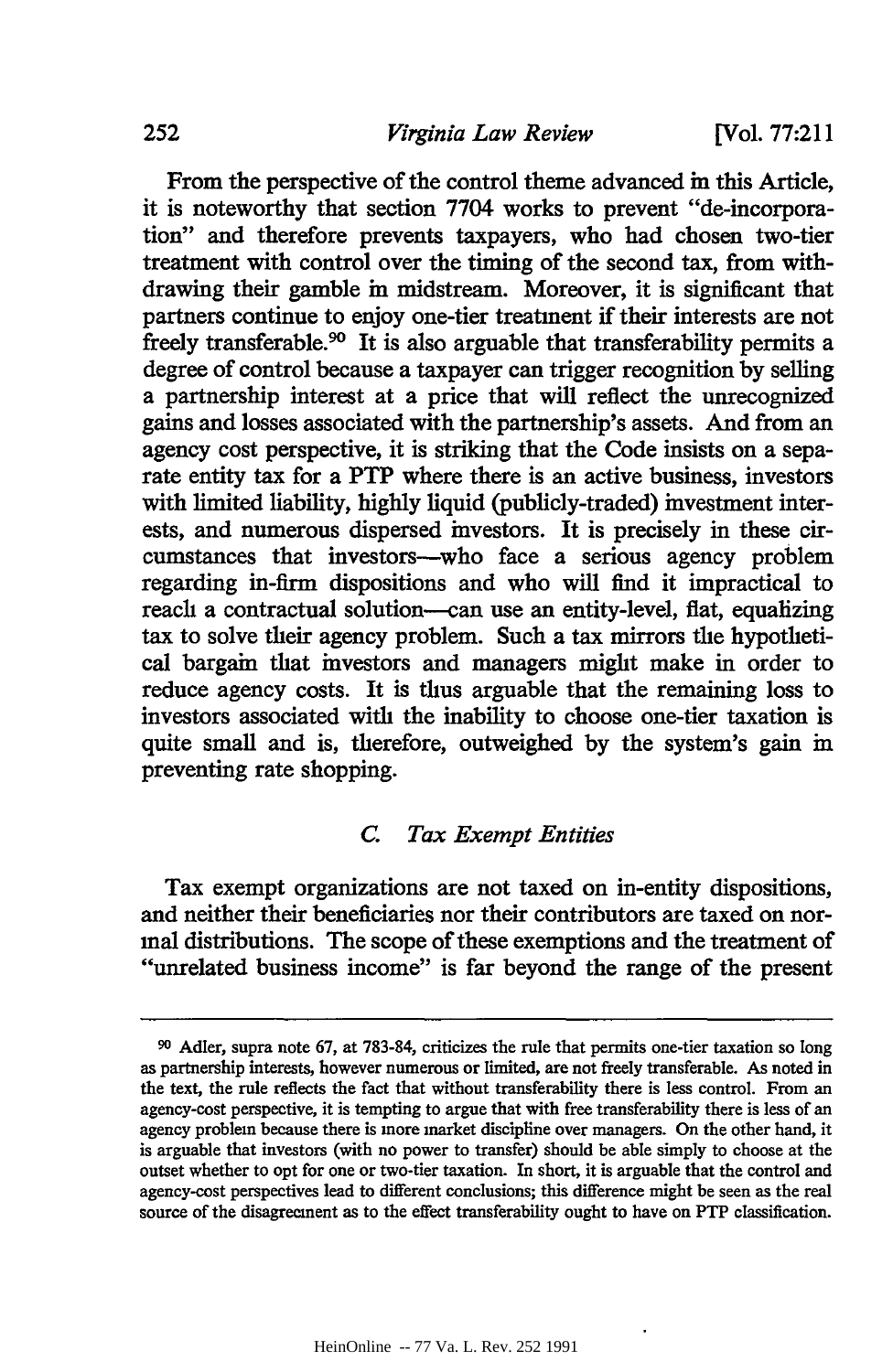Article,<sup>91</sup> but it is useful to comment briefly on the rules concerning a TEO's use of debt, because these rules suggest an even richer relationship between agency costs and entity taxation. Generally speaking, a **TEO** is taxed on its income to the extent that the **TEO** actively engages in business activities unrelated to its tax-favored mission, or to the extent that it engages in passive investment activity with borrowed funds.92 There are powerful incentive-based and competitionpreserving explanations for the constraints on unrelated business activity, but because these explanations are far removed from our aims in the present Article, we pursue no further the subject of TEO involvement in active businesses. <sup>93</sup>

The relative penalty associated with a TEO's use of debt to invest passively in securities or real estate is quite puzzling. The rules provide that a **TEO** has nonexempt, unrelated income to the degree that its passive income-producing assets are acquired with borrowed funds<sup>94</sup> and a TEO cannot avoid these rules simply by investing through an intermediary. If a TEO has an interest in a partnership that borrows and engages in passive investments, the exemption from taxation is again proportionally forfeited.<sup>95</sup> By contrast, however, nothing stops or taxes a TEO that simply invests in the stock of a corporation that is itself highly leveraged. Similarly, a **TEO** is free to invest in a partnership-that is not an MLP-that does not simply invest in passive activities, but rather engages in a real business with borrowed funds.

It goes almost without saying that it is hard to see why (contrary to the spirit of Modigliani and Miller's insight regarding the irrelevance of a corporation's debt-equity ratio) a **TEO** that invests in the stock of a highly leveraged corporation is treated differently from a **TEO** that

**<sup>91</sup>** For a discussion of the TEO exemption and the tax on its "unrelated business income," see generally Hansmann, Unfair Competition and the Unrelated Business Income Tax, **75** Va. L. Rev. 605 (1989).

**<sup>92</sup>**I.R.C. §§ 511-514 (1988).

**<sup>93</sup>**For a discussion of this issue, see Hansmann, supra note 91; Rose-Ackerman, Unfair Competition and Corporate Income Taxation, 34 Stan. L. Rev. 1017 (1982).

**<sup>94</sup>**I.R.C. §§ 512(b)(4), 514(a) (1988).

**<sup>95</sup> Id.** § 514(c)(9)(B); see Beers, Real Estate Transactions and the Unrelated Business Income Tax: An Overview and Look at Current Developments, 5 Tax Mgmt. Real Est. **J.** 31, 38 (1989); Feder **&** Scharfstein, Leveraged Investment in Real Property Through Partnerships by Tax Exempt Organizations After the Revenue Act of 1987-A Lesson in How the Legislative Process Should Not Work, 42 Tax Law. 55-59 (1988).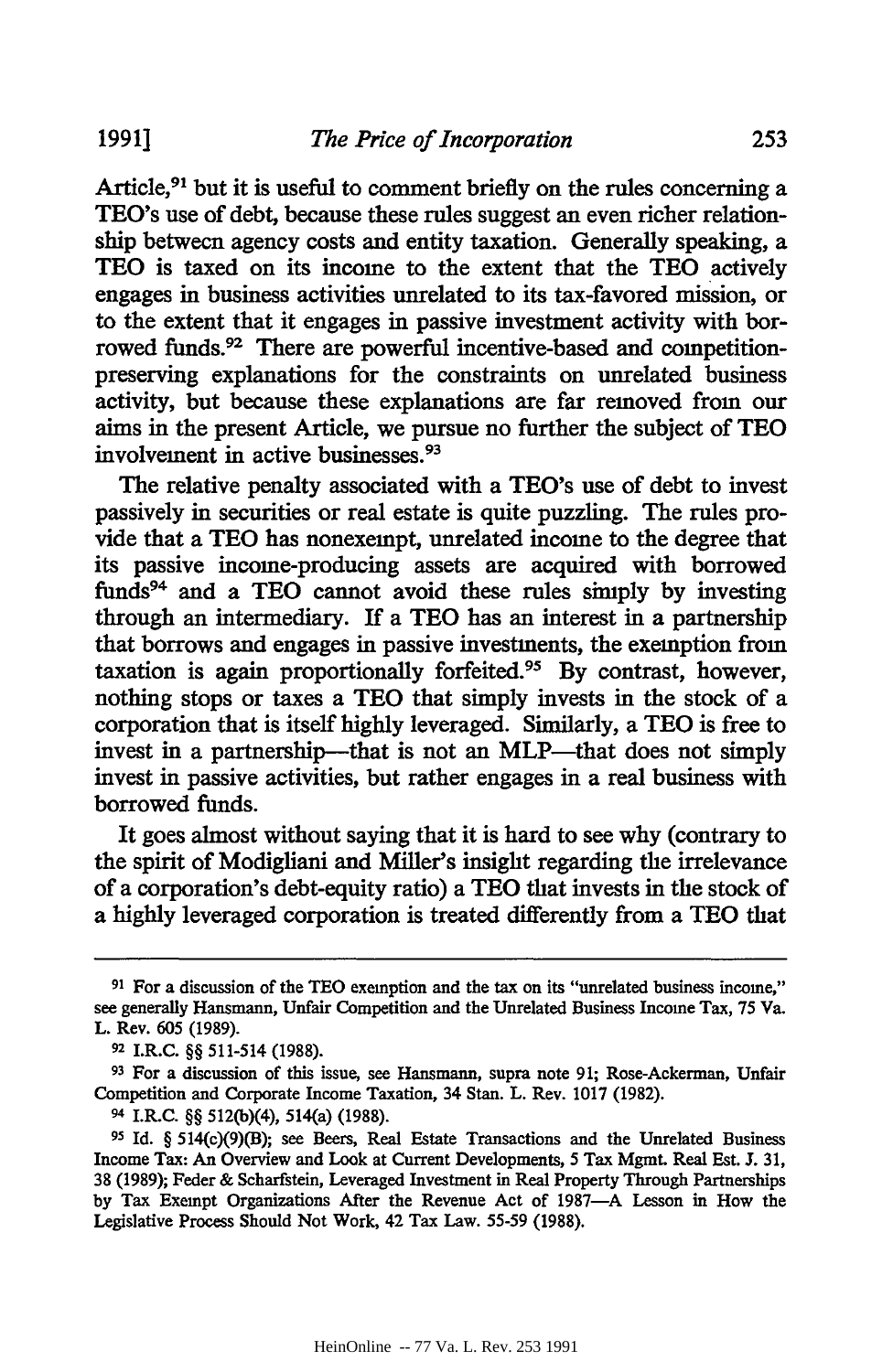borrows heavily in order to invest in an unleveraged corporation. Some aspects of these rules, however, may be explained from an agency cost perspective. The beneficiaries and contributors to many TEOs are very much like the creditors of a corporation in that they expect and hope for a relatively fixed and certain return over a long time period. Thus, contributors to a pension fund very much hope for stability and solvency. Even alumni who contribute to a university surely want their university to be managed in a way that ensures its long term survival. These groups, like familiar creditors of a business enterprise, will surely disapprove of (and fear) any plans by their TEO's managers to engage in risk alteration—that is, to gamble with the available funds on a risky project. It is thus possible that TEOs are discouraged by tax law from taking on debt because the contractual rule favored by their beneficiaries or contributors (who are often too dispersed to bargain about these matters) is one that limits such debt. After all, if the business or investment activity engaged in by a leveraged **TEO** performs below expectations, the debt obligation will need to be satisfied before funds can be applied to the purposes favored by the contributors or beneficiaries (or legislators who granted the tax-exempt status in the first place). In short, the tax law rules can be understood as discouraging an ongoing tax-exempt entity from taking on obligations that will subordinate the original "creditors" of the organization. The imposition of an entity tax is thus again associated with the reduction of agency costs.

It remains true, of course, that a TEO can effectively subordinate its beneficiaries by investing in the stock of a highly leveraged corporation. When a **TEO** takes on debt in this manner, however, it will usually be the case that other investors—the preexisting creditors of the corporation-will monitor the managers, object to risk alteration, and in general have preferences that match those of the TEO's dispersed beneficiaries. It is also the case that as an administrative and practical matter it would be quite difficult to discourage TEOs from investing in leveraged corporations. Given the emphasis in this Article on the relationship between entity taxation and agency costs we prefer to focus on the agency-cost explanation for the treatment of TEO income.

Finally, TEOs cannot retain their exemption when they use borrowed money to invest; by contrast, mutual funds, REITs, and REMICs can use borrowed money to invest while retaining their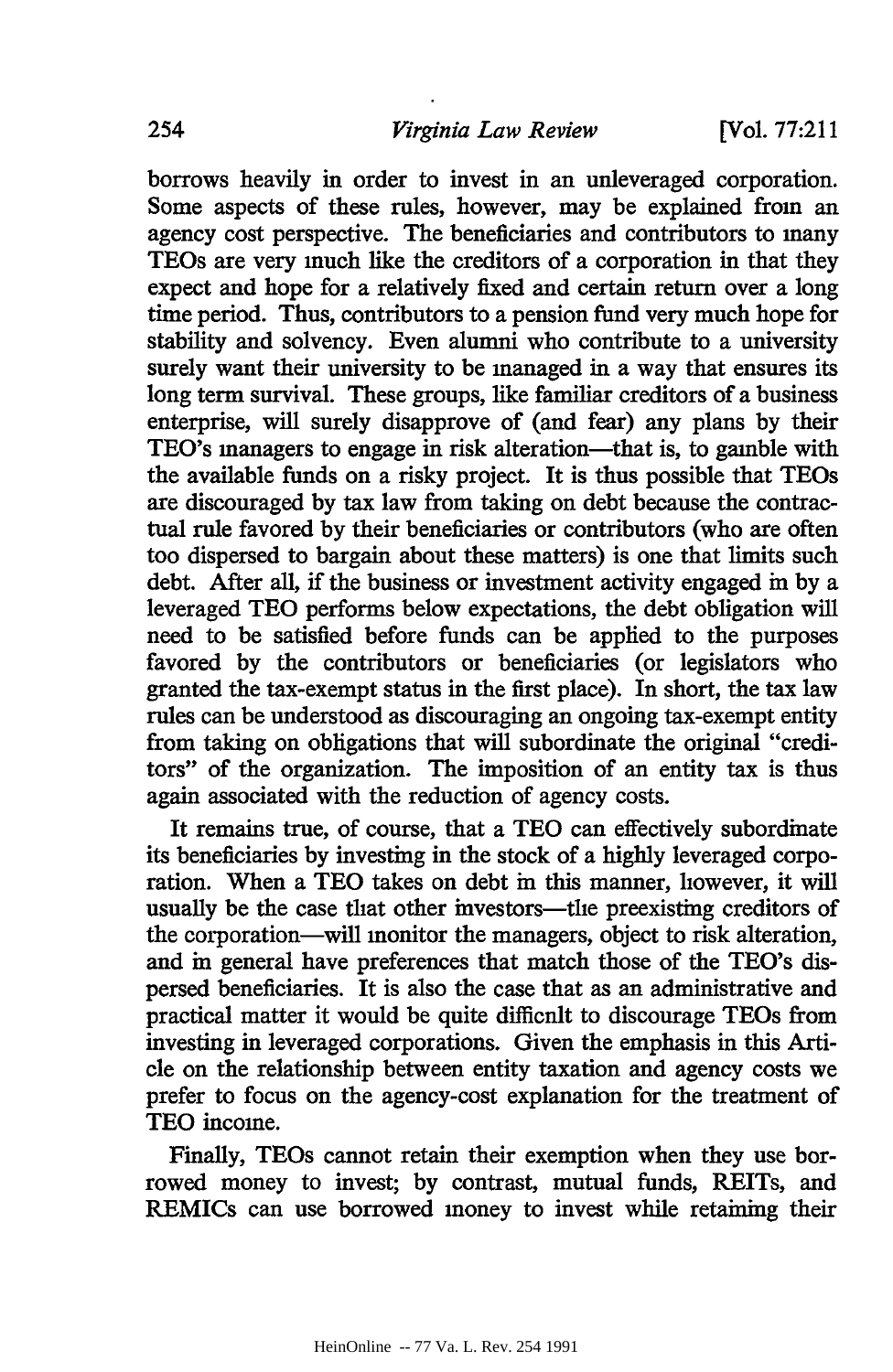pass-through advantages. One might simply repeat the observation that a TEO's beneficiaries and donors are concerned about risk alteration, while the same cannot be said about investors in mutual funds and other special pass-through entities. But it is tempting to extend the argument about the monitoring needs of dispersed investors, and to note that REITs, REMICs, and mutual funds are limited to investments in securities *or* in real estate and that none of these entities can invest in both securities and real estate. By contrast, TEOs operate under no such constraint so that it may be that a TEO's manager would have too much room to maneuver, from the point of view of beneficiaries and donors, if uninhibited borrowing were also permitted. And in the case of pension funds and some charitable organizations, as opposed to mutual funds, REITs, and REMICs, it is possible that an insider's personal plans and tastes (regarding retirement or the TEO's goals, for instance) could create conflicts as to in-firm dispositions.

#### **CONCLUSION**

It is easy to see how the first descriptive theme advanced in this Article, that taxation is correlated with taxpayer control over the timing of taxes, might be coordinated with an evolutionary theory of tax law. Political and economic pressures may work to equalize the effective tax rates applied to a variety of activities and forms of organization, and taxpayers who can reduce their liabilities by controlling the timing of taxable events may find themselves facing additional taxes. It is far more difficult, however, to see how the second theme advanced here, that a separate tax on corporations is a useful tool in reducing agency costs, has become part of the law. The most promising evolutionary argument hinges on the idea that investors neither abandon the corporate form nor join academic commentators in lobbying for the repeal of the corporate tax because investors somehow believe or understand that the separate tax on corporations, if applied at modest rates, is a small price to pay for the elimination of conflicts regarding in-firm dispositions. This idea extends the reach of the invisible hand further than we are inclined to stretch it.

Even if the origin and survival of the separate corporate tax has everything to do with politics, legal fictions, the need for revenue, and other considerations far removed from agency problems, there is no reason to ignore the fact that the two-tier tax system, whatever its